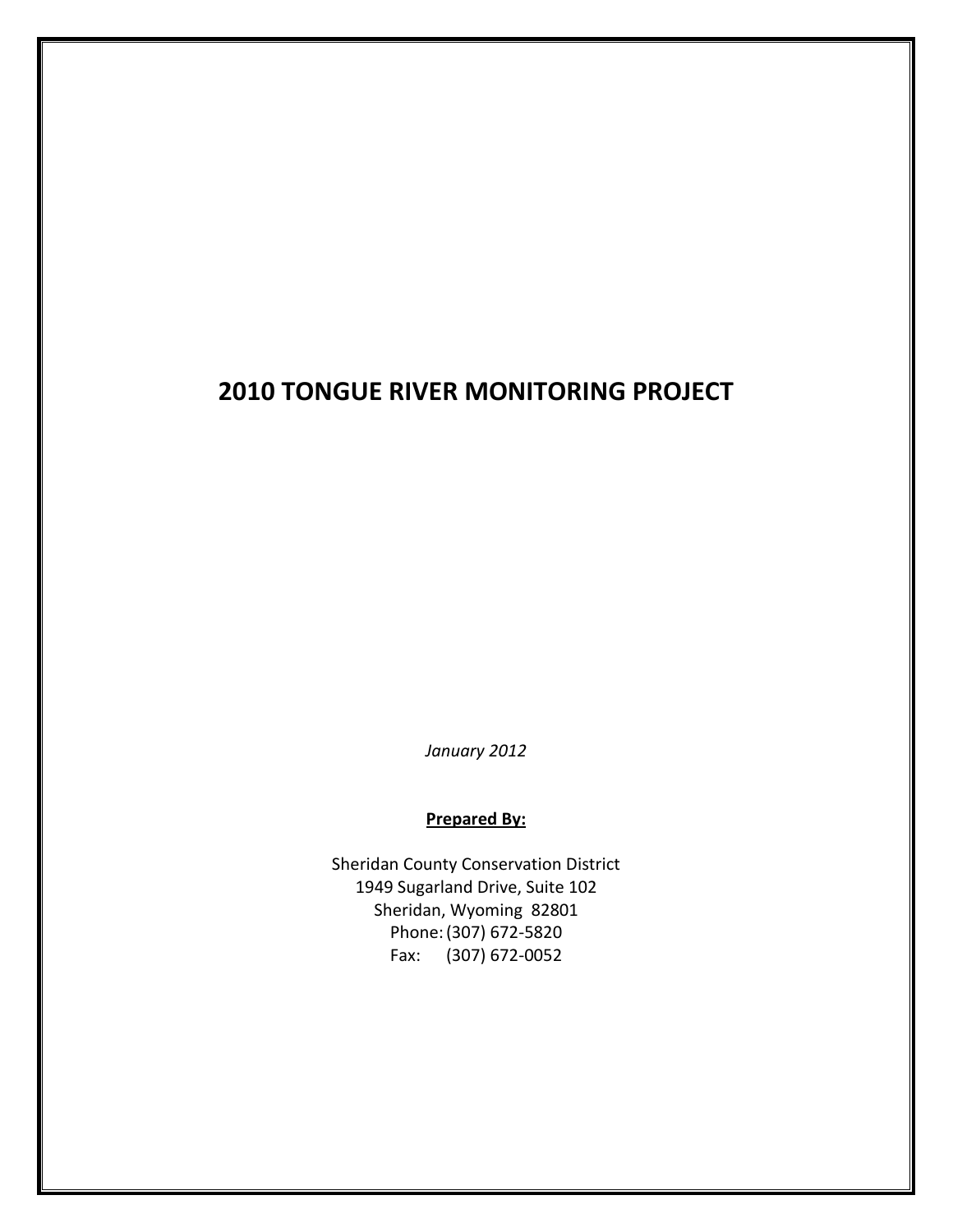# **TABLE OF CONTENTS**

| 1. |     | <b>BACKGROUND</b>                                                                                                                              | $\mathbf{1}$                                                 |  |  |  |  |
|----|-----|------------------------------------------------------------------------------------------------------------------------------------------------|--------------------------------------------------------------|--|--|--|--|
| 2. |     | DESCRIPTION OF THE PROJECT AREA                                                                                                                | 3                                                            |  |  |  |  |
| 3. | 3.1 | STREAM CLASSIFICATIONS AND LISTINGS<br>STREAM CLASSIFICATIONS AND BENEFICIAL USES<br>3.2 STREAM LISTINGS                                       | 4<br>4<br>5                                                  |  |  |  |  |
| 4. |     | <b>HISTORIC AND CURRENT DATA</b>                                                                                                               | 6                                                            |  |  |  |  |
| 5. |     | <b>MONITORING DESIGN</b><br>5.1 MONITORING PARAMETERS<br>5.2 SITE DESCRIPTIONS<br>5.3 MONITORING SCHEDULE<br>5.4 SAMPLING AND ANALYSIS METHODS | $\overline{7}$<br>$\overline{7}$<br>$\overline{7}$<br>8<br>9 |  |  |  |  |
| 6. | 6.1 | <b>QUALITY ASSURANCE / QUALITY CONTROL</b><br>FUNCTION OF QUALITY ASSURANCE AND QUALITY                                                        | 10                                                           |  |  |  |  |
|    |     | <b>CONTROL</b>                                                                                                                                 |                                                              |  |  |  |  |
|    | 6.2 | <b>TRAINING</b><br>10                                                                                                                          |                                                              |  |  |  |  |
|    | 6.3 | COLLECTION, PRESERVATION, ANALYSIS, AND CUSTODY                                                                                                |                                                              |  |  |  |  |
|    |     | OF SAMPLES FOLLOWING APPROVED METHODS                                                                                                          | 10                                                           |  |  |  |  |
|    |     | 6.3.1 COLLECTION, PRESERVATION, AND ANALYSIS                                                                                                   | 10                                                           |  |  |  |  |
|    |     | 6.3.2 SAMPLE CUSTODY                                                                                                                           | 11                                                           |  |  |  |  |
|    | 6.4 | CALIBRATION AND PROPER OPERATION OF FIELD                                                                                                      |                                                              |  |  |  |  |
|    |     | <b>EQUIPMENT</b>                                                                                                                               | 11                                                           |  |  |  |  |
|    | 6.5 | SUMMARY OF QA/QC RESULTS                                                                                                                       | 12                                                           |  |  |  |  |
|    |     | 6.5.1 PRECISION                                                                                                                                | 12                                                           |  |  |  |  |
|    |     | 6.5.2 ACCURACY                                                                                                                                 | 12                                                           |  |  |  |  |
|    |     | 6.5.3 COMPLETENESS                                                                                                                             | 13                                                           |  |  |  |  |
|    |     | 6.5.4 COMPARABILITY                                                                                                                            | 14                                                           |  |  |  |  |
|    |     | 6.5.5 TRIP BLANKS                                                                                                                              | 14                                                           |  |  |  |  |
|    |     | 6.5.6 DUPLICATES                                                                                                                               | 14                                                           |  |  |  |  |
|    |     | 6.5.7 STAGE-DISCHARGE RELATIONSHIPS                                                                                                            | 15                                                           |  |  |  |  |
|    |     | 6.5.8 SAMPLE HOLDING TIMES                                                                                                                     | 15                                                           |  |  |  |  |
|    |     | 6.5.9 CONTINUOUS TEMPERATURE DATA LOGGERS                                                                                                      | 16<br>16                                                     |  |  |  |  |
|    | 6.6 | <b>DATA VALIDATION</b>                                                                                                                         |                                                              |  |  |  |  |
|    | 6.7 | DOCUMENTATION AND RECORDS<br>17<br>18                                                                                                          |                                                              |  |  |  |  |
|    | 6.8 | DATABASE AND DATA REDUCTION                                                                                                                    |                                                              |  |  |  |  |
|    |     | 6.8.1 DATABASE CONSTRUCTION                                                                                                                    | 18<br>18                                                     |  |  |  |  |
|    |     | <b>DATA REDUCTION</b><br>6.8.2                                                                                                                 |                                                              |  |  |  |  |
|    | 6.9 | <b>DATA RECONCILIATION</b>                                                                                                                     | 18                                                           |  |  |  |  |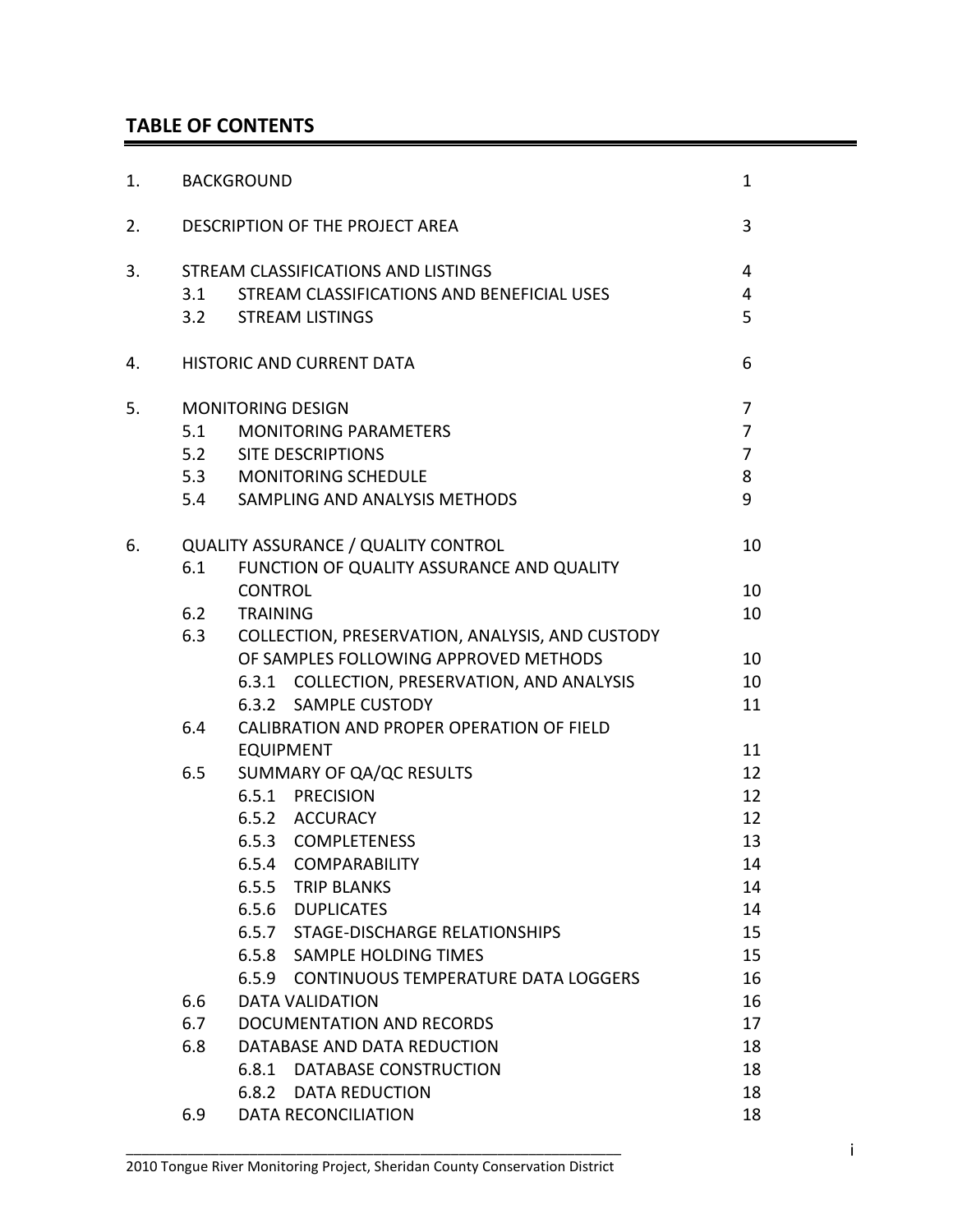|    | 6.10 | <b>DATA REPORTING</b>                         | 18 |
|----|------|-----------------------------------------------|----|
| 7. |      | <b>DISCUSSION OF RESULTS</b>                  | 19 |
|    | 7.1  | 2006 WATER QUALITY DATA AND CURRENT USGS DATA | 19 |
|    | 7.2  | FFCAL COLIFORM AND F. COLI                    | 20 |
|    | 7.3  | <b>CONTINUOUS WATER TEMPERATURE DATA</b>      | 25 |
|    | 7.4  | HYDROLOGICAL AND METEREOROLOGICAL DATA        | 26 |
|    | 7.5  | <b>BENTHIC MACROINVERTEBRATES</b>             | 27 |
|    | 7.6  | <b>HABITAT</b>                                | 29 |
| 8. |      | <b>CONCLUSIONS AND RECOMMENDATIONS</b>        | 34 |
| 9. |      | <b>REFERENCES</b>                             | 36 |
|    |      |                                               |    |

| APPENDIX A. | MAP OF THE PROJECT AREA                         |
|-------------|-------------------------------------------------|
| APPENDIX B. | <b>2006 WATER QUALITY DATA</b>                  |
| APPFNDIX C. | BENTHIC MACROINVERTEBRATE DATA                  |
| APPENDIX D. | <b>HABITAT DATA</b>                             |
| APPENDIX E. | <b>QUALITY ASSURANCE / QUALITY CONTROL DATA</b> |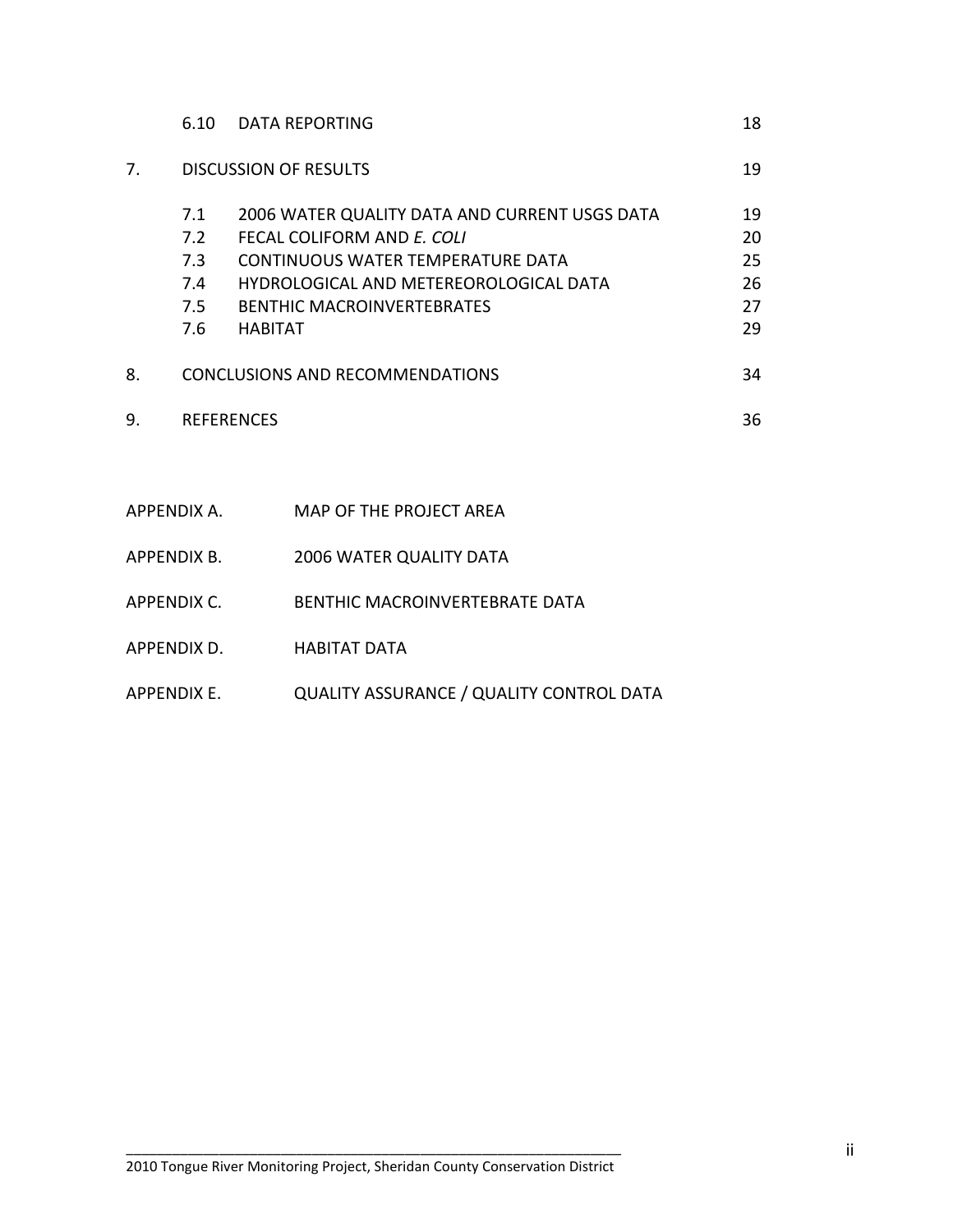# **1. BACKGROUND**

In 1996 and 1998, the Sheridan County Conservation District (SCCD), in cooperation with the USDA Natural Resources Conservation Service (NRCS), obtained Clean Water Act Section 205j grants for non-point source, surface water quality assessments and planning on the Tongue River watershed. The grants were awarded and administered by the Wyoming Department of Environmental Quality (WDEQ). The objectives of the project were to determine the types of non-point source impairments occurring within the target watershed, categorize and prioritize the areas of greatest need that could be addressed by future SCCD programs, and develop a watershed plan to address identified impairments (if any) within the watershed. Sampling was conducted at 12 monitoring stations from August 1996 through October 1999. Monitoring stations were located on Tongue River, Wolf Creek, Five Mile Creek, Columbus Creek, Smith Creek, and Little Tongue River. The project area included the Tongue River watershed from Ranchester upstream to the Bighorn National Forest (BNF) Boundary.

The Tongue River Watershed Assessment – Final Report was completed during September 2000 (SCCD, 2000a) and will be referred to hereafter as the Assessment Report. This initial assessment found that overall water quality was good; pH, conductivity, macroinvertebrates, and dissolved oxygen were generally within expected ranges. Nutrients, pesticides, and herbicides levels were very low or not detectable, generally suggesting good nutrient and pesticide/herbicide management by local landowners. However, all lower tributary stations as well as the Tongue River at Ranchester exceeded the Wyoming water quality standard for fecal coliform bacteria.

During 2000, landowners on the watershed and the Tongue River Watershed Steering Committee (TRWSC) worked with the SCCD and NRCS to develop a local watershed plan. The Tongue River Watershed Management Plan was finalized in September 2000 and identified, categorized, and prioritized concerns for the watershed (SCCD, 2000b). The plan also outlined objectives and identified action items to meet those objectives. To address some of the concerns on watersheds within Sheridan County, the SCCD-NRCS partnership developed a local water resources improvements program to provide technical and financial assistance to landowners for improvement projects. The program uses a combination of Clean Water Act Section 319 funding, Wyoming Department of Agriculture grants, USDA program funding, and landowner contributions. These conservation improvements have included stock water developments, riparian buffers/management, and improvements to livestock operations and facilities, septic systems, and irrigation diversions. Several of these practices have been implemented on the Tongue River watershed since initiating the 1996 – 1999 assessment. A "Progress Register" (Appendix A) is used to document conservation practices that have been implemented in an effort to improve local water quality.

At a meeting in January 2003, the TRWSC expressed their desire to see more conservation improvements developed, additional water quality education brochures distributed, and continued monitoring to evaluate long-term trends in water quality. The SCCD applied for and received additional Section 319 grant funding in June 2003 to continue watershed efforts on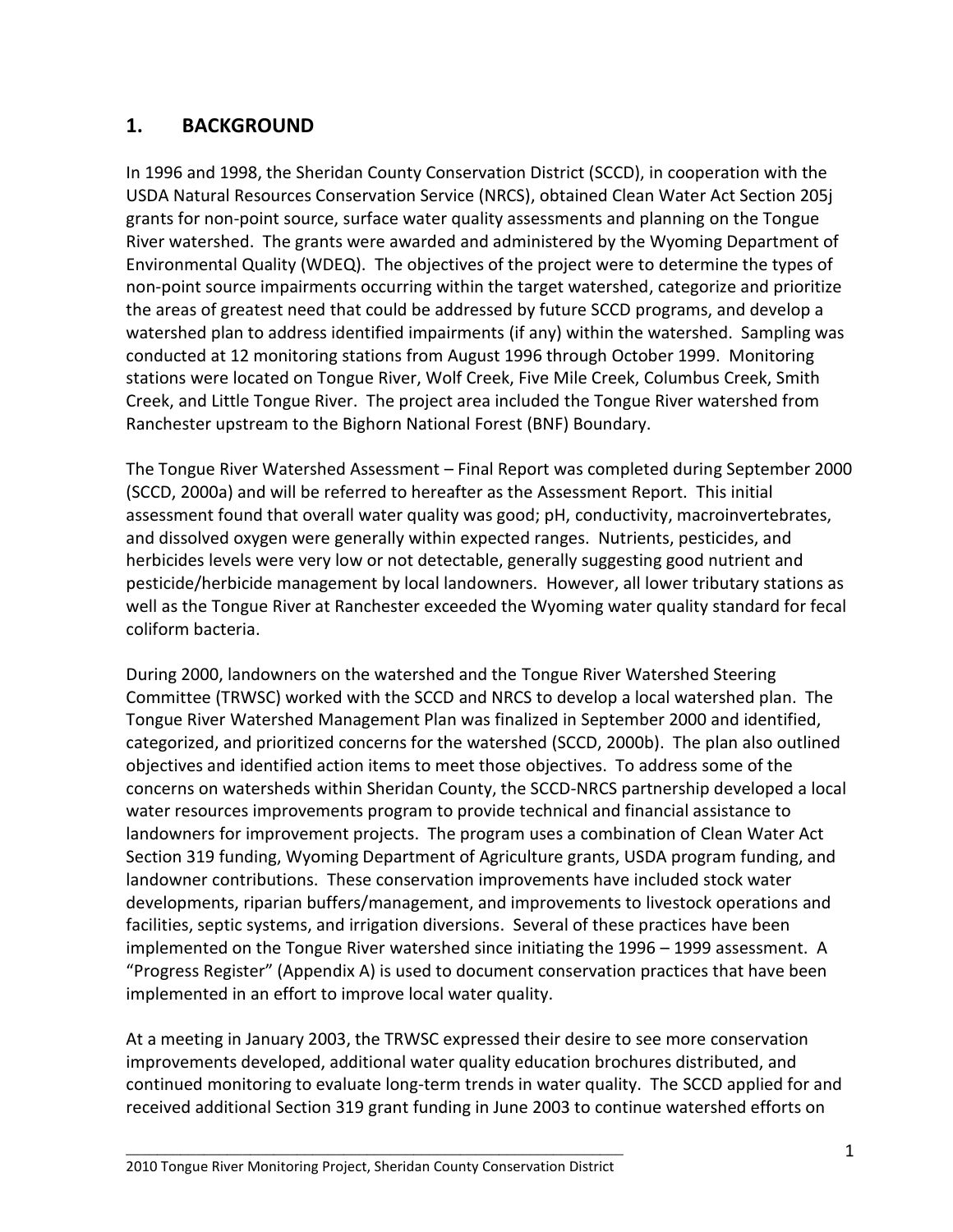Tongue River. The TRWSC concluded that an on-going monitoring interval of once every 3 years was sufficient to monitor watershed health and to further allow for implementation of improvement projects.

The 2003 monitoring was designed to observe changes in fecal coliform bacteria concentrations since the initial assessment. Sample locations matched those of the initial assessment, with the exception that none of the upper tributary stations were sampled. These stations were within Wyoming water quality standards during the initial assessment. The 2003 monitoring included the following parameters: water temperature, pH, conductivity, dissolved oxygen, discharge, turbidity, fecal coliform and *Escherichia coli (E. coli).* SCCD added *E. coli* to the parameter list because of WDEQ's intent to change the Wyoming pathogen indicator (WDEQ, 2004a). This change was finalized with the adoption of the rules in 2007 (WDEQ, 2007a). Continuous water temperature was monitored at three Tongue River stations and Beneficial Use Reconnaissance Protocal (BURP) monitoring was completed at all stations. The sampling frequency was similar to the initial assessment with monthly samples collected in April, June, July, September, and October. SCCD added the collection of five samples in May and August for the calculation of geometric means.

Results of the 2003 monitoring were similar to the results of the initial assessment (SCCD, 2004a). Specific conductivity, pH, dissolved oxygen, and turbidity were within expected ranges. Turbidity values were considered normal for the watershed with occasional high values occurring during late-spring/early-summer precipitation and run-off events. Bacteria concentrations at the Tongue River sites were much lower than the tributary sites; the fecal coliform bacteria standard was not exceeded at any of the three Tongue River stations. All of the lower tributary sites exceeded the fecal coliform bacteria standard in August 2003; three exceeded the standard in May. Although several local improvement projects had been implemented in the watershed, bacteria concentrations collected in 2003 did not indicate significant water quality improvement or degradation since the initial assessment.

In July 2005, the TRWSC decided to update/revise the Tongue River Watershed Management Plan because all of the action items in the plan were either completed or otherwise addressed and, despite implementation, bacteria and other concerns continued to be present.

The updated Tongue River Watershed Management Plan (SCCD, 2007) was submitted to WDEQ in June 2007, following a 45-day public comment period with an open house and adoption by the TRWSC and the SCCD Board of Supervisors. The plan was submitted to WDEQ for comment in March 2007 and for approval in June 2007. Upon approval from WDEQ, the plan will be filed with the Sheridan County Clerk's office. SCCD will continue to work with WDEQ and the TRWSC to ensure the plan fully addresses the essential elements of an EPA Watershed Based Plan (WDEQ, 2007b).

As part of the watershed plan update, the TRWSC and SCCD-NRCS proposed expanding the watershed boundary for several reasons. Data collected by other sources indicated concerns with temperature downstream of the original assessment. Improvement projects had been installed in the lower portion of the watershed. Expansion of the watershed boundary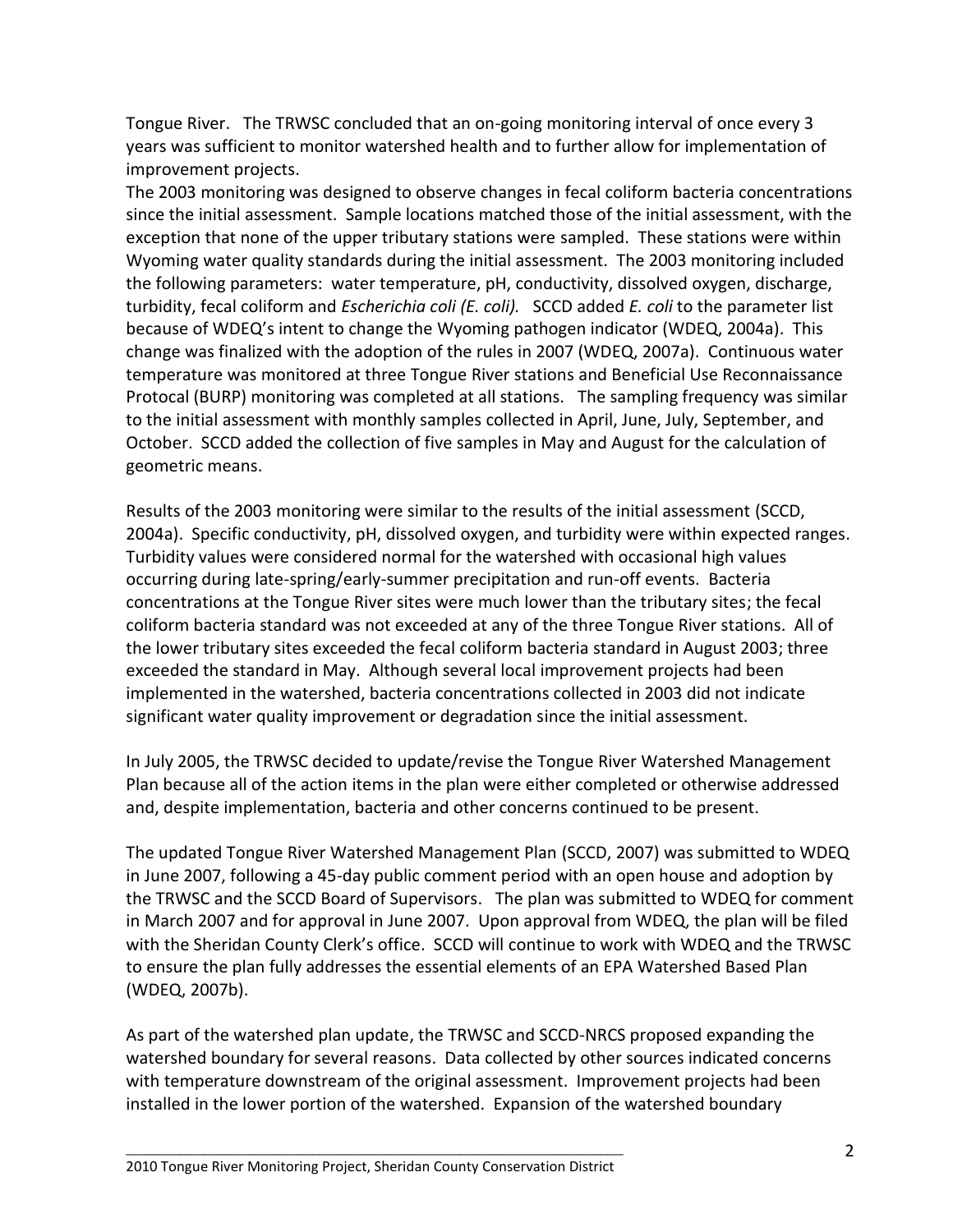eliminated a gap between the Town of Ranchester and the confluence with Goose Creek, a drainage with a separate, active watershed effort (SCCD, 2004b). Finally, the expansion would provide a larger pool of potential steering committee members and expertise. The SCCD, on behalf of the TRWSC, requested input from landowners in the expanded watershed in April 2006. The expansion resulted in the addition of two sampling stations for the 2006 monitoring.

Monitoring in 2006 was similar to the initial assessment and the 2003 monitoring and was designed to observe changes in bacteria concentrations since the original assessment. Samples were collected on all of the lower tributary stations and on the three Tongue River stations. In addition, two Tongue River stations below the Town of Ranchester were added. Parameters sampled included: water temperature, pH, conductivity, dissolved oxygen, discharge, turbidity, fecal coliform, and *E. coli.* Continuous water temperature data loggers monitored water temperature at the five Tongue River stations and BURP monitoring was scheduled for the four lower Tongue River stations. Five samples were collected in May and August, 2006 for the water quality parameters. BURP assessments were completed in October 2006.

# **2. DESCRIPTION OF THE PROJECT AREA**

The original project area includes the upper Tongue River watershed from the town of Ranchester upstream to the BNF boundary (Appendix A). This area consists of approximately 80,000 acres, with 92 percent of these lands being privately owned. The remaining 8 percent are State lands and include the Amsden Creek Big Game Winter Range administered by the Wyoming Game and Fish Department. Land uses within the watershed include irrigated hay and crop lands, dry land pasture, livestock grazing, wildlife habitat, various types of recreation, and the urban areas of Dayton and Ranchester. The BNF is located directly upstream from the project area, and also supports wildlife habitat, livestock grazing, logging, recreation, and other uses. A more comprehensive, detailed description of the project area has been previously provided in the Assessment Report (SCCD, 2000a), which includes narrative descriptions of water uses, land uses, point source discharges, surface geology, soil types, and other factors.

The expanded area consists of approximately 50,000 additional acres between the Towns of Ranchester and Acme (Appendix A). Goose Creek, a perennial Class 2 stream enters the Tongue River just below the expanded boundary. There are no perennial tributaries within the expanded boundary, however intermittent draws may contribute stormwater/run-off during precipitation or snowmelt events. The largest of these draws include Six-mile Creek, Earley Creek, North Dry Creek, Slater Creek, South Dry Creek and Hidden Water Creek. The expanded watershed transitions to a dryer precipitation zone with a different plant community. Primary land uses in the area include: irrigated and non-irrigated hay meadows, cropland, pastures, livestock grazing, wildlife habitat, and rural residences. In addition, a small meat packing plant, rock quarry, and mud bogging track are present and provide economic and recreational opportunities. The historic coal mining community of Monarch has been almost entirely removed, with some remnant homesites, a church, and a water tower remaining. A railroad, local highway, and the interstate run parallel to the Tongue River throughout most of the expanded area. With the change in precipitation zones and differing land uses, the expanded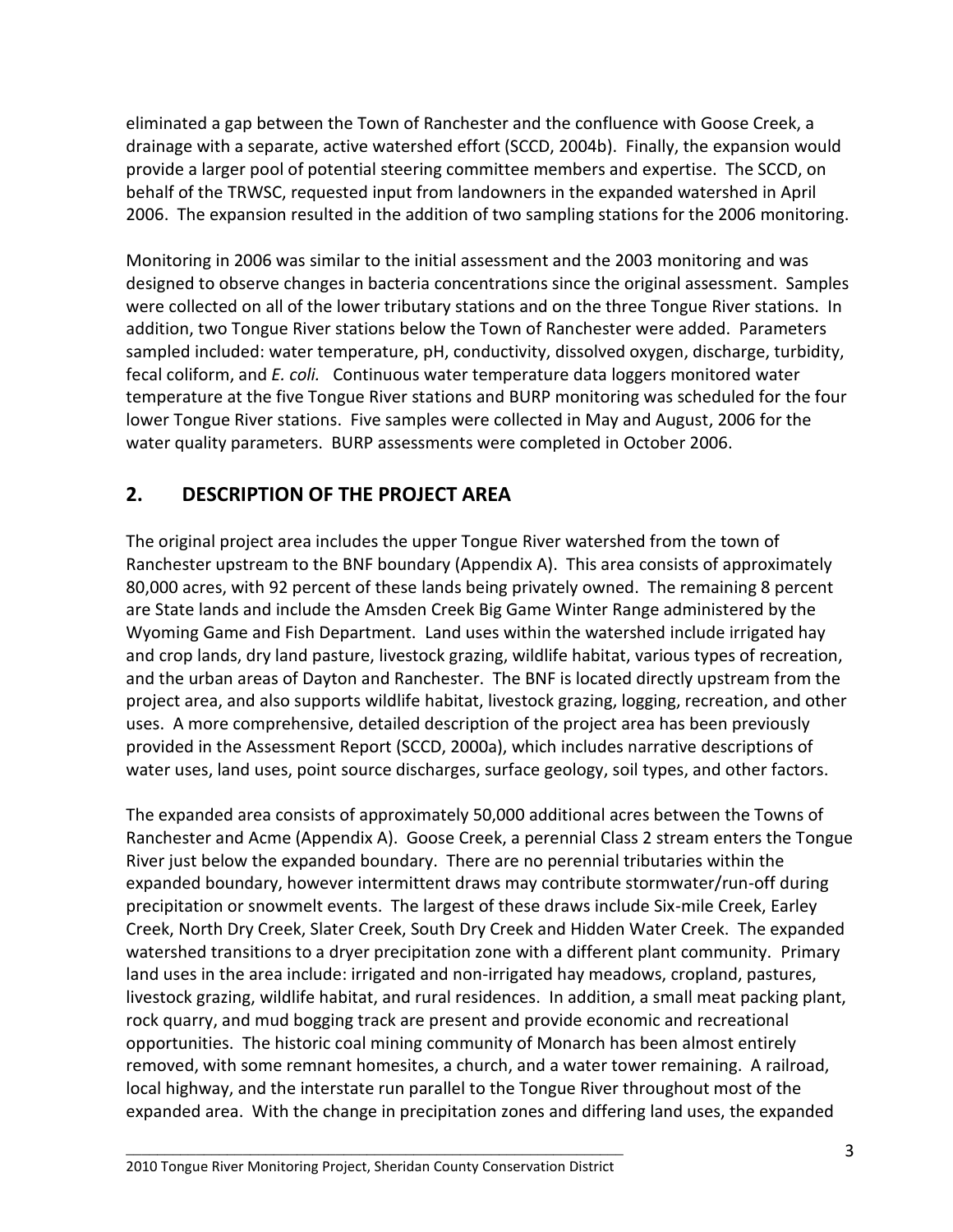area possesses its own unique resource concerns, including habitat for sensitive species such as warm water game and non-game fish, and sage grouse. Parts of the expanded area also contain heavy prairie dog populations.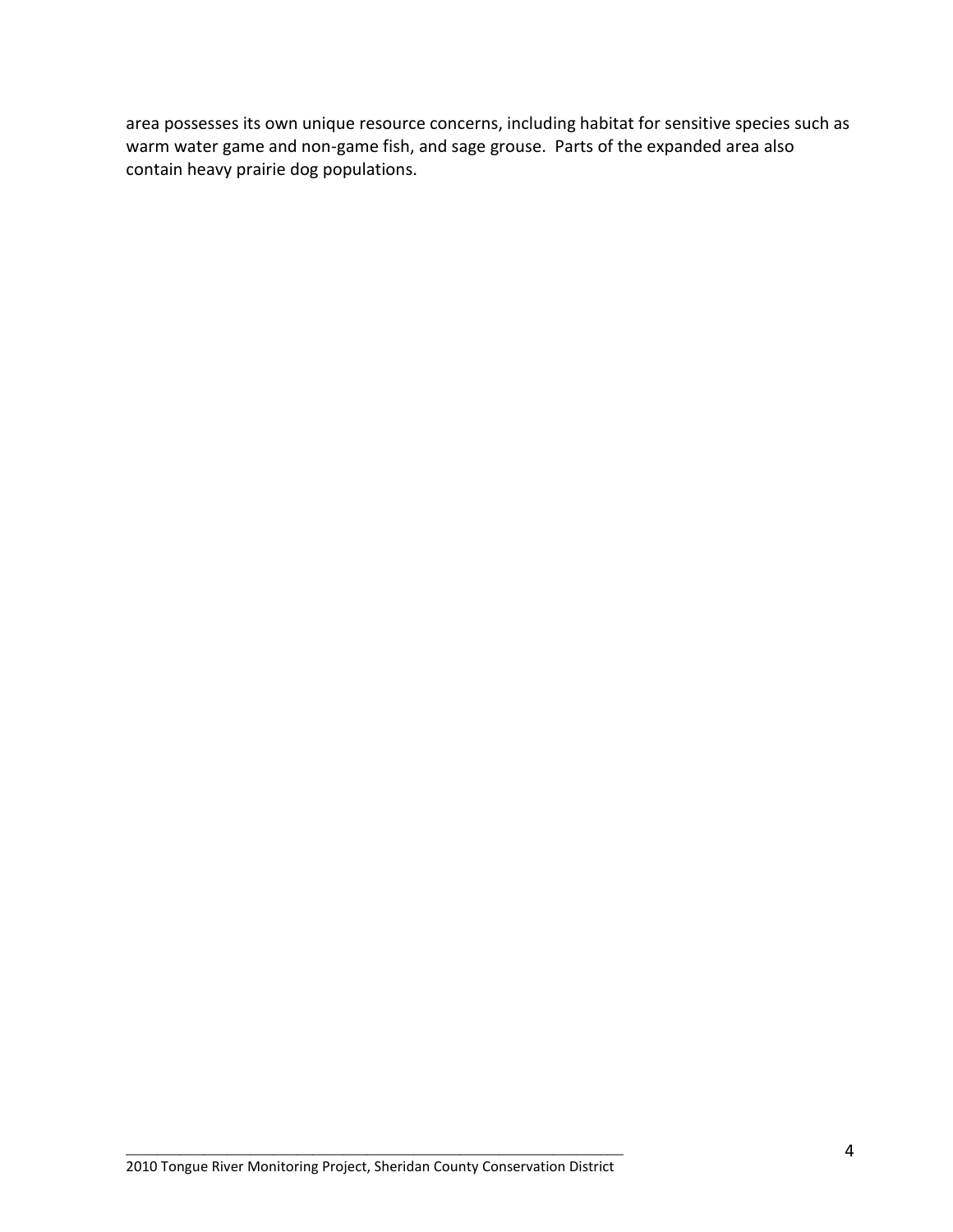# **3. STREAM CLASSIFICATIONS AND LISTINGS**

### **3.1 STREAM CLASSIFICATIONS AND BENEFICIAL USES**

Tongue River, Wolf Creek, Columbus Creek, Smith Creek, and Little Tongue River are considered to be Class 2AB cold water fisheries as shown in the 2001 Wyoming Surface Water Classification List (WDEQ, 2001a). Five Mile Creek is a Class 3B waterbody (WDEQ, 2002).

As defined in Chapter 1 – Wyoming Surface Water Quality Standards, Class 2AB waters are those known to support game fish populations or spawning and nursery areas at least seasonally and all their perennial tributaries and adjacent wetlands and where a game fishery and drinking water use is otherwise attainable. Class 2AB waters include all permanent and seasonal game fisheries and can be either "cold water" or "warm water" depending on the predominance of cold water or warm water species present. Unless it is shown otherwise, these waters are presumed to have sufficient water quality and quantity to support drinking water supplies and are protected for that use (WDEQ, 2001b and WDEQ, 2007a). The following beneficial uses are protected for Class 2AB waterbodies:

- Drinking water;
- Game fish;
- Non-game fish;
- Fish consumption;
- Other aquatic life;
- Recreation;
- Wildlife;
- Agriculture;
- Industry; and
- Scenic Value.

Class 3B waters are tributary waters including adjacent wetlands that are not known to support game fish populations or drinking water supplies and where those uses are not attainable. Class 3B waters are intermittent and ephemeral streams with sufficient hydrology to normally support and sustain communities of aquatic life including invertebrates, amphibians, or other flora and fauna that inhabit waters of the State at some stage of their life cycles. In general, Class 3B waters are characterized by frequent linear wetland occurrences or impoundments within or adjacent to the stream channel over its entire length (WDEQ, 2001b and WDEQ, 2007a). The following beneficial uses are protected for Class 3B waterbodies:

- Other aquatic life;
- Recreation;
- Wildlife;
- Agriculture;
- Industry; and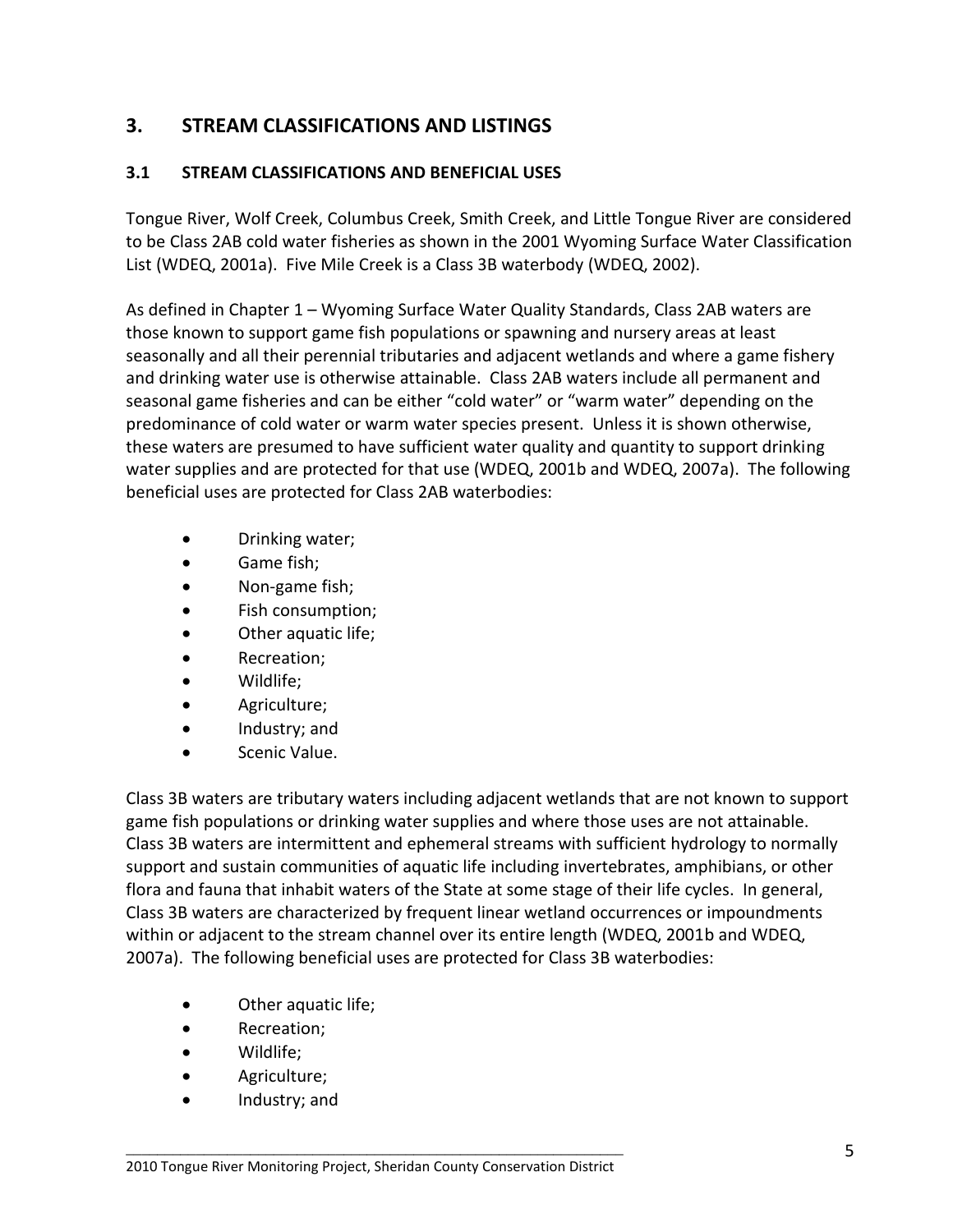**.** Scenic Value.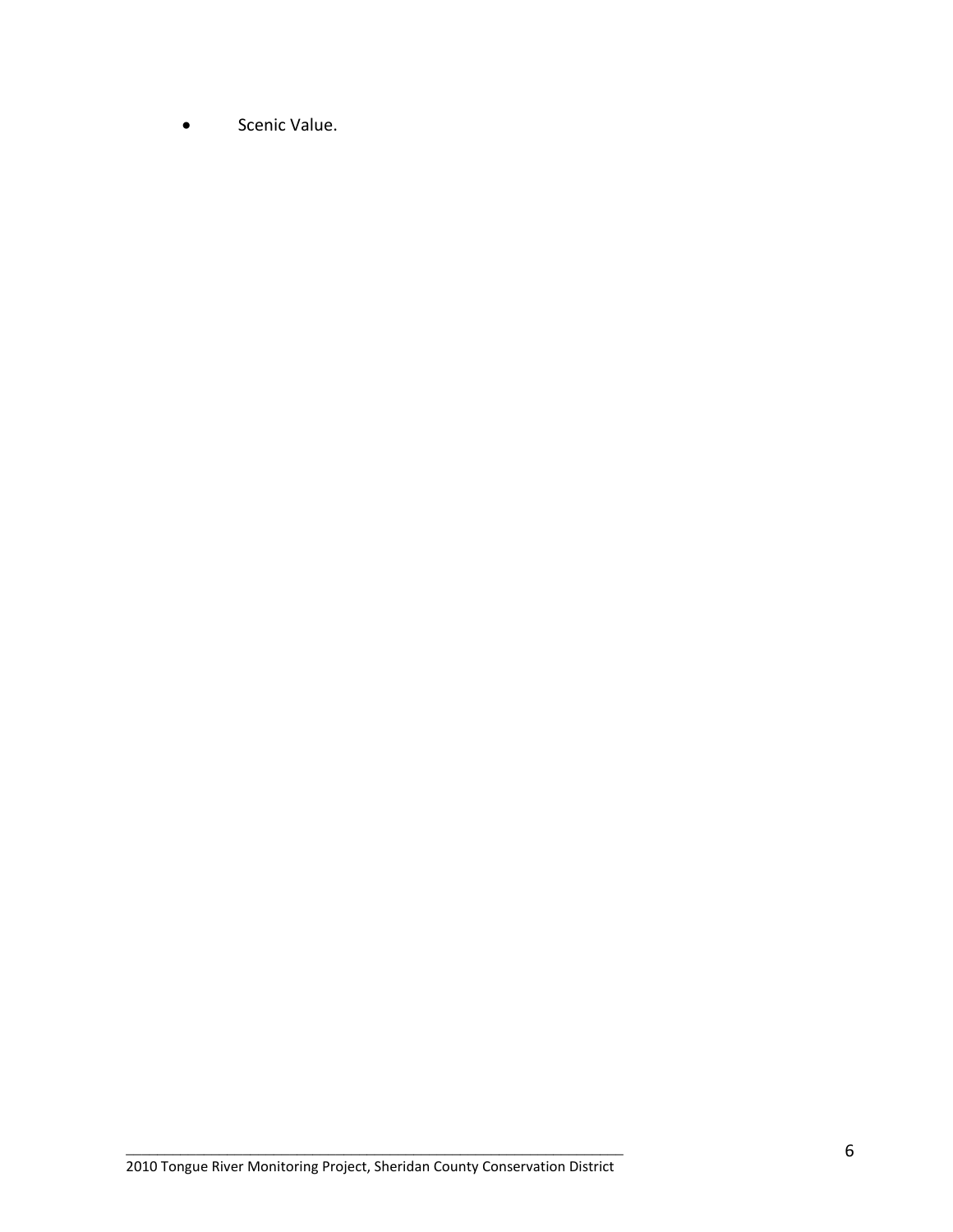#### **3.2 STREAM LISTINGS**

Every even numbered year, WDEQ prepares a 305(b) Water Quality Assessment Report which includes the 303(d) List of Waters Requiring TMDL's. Several streams within the project area were placed on the 2002 303(d) list for fecal coliform impairments. These streams were listed as a result of SCCD monitoring within the project area during the 1996 – 1999 assessment. The streams listed in 2002 remained on the lists in 2004 and 2006 (WDEQ, 2004b and WDEQ, 2006). However, they were assigned a low priority for TMDL development because of the active watershed effort. Columbus Creek, Five Mile Creek, Little Tongue River, and Smith Creek are listed for bacteria on Table A of the 303(d) list, which includes streams with water quality impairments. Wolf Creek is listed for bacteria on Table C, which contains waterbodies with water quality threats. Additionally, the Tongue River below the confluence with Goose Creek was listed on Table A for temperature as a result of monitoring from the USGS.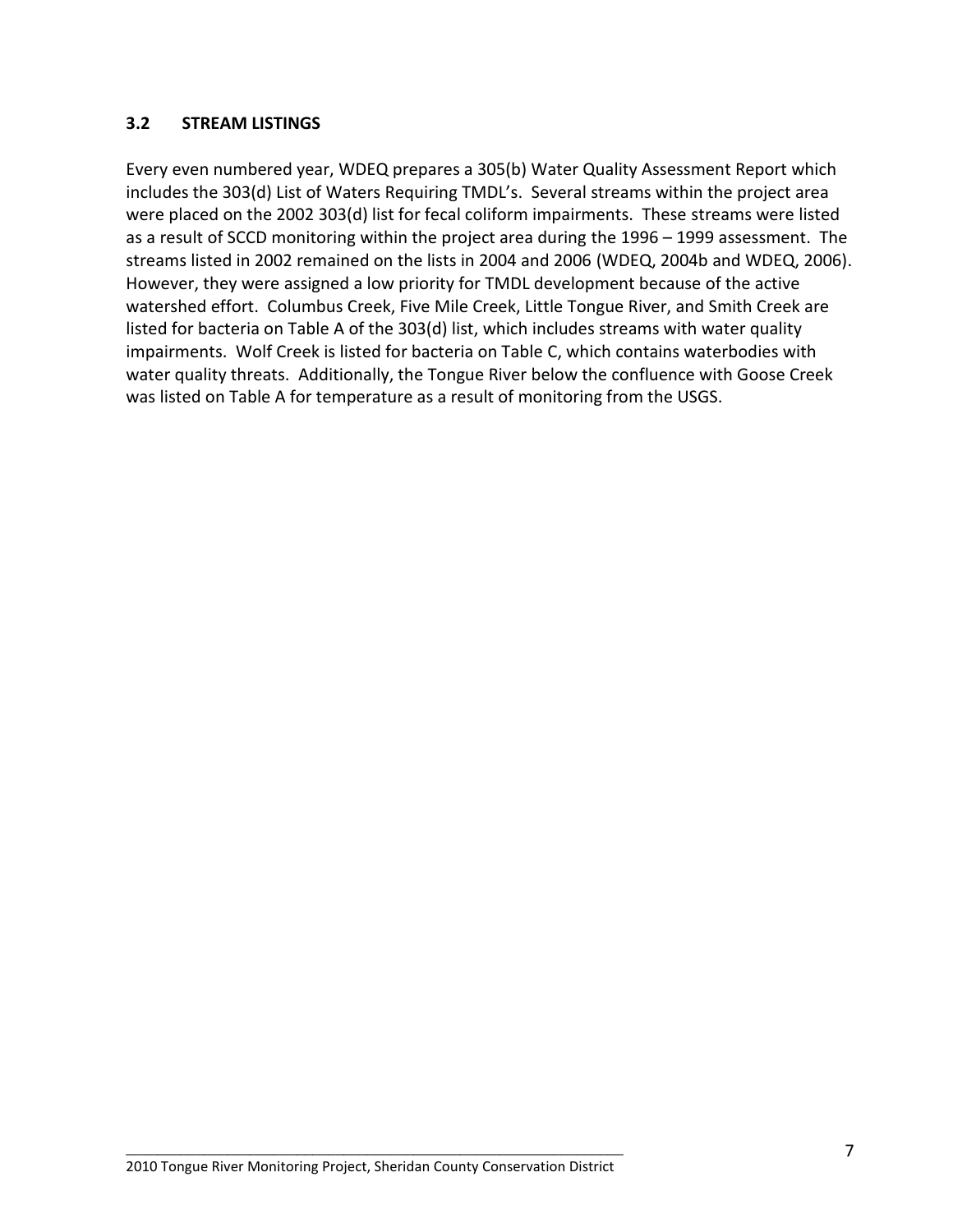# **4. HISTORIC AND CURRENT DATA**

Historic data for the purposes of this project are defined as data greater than five years old from the start of this project. Historic data for the project area were previously summarized in appendices to the Assessment Report (SCCD, 2000a). The Assessment Report also contained current data collected through 1999 by SCCD and various other agencies.

A summary of current water quality data collected after the 1996-1999 Assessment was provided in the 2003 Tongue River Monitoring Project Report (SCCD, 2004a). The included data collected by the United States Geological Survey (USGS) at Station No. 06298000, Tongue River near Dayton, Wyoming. No field/lab data was reported from this since August 2002. Therefore, no additional information is included in this report.

USGS collected water quality data at Station No. 06299980, Tongue River near Monarch, from 1974-1983 and some additional data from 2004-2006. Among other things, the USGS collected turbidity, temperature, pH, dissolved oxygen, specific conductivity, nutrients, and metals throughout the period. This report does not include a detailed evaluation of the USGS data from this station, which can be accessed on the USGS website. It was not the purpose of the interim monitoring, or this report, to conduct a comprehensive review of historic and current data from other sources. A cursory review of the bacteria information collected by USGS at Station No. 06299980 shows that 43 fecal coliform bacteria samples were collected in separate months from October 1977 through September 1980 and December 1982 through September 1983. Of those 43 samples, one sample (in February 1980) was estimated to be 560 colonies per 100 ml. Three samples were between 220 and 310 (May 1983, June 1979, and August 1978). Seven samples were between 100 and 200 colonies per 100 ml and the remaining 32 samples were below 100 colonies per 100 ml.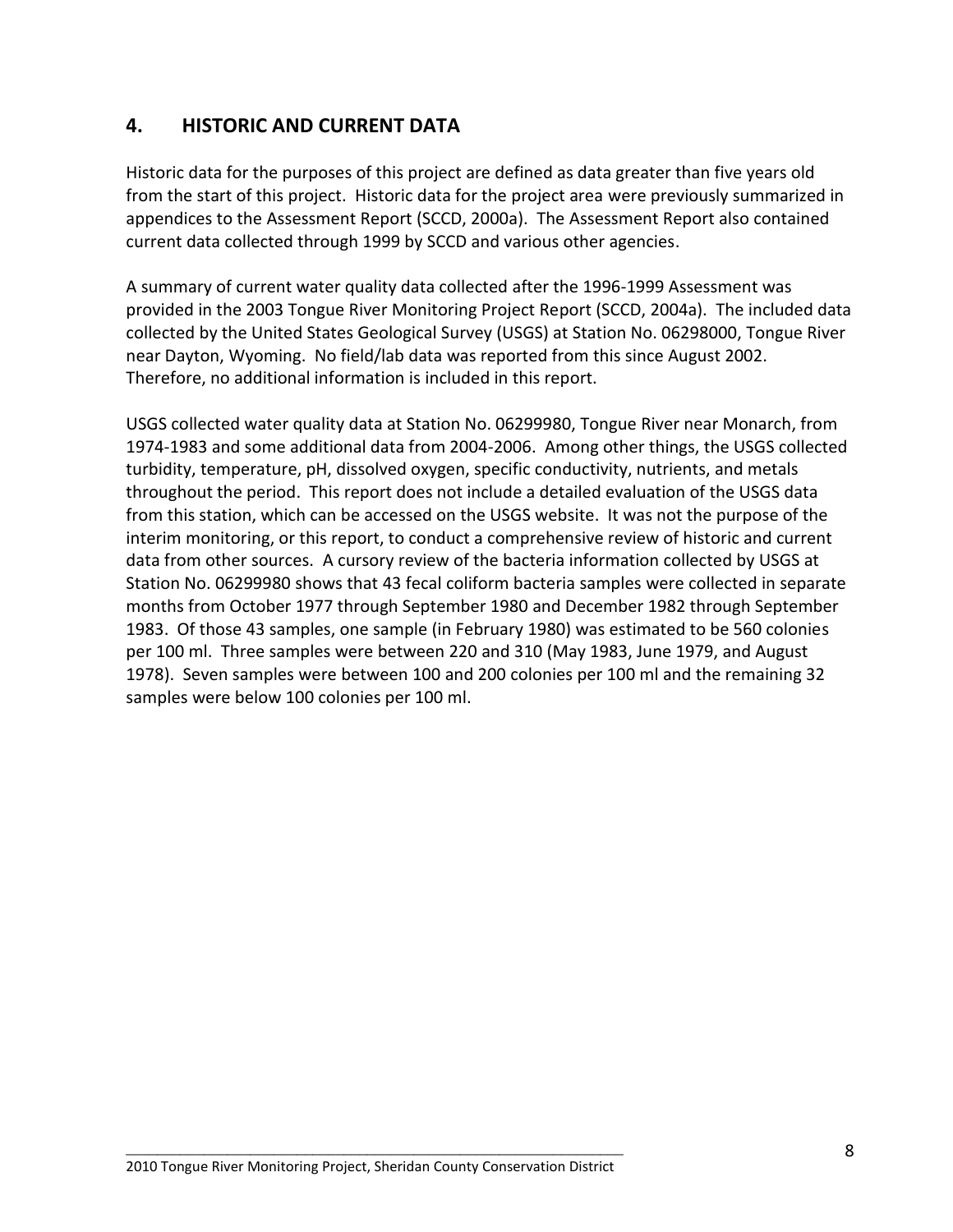# **5. MONITORING DESIGN**

#### **5.1 MONITORING PARAMETERS**

The 2006 monitoring project was based on a random (unbiased) systematic sampling design and focused on concerns identified during the initial assessment and 2003 monitoring. Sampling of *E. coli* was continued with the expectation of WDEQ changing the Wyoming pathogen indicator standard from fecal coliform to *E. coli* (WDEQ, 2004a and WDEQ, 2007a). By monitoring *E. coli* and fecal coliform concurrently, future correlations between these indicators can be determined, which will be useful when comparing historic fecal coliform levels to future *E. coli* levels.

The initial assessment showed project area pesticides, herbicides, and nutrients to be at low or non-detectable levels indicating good management by local landowners. As a result, these parameters were not included in the 2003 or 2006 sampling program. SCCD may monitor these parameters again in the future to determine whether any changes have occurred.

Water quality monitoring during 2006 included the following parameters: water temperature, pH, conductivity, dissolved oxygen, discharge, turbidity, fecal coliform, and *E. coli*. Continuous water temperature data loggers were used to monitor temperature at five Tongue River stations during 2006. BURP monitoring, to include macroinvertebrate sampling and habitat assessments, was scheduled to be performed at four stations on the Tongue River.

#### **5.2 SITE DESCRIPTIONS**

For 2006 monitoring, the TRWSC proposed extending the boundary of the watershed to the confluence with Goose Creek. This decision resulted in the addition of two sites making a total of 10 sampling sites. The monitoring stations utilized during 2006 were located at the same locations as the 2003 assessment and two additional stations on the Tongue River below the Town of Ranchester. Five stations were located on Tongue River and five stations were located near the mouths of the five tributaries—Wolf Creek, Five Mile Creek, Columbus Creek, Smith Creek, and Little Tongue River. The two additional sites were located at USGS Station No. 06299980 (Monarch) and Kooi Road bridge crossing. The upper tributary stations were not monitored during 2006 because these sites previously contained relatively low bacteria levels that did not exceed Wyoming water quality standards. Detailed site and watershed descriptions were provided in the Assessment Report (SCCD, 2000a) and the 2006 Sampling and Analysis Plan (SCCD, 2006). Table 5-1 provides site descriptions for the 2006 monitoring program. By maintaining consistency in the monitoring sites used, changes in water quality can be directly compared to the 1996-1999 and 2003 data.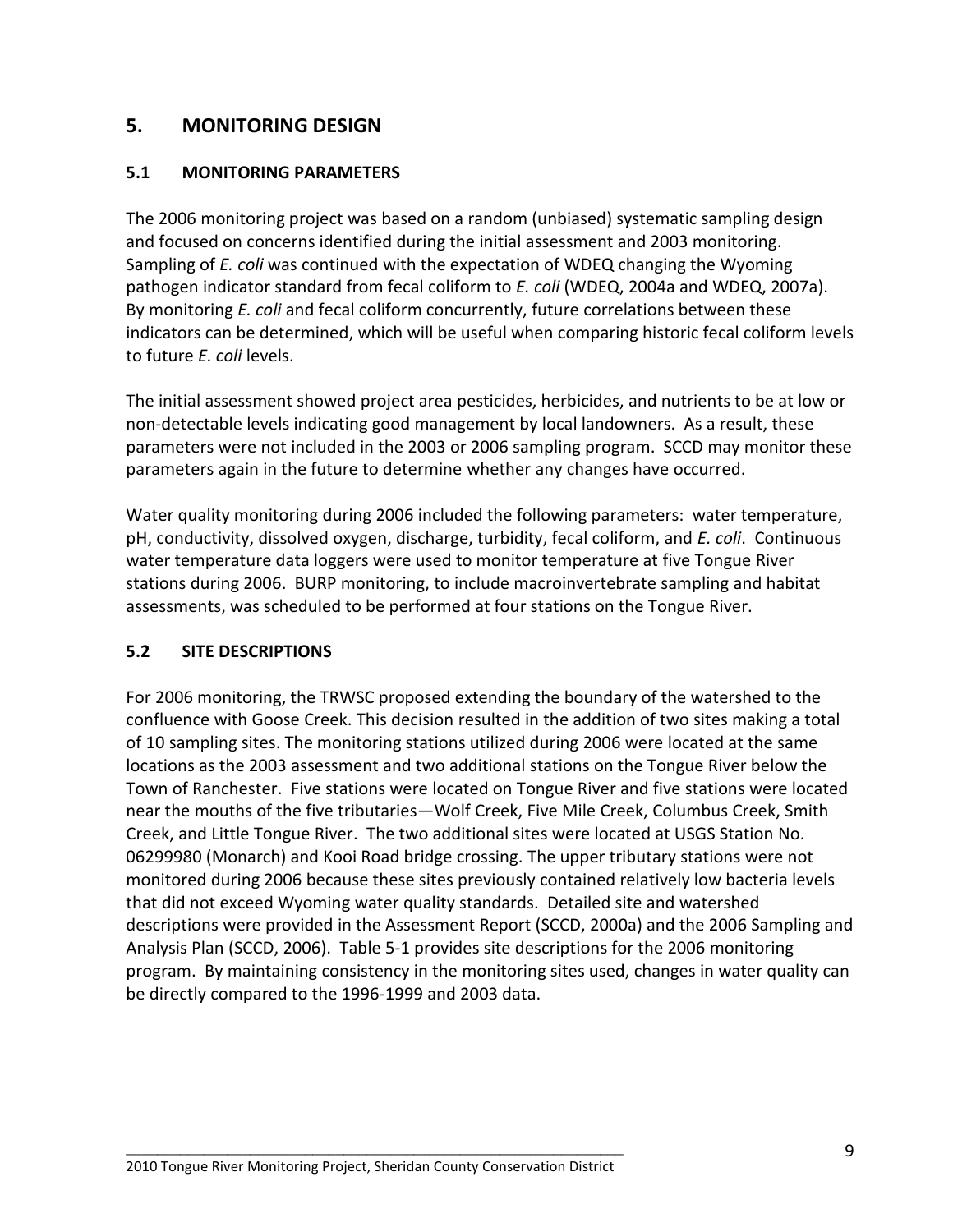| Site                                          | Monitoring<br>Parameters                                | Coordinates<br><b>Water Quality Sampling</b><br>Lat-44°54'00"<br>Upstream Monarch<br>Road bridge<br>Long-107°01'15" |                                                                      | <b>Benthic Macro-</b><br>invertebrate<br>Sampling                   |
|-----------------------------------------------|---------------------------------------------------------|---------------------------------------------------------------------------------------------------------------------|----------------------------------------------------------------------|---------------------------------------------------------------------|
| Tongue River 1<br>(TR1)                       | Temperature<br>(continuous), water<br>quality, and BURP |                                                                                                                     |                                                                      | Upstream<br>Monarch Road<br>bridge                                  |
| Tongue River 2<br>(TR2)                       | Temperature<br>(continuous), water<br>quality, and BURP | Lat-44°54'00"<br>Long-107°01'15"                                                                                    | Upstream Kooi Road<br>bridge                                         | Upstream Kooi<br>Road bridge                                        |
| <b>Tongue River</b><br>Lower (TRL)            | Temperature<br>(continuous), water<br>quality, and BURP | Lat-44°54'25"<br>Long-107°09'55"                                                                                    | <b>Upstream Ranchester</b><br><b>Water Treatment Plant</b><br>intake | <b>Upstream County</b><br>Road 67 bridge<br>crossing                |
| <b>Tongue River</b><br>Middle (TRM)           | Temperature<br>(continuous), water<br>quality, and BURP | Lat-44°53'26"<br>Long-107°12'38"                                                                                    | Downstream Halfway<br>Lane County Road<br>bridge                     | First riffle<br>upstream Halfway<br>Lane County Road<br>bridge      |
| <b>Tongue River</b><br>Upper (TRU)            | Temperature<br>(continuous), water<br>quality           | Lat-44°50'58"<br>Long-107°18'14"                                                                                    | Riffle at USGS Station<br>No. 06298000                               | Riffle at USGS<br>Station No.<br>06298000                           |
| Little Tongue<br><b>River Lower</b><br>(LTRL) | Water quality                                           | Lat-44°52'37"<br>Long-107°15'54"                                                                                    | 300-400 yards<br>upstream from Tongue<br>River confluence            | 300-400 yards<br>upstream from<br><b>Tongue River</b><br>confluence |
| Columbus<br>Creek Lower<br>(CCL)              | Water quality                                           | Lat-44°53'35"<br>Long-107°14'10"                                                                                    | Downstream Hwy 14<br>bridge crossing                                 | Downstream Hwy<br>14 bridge crossing                                |
| <b>Smith Creek</b><br>Lower (SCL)             | Water quality                                           | Lat-44°52'41"<br>Long-107°16'03"                                                                                    | Downstream County<br>Road 92 bridge crossing                         | Downstream<br>County Road 92<br>bridge crossing                     |
| <b>Wolf Creek</b><br>Lower (WCL)              | Water quality                                           | Lat-44°53'54"<br>Long-107°10'18"                                                                                    | <b>Upstream County Road</b><br>67 bridge crossing                    | Downstream<br>County Road 67<br>bridge crossing                     |
| <b>Five Mile</b><br>Creek Lower<br>(FMCL)     | Water quality                                           | Lat-44°54'23"<br>Long-107°10'08"                                                                                    | Upstream Hwy 14 in<br>Ranchester                                     | Upstream Hwy 14<br>in Ranchester                                    |

**Table 5-1. Sample Site Descriptions and Location Information**

Note: Benthic macroinvertebrate samples were not collected at the lower tributary sites in 2006. Historic sampling locations are described for reference.

#### **5.3 MONITORING SCHEDULE**

The 2006 monitoring schedule included sampling to determine the geometric means of *E. coli* and fecal coliform, based on 5 samples collected in May and August. A total of ten water quality samples were collected at each site from May through August 2006. Continuous temperature data loggers were used to measure instream temperatures from March 27, 2006 through November 1, 2006. BURP monitoring was scheduled to be performed at four Tongue River stations during September and October 2006; however only two were completed because of high water flows. The 2006 monitoring schedule followed the Sampling Analysis Plan (SAP) (SCCD, 2006) schedule with few exceptions.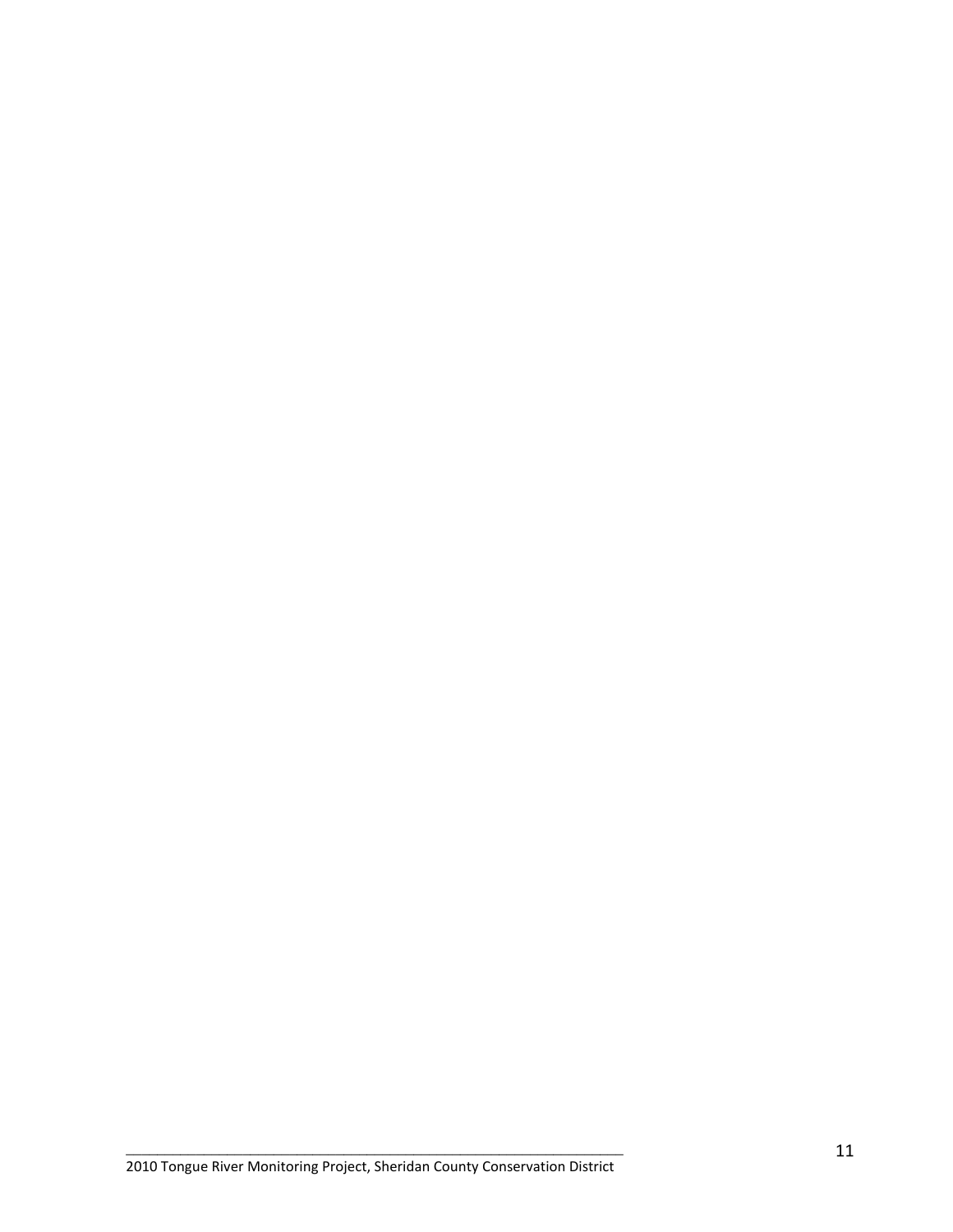#### **5.4 SAMPLING AND ANALYSIS METHODS**

Water quality samples, discharge measurements, and BURP monitoring were collected by the methods described in the SAP (SCCD, 2006) and the Assessment Report (SCCD, 2000a). Instrument calibration, equipment maintenance, and documentation were performed following the SAP requirements. Water quality and macroinvertebrate samples were obtained from representative sample riffles.

Continuous temperature data were collected by anchoring the data loggers near the bottom of pools to simulate the water temperatures of trout habitat. Discharge measurements at all sites, except Tongue River Upper, and Tongue River 1were obtained using calibrated staff gauges. Discharge data from USGS Station No. 06298000, Tongue River near Dayton, and USGS Station No. 6299980, Tongue River near Monarch, were used for Tongue River Upper and Tongue River 1, respectively. Staff gauge calibrations were performed by measuring instantaneous discharge with a Marsh-McBirney 2000 current meter. Fecal coliform, *E. coli*, and turbidity samples were hand delivered to Inter-Mountain Laboratories (IML) in Sheridan, Wyoming for analysis. Macroinvertebrate samples were sorted by Aquatic Assessments, Inc. (AA) in Sheridan, Wyoming and analyzed by Aquatic Biology Associates, Inc. (ABA) in Corvallis, Oregon. Analytical methods utilized are provided in Table 5-2.

| Parameter             | Units          | Method / Reference <sup>1</sup> | Location of<br>Analyses    | Preservative         | Holding<br>Time |
|-----------------------|----------------|---------------------------------|----------------------------|----------------------|-----------------|
| Temperature           | <b>PC</b>      | grab/EPA 1983 170.1             | On-site                    | n/a                  | n/a             |
| Temperature           | <b>BC</b>      | continuous recorder             | On-site                    | n/a                  | n/a             |
| рH                    | SU             | grab/EPA 1983 150.1             | On-site                    | n/a                  | n/a             |
| Conductivity          | umhos/cm       | grab/EPA 1983 120.1             | On-site                    | n/a                  | n/a             |
| Dissolved Oxygen      | mg/l           | grab/EPA 1983 360.1             | On-site                    | n/a                  | n/a             |
| Turbidity             | <b>NTU</b>     | grab/EPA 1983 180.1             | IML <sup>2</sup>           | Ice; at or below 4ºC | 48 hours        |
| <b>Fecal Coliform</b> | col/100 ml     | grab/SM 9221E <sup>5</sup>      | IML <sup>2</sup>           | Ice; at or below 4ºC | 6 hours         |
| E. coli               | col/100 ml     | grab/SM 9222G <sup>5</sup>      | IML <sup>2</sup>           | Ice; at or below 4ºC | 6 hours         |
| Flow                  | cfs            | Calibrated staff gauge          | On-site                    | n/a                  | n/a             |
| Flow                  | cfs            | <b>Mid-Section Method</b>       | On-site                    | n/a                  | n/a             |
| Macroinvertebrates    | <b>Metrics</b> | <b>King 1993</b>                | $AA^3$<br>ABA <sup>4</sup> | formalin             | n/a             |
| Habitat (Reach level) | n/a            | <b>King 1993</b>                | On-site                    | n/a                  | n/a             |

#### **Table 5-2. Standard Field and Laboratory Methods**

<sup>1</sup>Method references for laboratory analyses were provided by the contract laboratories and defined in their SOPs.

2 IML refers to Inter-Mountain Laboratories in Sheridan, Wyoming

<sup>3</sup>AA refers to Aquatic Assessments, Inc. in Sheridan, Wyoming.

<sup>4</sup>ABA refers to Aquatic Biology Associates, Inc. in Corvallis, Oregon.

5 SM refers to Eaton et. al., 1995. Standard Methods for the examination of water and wastewater. Washington, D.C.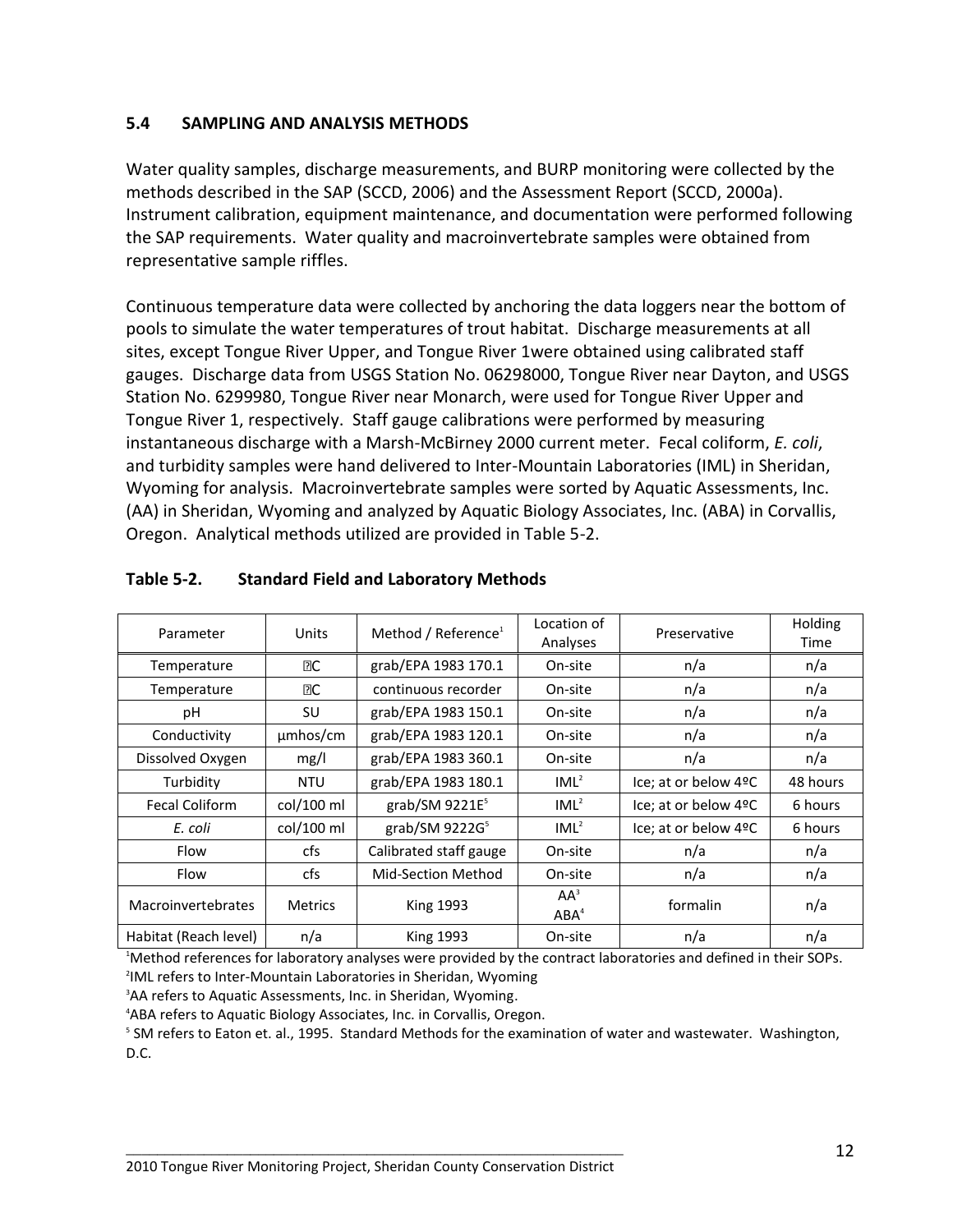# **6. QUALITY ASSURANCE / QUALITY CONTROL**

# **6.1 FUNCTION OF QUALITY ASSURANCE AND QUALITY CONTROL**

Quality Assurance (QA) may be defined as an integrated system of management procedures designed to evaluate the quality of data and to verify that the quality control system is operating within acceptable limits (Friedman and Erdmann, 1982; EPA, 1995). Quality control (QC) may be defined as the system of technical procedures designed to ensure the integrity of data by adhering to proper field sample collection methods, operation and maintenance of equipment and instruments. Together, QA/QC functions to ensure that all data generated are consistent, valid and of known quality (EPA, 1980). QA/QC should not be viewed as an obscure notion to be tolerated by monitoring and assessment personnel, but as a critical, deeply ingrained concept followed through each step of the monitoring process. Data quality must be assured before the results can be accepted with any scientific study.

The Quality Assurance Project Plan (QAPP) is the SCCD document used to guide QA/QC procedures for water quality assessments. The QAPP was originally prepared in 2001 and was reviewed and approved by the WDEQ QA/QC Coordinator. Revision Number 1 was used to identify QA/QC practices to be implemented throughout this project (SCCD, 2003a). Project specific objectives and requirements were set forth in the project's SAP (SCCD, 2006). These two documents provide the necessary framework for collecting and reporting usable, credible data, which can be referenced in future monitoring and watershed planning efforts.

#### **6.2 TRAINING**

Personnel involved in the collection and analysis of samples should receive adequate training for proper implementation of project field and laboratory methods. SCCD personnel responsible for this project had the proper training through a combination of college studies, previous employment experiences, and on the job training. The SCCD District Manager holds a Watershed Management degree from the University of Wyoming and the Program Specialist has an Environmental Engineering degree from Montana Tech of the University of Montana. Both employees have water quality assessment skills obtained through prior employment experiences. The District Manager has taken a Water Quality Assessment course provided by the Wyoming Association of Conservation Districts. Kurt King, former WDEQ QA/QC Officer, has provided thorough, annual training for both employees in conducting benthic macroinvertebrate sampling and reach level habitat assessments. On a few occasions, other SCCD and/or NRCS employees assisted with the macroinvertebrate sampling and habitat assessments. These personnel were trained by the Program Specialist prior to sampling and were under direct supervision of the Program Specialist and/or District Manager during sampling.

### **6.3 COLLECTION, PRESERVATION, ANALYSIS, AND CUSTODY OF SAMPLES FOLLOWING APPROVED METHODS**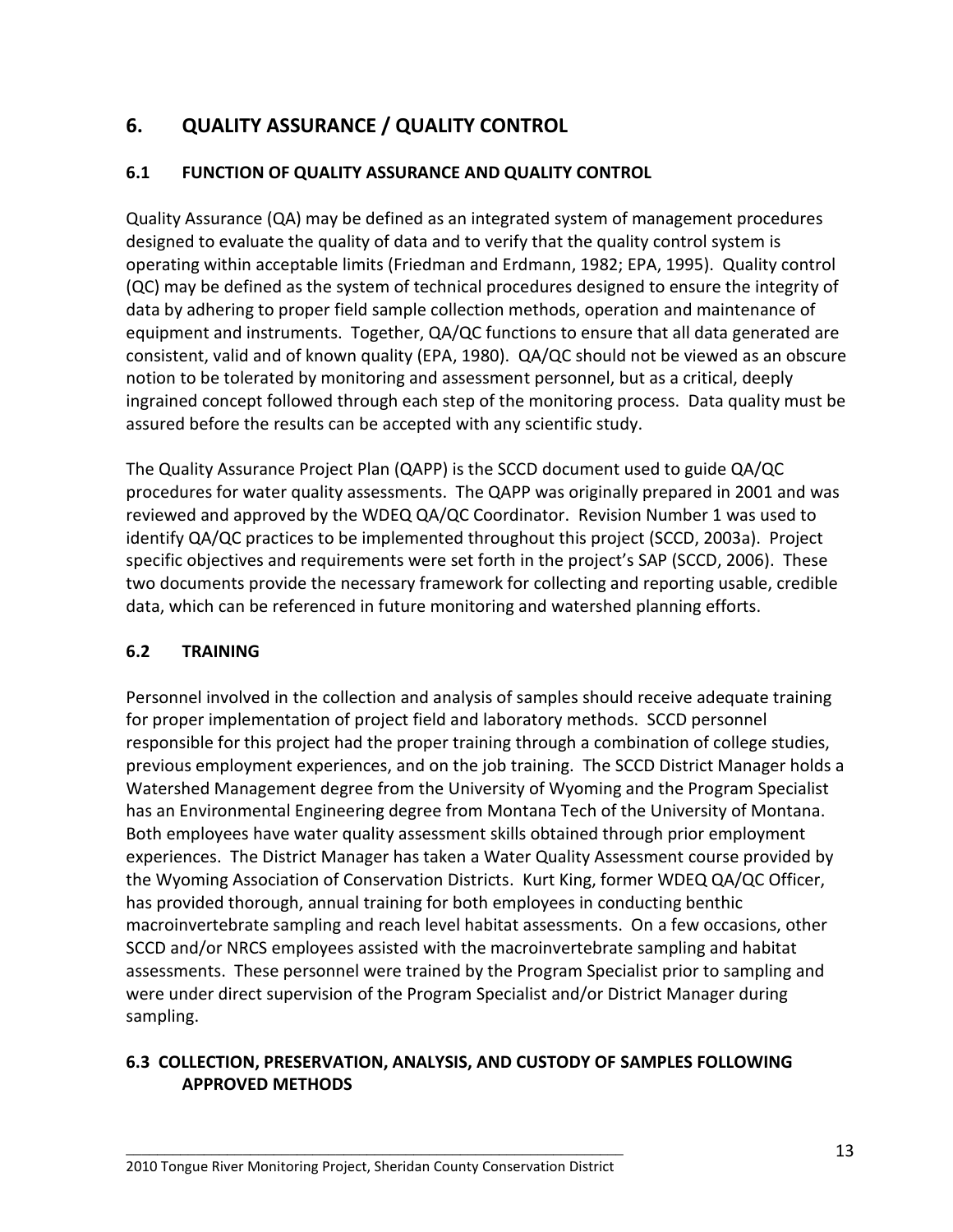## **6.3.1 COLLECTION, PRESERVATION, AND ANALYSIS**

Accepted referenced methods for the collection, preservation, and analysis of samples were described in Section 5.4 and listed in Table 5-2 of this report.

#### **6.3.2 SAMPLE CUSTODY**

Sample custody describes the sampling and analysis record starting with sample collection and ending with laboratory analysis and sample disposition. The purpose of sample custody is to ensure samples are not tampered with by outside entities and the integrity of samples is maintained.

During sampling, project field measurements were recorded onto field data sheets. Water samples requiring laboratory analysis were immediately placed on ice in a cooler, preserved (if required), and hand delivered to IML. A Chain of Custody (COC) form was prepared, signed, and dated by the sampler before samples entered laboratory custody. An IML employee would then sign and date the COC form after receiving custody of the samples.

Benthic macroinvertebrate samples were preserved in the field with an isopropyl alcohol and formaldehyde mixture, placed in a cooler, and transported to the SCCD office in Sheridan. A project specific macroinvertebrate COC form was completed. After all macroinvertebrate samples were collected, samples and COC forms were hand delivered to AA for sorting. COC forms were signed by SCCD and AA personnel receiving the samples. Sorted samples and COC forms were then shipped by United Parcel Service to ABA. ABA then performed a visual check for the number and general condition of samples, and signed the COC form. The completed original COC form was returned to SCCD by ABA after completion of analyses.

#### **6.4 CALIBRATION AND PROPER OPERATION OF FIELD EQUIPMENT**

The project SAP outlined requirements for calibration and maintenance of field equipment. On every sampling day, before leaving the office, the pH meter, conductivity meter, and DO meter were calibrated according to the manufacturer's instructions. The Hanna 9025 pH meter was calibrated using a two-point calibration method with pH 7 and pH 10 buffer solutions. The Hanna 8733 conductivity meter was calibrated using a 1413  $\mu$ mhos/cm calibration standard. All calibration solutions were discarded after each use. The YSI 95 DO meter, used throughout the project, did not require a calibration solution. The DO meter was calibrated for the proper elevation with the probe placed in the moist calibration chamber before each sampling event and at every 300' change in elevation. Calibration of each meter was documented on the appropriate calibration log.

Equipment maintenance, to include battery replacement and monthly replacement of the DO meter membrane cap, was performed according to requirements set forth in the project SAP and manufacturer's instructions. All maintenance activities were documented on the maintenance log.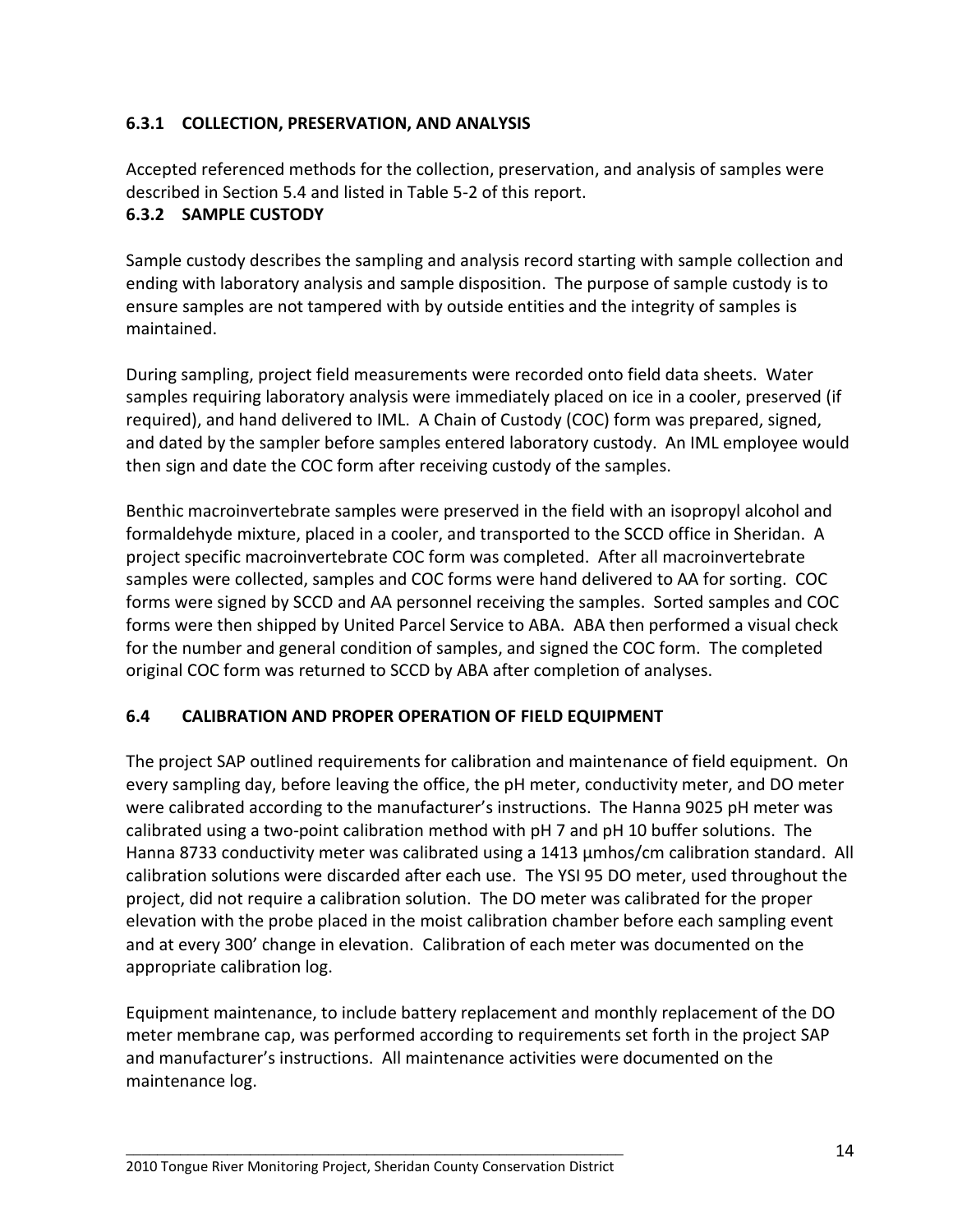The Marsh-McBirney flow meter was factory calibrated and did not require field calibration. Onset Tidbit data loggers, used for continuous temperature monitoring, were factory calibrated and completely encapsulated. These loggers are considered disposable; when the enclosed battery is depleted, it cannot be replaced. Factory calibration of the loggers was checked by utilizing the manufacturers "crushed-ice test" to ensure the loggers were performing accurately. Results of the crushed-ice tests are described in Section 6.5.9.

Equipment used for benthic macroinvertebrate sample collection and reach level habitat assessments did not require calibration. However, surber sampler nets and other equipment were checked for damage prior to entering the field.

# **6.5 SUMMARY OF QA/QC RESULTS**

This section provides a QA/QC summary of the requirements set forth in the Project SAP. Data Quality Objectives (DQO's) are qualitative and quantitative specifications used by water quality monitoring programs to limit data uncertainty to an acceptable level. DQO's were established for each monitoring parameter for precision, accuracy, and completeness at levels sufficient to allow SCCD to realize project goals and objectives

# **6.5.1 PRECISION**

Precision was defined as the degree of agreement of a measured value as the result of repeated application under the same condition. The Relative Percent Difference (RPD) statistic was used, because the determination of precision was affected by changes in relative concentration for certain chemical parameters. Precision was determined for chemical, physical, biological, and habitat measurements by conducting duplicate samples at 10 percent of the collected samples. Duplicate intra-crew habitat assessments were conducted simultaneously by each observer conducting the assessment without communication. All parameters met the DQO's for precision. Precision results for the project are provided in Table 6-1.

#### **Table 6-1. Precision of 2006 Monitoring Data**

| Parameter                             | Precision (% - RPD) | DQO (%) |
|---------------------------------------|---------------------|---------|
| <b>Water Temperature</b>              | 0.6                 | 10      |
| pH                                    | 1.1                 | 5       |
| Conductivity                          | 0.8                 | 10      |
| Dissolved Oxygen                      | 0.8                 | 20      |
| Turbidity                             | 9.6                 | 10      |
| <b>Fecal Coliform</b>                 | 27.8                | 50      |
| E. coli                               | 28.7                | 50      |
| <b>Total Abundance</b>                | 11.2                | 50      |
| <b>Total Taxa</b>                     | 5.4                 | 15      |
| <b>Intra-Crew Habitat Assessments</b> | 1.2                 | 15      |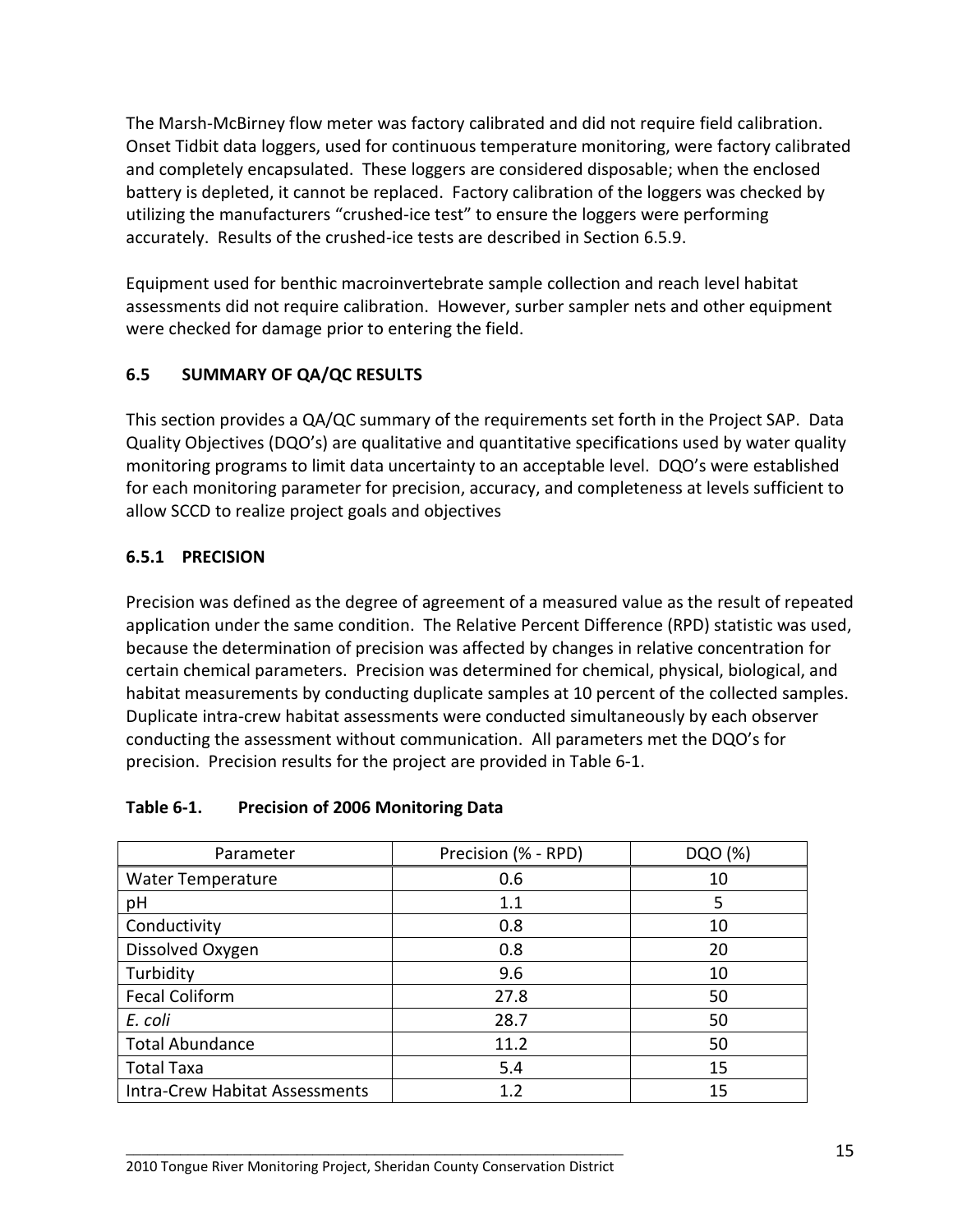# **6.5.2 ACCURACY**

Accuracy was defined as the degree of agreement of a measured value with the true or actual value. Accuracy for water quality parameters measured in the field was assured by calibration of equipment to known standards. Conductivity and pH meters were calibrated on the morning of every sampling event. The dissolved oxygen meter was calibrated at every 300' change in elevation. There are no current laboratory methods to determine the accuracy of biological samples. Therefore, the accuracy of fecal coliform and *E. coli* samples could not be determined.

Accuracy for macroinvertebrate sampling and habitat assessment could not be determined since the true or actual value for macroinvertebrate populations or habitat parameters was unknown. In this instance, precision served as the primary QA check for benthic macroinvertebrate sampling and habitat assessment.

#### **6.5.3 COMPLETENESS**

Completeness refers to the percentage of measurements determined to be valid and acceptable compared to the number of samples scheduled for collection. This DQO is achieved by avoiding loss of samples due to accidents, inadequate preservation, holding time exceedences, and proper access to sample sites for collection of samples as scheduled. Completeness results for the project are provided in Table 6-2. DQOs for most parameters were met with the exception of discharge measurements, turbidity, and the parameters associated with the BURP assessments.

| Parameter                     | Completeness (%) | DQO (%) |
|-------------------------------|------------------|---------|
| <b>Water Temperature</b>      | 100              | 95      |
| pH                            | 100              | 95      |
| Conductivity                  | 100              | 95      |
| Dissolved Oxygen              | 100              | 95      |
| Discharge                     | 85               | 95      |
| Turbidity                     | 89               | 95      |
| <b>Fecal Coliform</b>         | 100              | 95      |
| E. coli                       | 100              | 95      |
| Macroinvertebrates            | 50               | 95      |
| <b>Habitat Assessments</b>    | 50               | 95      |
| Stage-Discharge Relationships | 100              | 95      |

#### **Table 6-2. Completeness of 2006 Monitoring Data**

High late season flows prevented the completion of all but two of the BURP assessments, including the collection of macroinvertebrates and habitat information. On eight sample dates, water stage was below the staff gauge; five of these occurred at the Tongue River middle site. The other three included one measurement each at Tongue River 2, Columbus Creek, and Five Mile Creek. In addition to the instances where the water stage was below the gauge, there was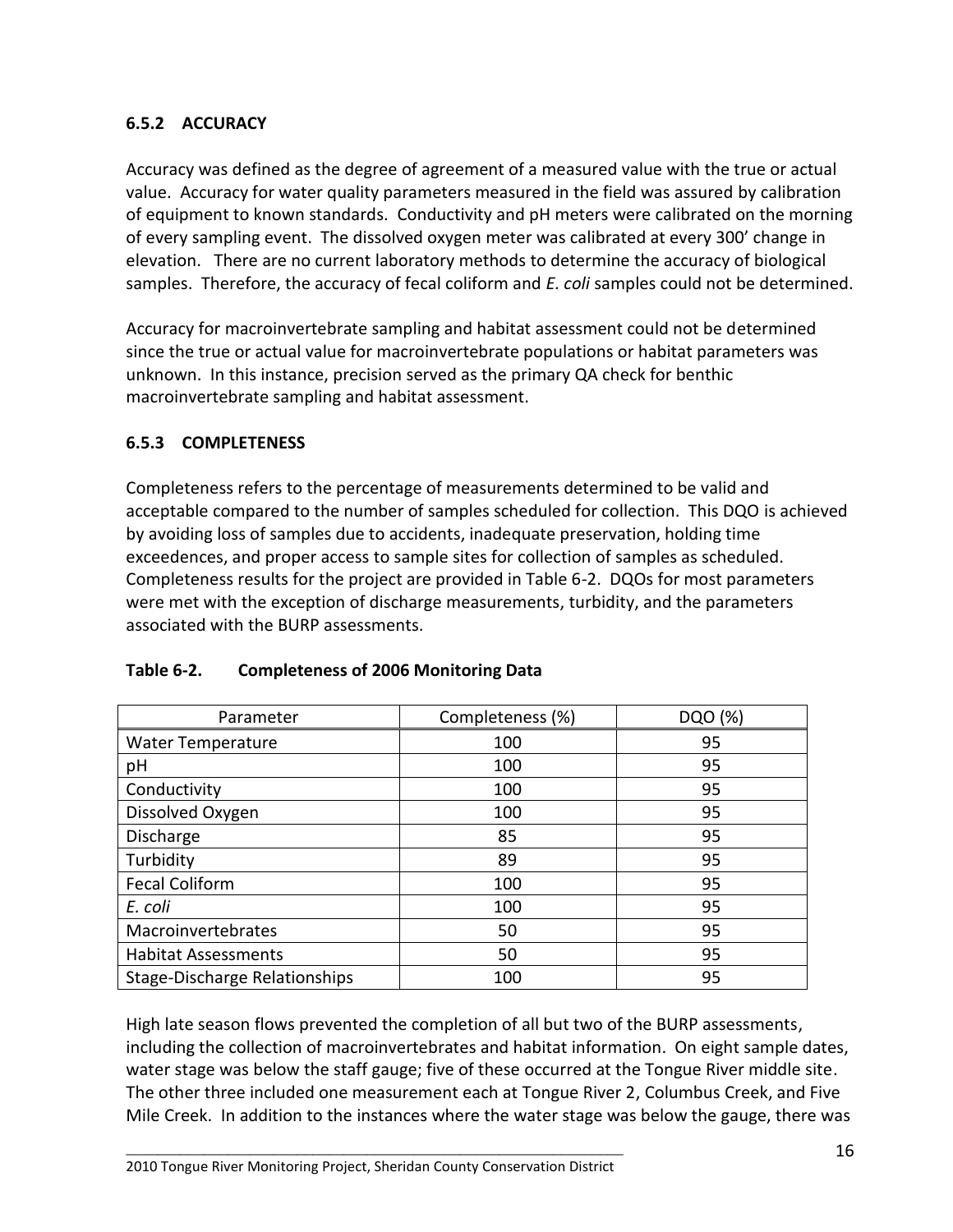one instance on Tongue River 2 where the gauge was submerged. Six additional measurements (three each on Wolf Creek and Tongue River Middle) were outside of the calibrated range for the staff gauge. Although a stage was measured, the calculated discharge was not accurately represented by the stage-discharge relationship developed for the gauge.

One turbidity sample for the Little Tongue River was collected in the wrong bottle and discarded by the contract laboratory prior to running the sample. The lab exceeded the holding time for an entire suite of turbidity samples collected on May 10, 2006. Results from this date were flagged on the uncensored database, and were not used to generate summary statistics or monthly means.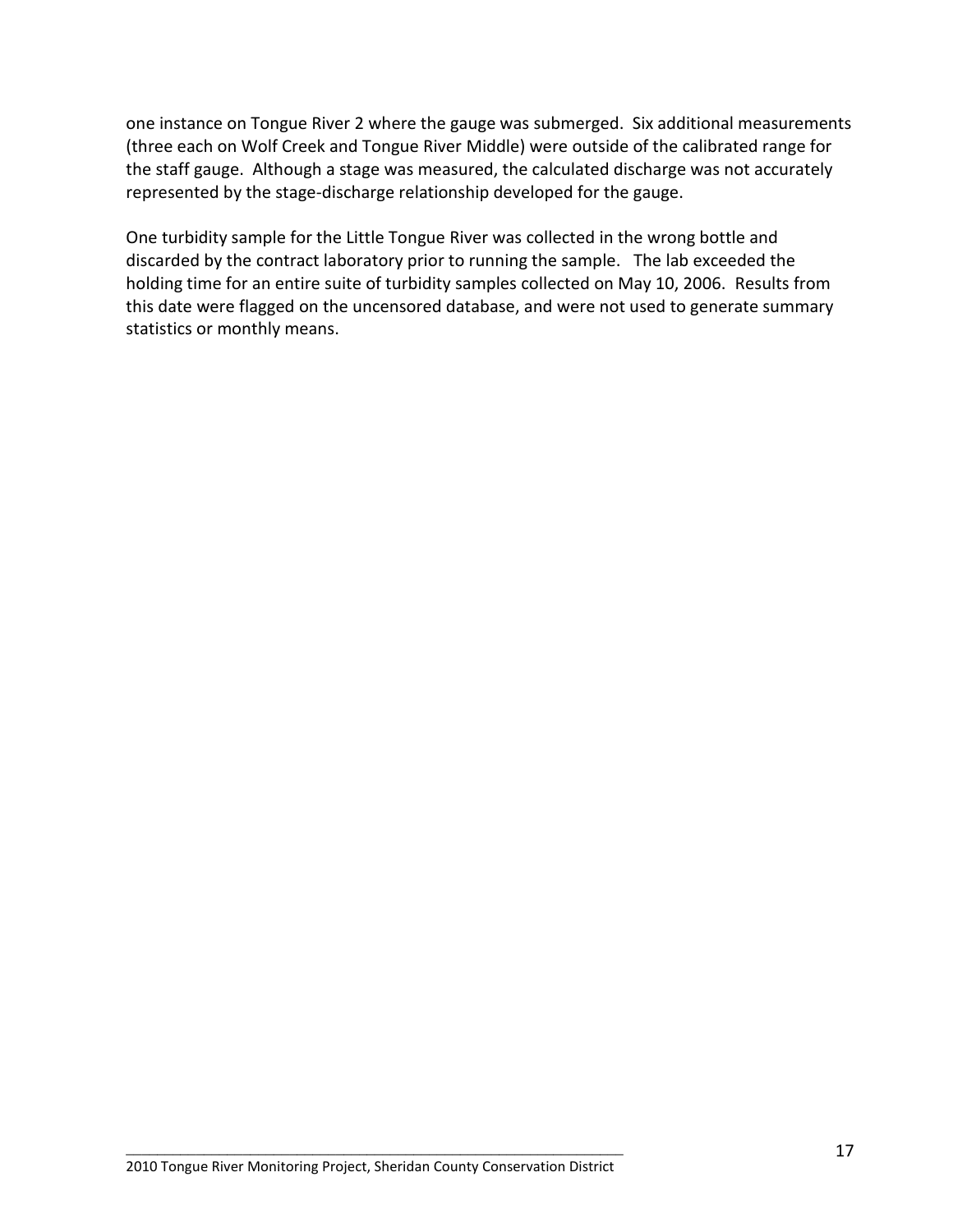# **6.5.4 COMPARABILITY**

Comparability refers to the degree to which data collected during this Project were comparable to data collected during other past or present studies. This was an important factor because future water quality monitoring will occur within the watershed and current project data must be comparable to future data in order to detect water quality change with confidence. Several steps were taken to assure data comparability including:

- Collection of samples at previously used monitoring stations;
- Collection of samples during the same time of year;
- Collection of samples using the same field sampling methods and sampling gear;
- Analysis of samples using the same laboratory analytical methods and equipment;
- Use of the same reporting units and significant figures;
- Use of the same data handling and reduction methods (i.e. rounding and censoring); and
- Use of similar QA/QC processes.

Chemical, physical, biological, and habitat data collected during this assessment were highly comparable because of close coordination prior to initiation of sampling. Each step identified above was implemented to assure comparability.

# **6.5.5 TRIP BLANKS**

Trip blanks were prepared to determine whether samples might be contaminated by the sample container, preservative, or during transport and storage conditions. Fecal coliform, *E. coli* and turbidity trip blanks were utilized during every sampling event. These trip blanks were prepared by the analytical laboratory, Inter-Mountain Laboratories (IML), immediately prior to sampling. IML prepared trip blanks by filling preserved bottles with laboratory de-ionized water. A summary of the trip blanks used for the project are provided in Appendix Table E-4. No trip blanks used during the project contained detectable levels of fecal coliform or *E. coli*. Two blanks detected turbidity levels of 0.1 and 0.4 on 5/15/06 and 8/8/2006, respectively. The turbidity data were considered acceptable because they were low turbidity values and both values were at, or approached, the minimum detection limit value of 0.1 NTU.

# **6.5.6 DUPLICATES**

The project SAP required that duplicate chemical, physical, biological, and habitat samples be obtained for at least 10% of all field samples. Duplicate water quality samples were obtained by collecting consecutive water quality and duplicate samples from a representative stream riffle. Duplicate macroinvertebrate samples were collected by two field samplers, each equipped with a surber net, collecting samples simultaneously and adjacent to one another. Duplicate habitat assessments were performed by two field samplers performing independent assessments without communication at the same site and same time. All DQOs for duplicates were met. Table 6-3 provides a summary of duplicates taken during the project.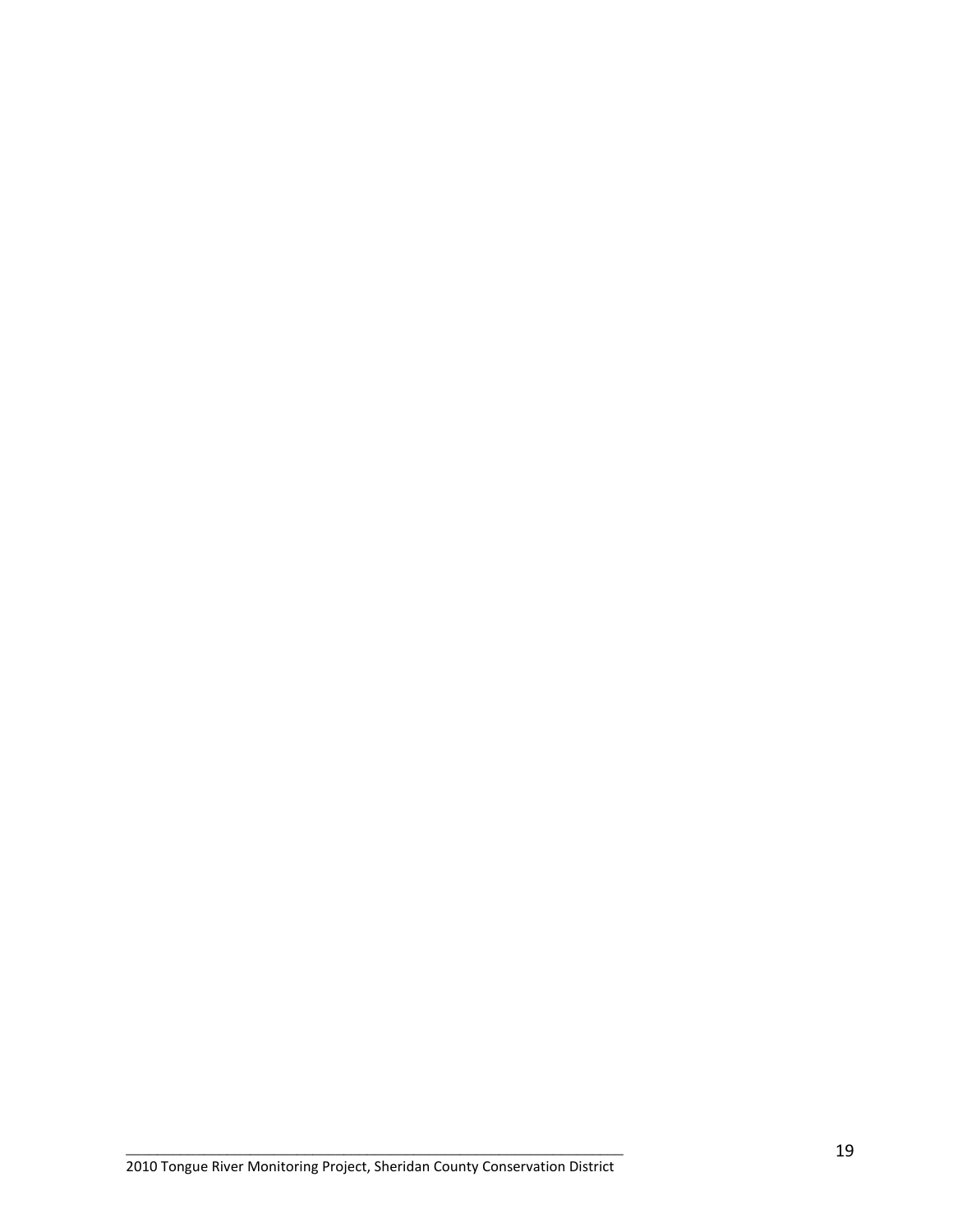|                      |                | No. of            |              |         |
|----------------------|----------------|-------------------|--------------|---------|
| Parameter            | No. of Samples | <b>Duplicates</b> | % Duplicated | DQO (%) |
| <b>Water Quality</b> |                |                   |              |         |
| Samples              | 100            | 10<br>10          |              | 10      |
| Macroinvertebrate    |                |                   |              |         |
| Samples              |                |                   | 50           | 10      |
| Habitat              |                |                   |              |         |
| Assessments          |                |                   | 50           | 10      |

# **6.5.7 STAGE-DISCHARGE RELATIONSHIPS**

Stage-discharge relationships were required to be established for at least 95% of the monitoring sites by the project SAP. The SAP also recommended that these relationships be established such that when regressions of stage height and discharge are performed, the correlation coefficient (R<sup>2</sup> value) is 0.95 or greater. Table 6-4 provides a summary of the stagedischarge relationships for monitoring stations during 2006.

| Station         | Actual $R^2$ Value | DQO Minimum R <sup>2</sup> Value |
|-----------------|--------------------|----------------------------------|
| <b>TRL</b>      | 0.997              | 0.95                             |
| TR <sub>2</sub> | 0.9981             | 0.95                             |
| <b>SCL</b>      | 0.9839             | 0.95                             |
| TR <sub>1</sub> | $**NA$             | 0.95                             |
| <b>CCL</b>      | 0.9801             | 0.95                             |
| <b>FMCL</b>     | 0.9937             | 0.95                             |
| <b>TRU</b>      | $**NA$             | 0.95                             |
| <b>WCL</b>      |                    | 0.95                             |
| <b>LTR</b>      | 0.9814             | 0.95                             |
| TRM             | 0.9994             | 0.95                             |

# **Table 6-4. Summary of R<sup>2</sup> Values for 2006 Stage-Discharge Relationships**

\*TRU & TR1 site staff gauges were not calibrated by SCCD; USGS mean daily discharge data for Station No. 06298000 (TRU) and Station No. 06299980 (TR1) were used.

# **6.5.8 SAMPLE HOLDING TIMES**

All IML prepared laboratory data sheets were reviewed to ensure all samples were analyzed before their holding times had expired. This review found that all fecal coliform and *E. coli* samples were analyzed within their required 6 hour holding time, with the exception of one sample from TR1 on 8/8/2006. The holding time exceedence was 15 minutes and samples were preserved on ice in a cooler. As a result, data from this sample were used in the summary statistics and the calculation of the geometric mean. All turbidity samples collected on 5/10/2006, exceeded the 48 hour holding time and were not analyzed until five days after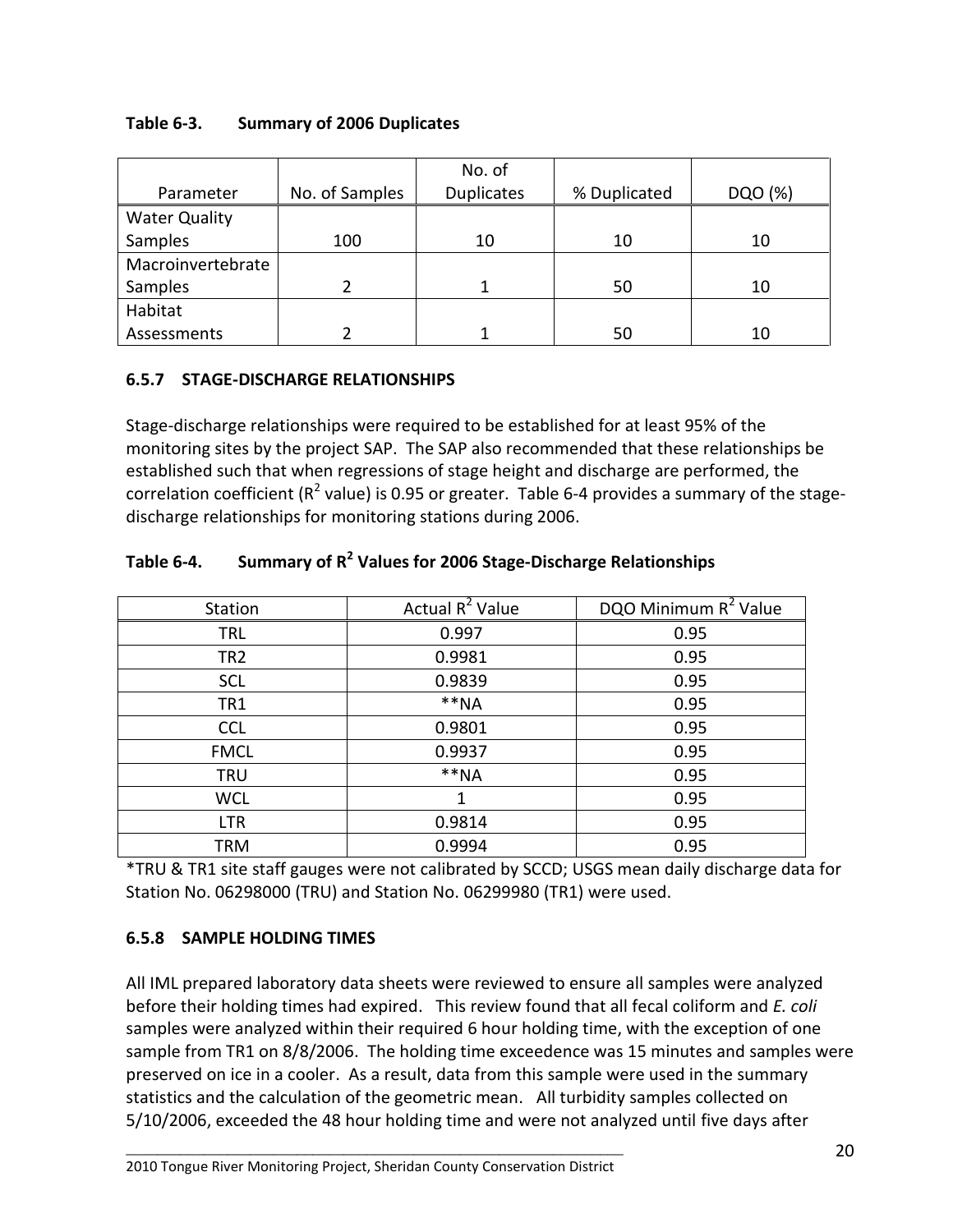being collected. The lab was unable to provide documentation that these samples were kept cool and in the dark, so data from these samples were rejected. All water quality field samples were analyzed on-site immediately following sample collection. Benthic macroinvertebrate samples were preserved immediately following sample collection. There is no holding time for benthic macroinvertebrate samples.

# **6.5.9 CONTINUOUS TEMPERATURE DATA LOGGERS**

The continuous temperature data loggers used at stations TR1, TR2, TRU, TRM, and TRL during the 2006 monitoring project were Onset Tidbit Model #TBI32-05+37 temperature loggers. These loggers are factory calibrated, encapsulated devices that cannot be re-calibrated. Onset suggests these loggers should maintain their accuracy unless they have been utilized outside their range of intended use (-20°C to 50°C). These data loggers have not been used outside of this range and therefore, should still be recording accurate water temperatures.

To test a data logger's accuracy, Onset recommends performing a crushed ice test. The manufacturer's instructions for this test were adhered to and were followed accordingly. A seven pound bag of crushed ice was emptied into a 2.5 gallon bucket. Distilled water was then added to just below the level of the ice. The mixture was then stirred. The data loggers were submerged in the ice bath and the bucket was then placed in a refrigerator to minimize temperature gradients. If the ice bath was prepared properly and if the loggers maintained their accuracy, the loggers should read the temperature of the ice bath as  $0^{\circ}C \pm 0.23^{\circ}C$ .

On March 9, 2007 the crushed ice test was performed on the data loggers used at stations TR1, TR2, TRL, and TRU. The logger used at TRM was removed from the site by an unknown person sometime after July 2006 and was not recovered. A data table of the test results is provided in Appendix Table E-5. These results show the data loggers' environmental response as they were transferred from room temperature conditions to the crushed ice bath mixture, and then removed from the ice bath. Each data logger started the test near 22°C in room temperature conditions, and cooled to below 0°C, before stopping the test. Variations in response times shown in the data are due to variations in the times that loggers were submerged and removed from the ice bath. The loggers used at stations TRL and TR2 read the ice bath temperature as - 0.14°C and -0.19°C, respectively. The TRU data logger read the ice bath temperature as - 0.27°C which is slightly colder than the temperatures Onset predicted. The logger used for TR1 recorded temperatures as low as -0.42, which was well outside of the predicted range. SCCD assumed this was a result of the ice bath not having the proper ratio of ice:water. The variation in temperature could also be a result of the logger's position within the ice bath. Because the loggers were not used outside of their normal operating range and there was no other indication that the loggers were functioning improperly, the temperature loggers are considered to have maintained their accuracy and have provided valid water temperature data for the 2006 monitoring project.

#### **6.6 DATA VALIDATION**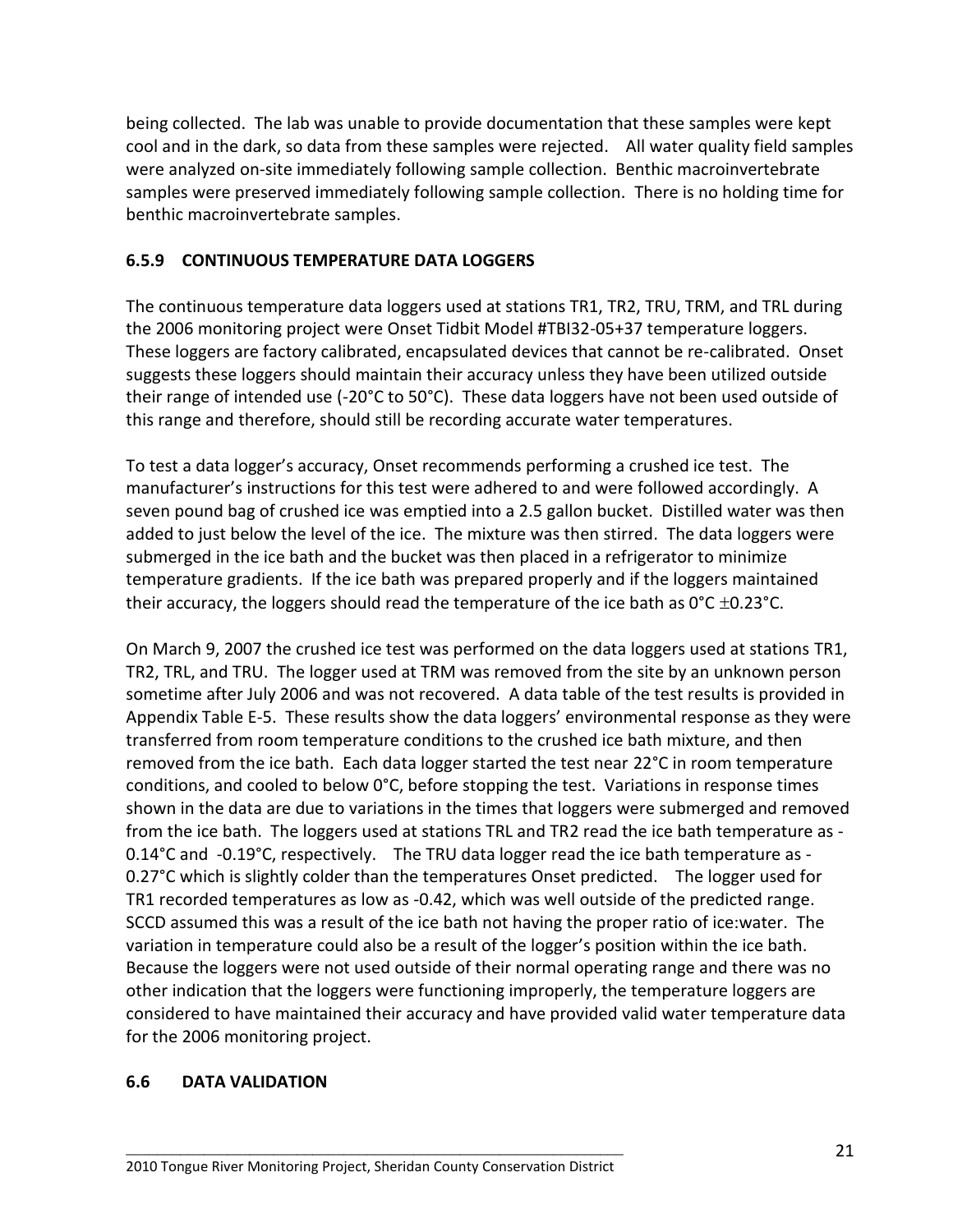Data generated by the contract laboratories was subject to the internal contract laboratory QA/QC process before it was released. Except in cases where holding times were exceeded, data were assumed valid because the laboratory adhered to its internal QA/QC plan. Field data generated by SCCD were considered valid and usable only after defined QA/QC procedure and process were applied, evaluated, and determined acceptable. Data determined to be invalid were rejected and not used in preparation of this report. These include one turbidity sample from each site on 5/10/2006, where holding times were exceeded by the contract laboratory.

Low flow values and lab results reported as below the detection limit were reported as  $\frac{1}{2}$  the detection limit for the purpose of summary statistics, as specified in the SAP for this project (SCCD, 2006). A summary of these data are included in Table 6.6

| Parameter                          | <b>Site</b> | Date      | <b>Reported as:</b> |
|------------------------------------|-------------|-----------|---------------------|
| E. coli-ND                         | <b>TRU</b>  | 5/10/06   | 0.5 col/100ml       |
| <b>Fecal Coliform-ND</b>           | <b>TRU</b>  | 5/10/06   | 0.5 col/100 ml      |
| Turbidity-ND                       | <b>TRU</b>  | 8/2/06    | 0.05 NTU            |
| Stage/Discharge-gauge out of water | TRM         | 8/2/2006  | 8.00                |
| Stage/Discharge-gauge out of water | TRM         | 8/8/2006  | 7.95                |
| Stage/Discharge-gauge out of water | TRM         | 8/16/2006 | 7.91                |
| Stage/Discharge-gauge out of water | TRM         | 8/24/2006 | 7.84                |
| Stage/Discharge-gauge out of water | TRM         | 8/29/2006 | 7.87                |
| Stage/Discharge-gauge out of water | <b>LTRL</b> | 8/16/06   | 6.66                |
| Stage/Discharge-gauge out of water | <b>CCL</b>  | 8/29/06   | 3.33                |
| State/Discharge-gauge out of water | <b>FMCL</b> | 8/24/06   | 6.66                |

**Table 6.6 Summary of values below the detection limits** 

In one instance a discharge measurement on Tongue River 2 could not be calculated because the staff gauge was submerged. In addition, three discharge measurements on Tongue River Middle and three discharge measurements on Wolf Creek were outside of the calibrated range of the staff gauge. Although a stage was recorded and a discharge calculated through the stage-discharge relationship, the data were considered invalid and were not used in the calculation of summary statistics.

# **6.7 DOCUMENTATION AND RECORDS**

All water quality field data were recorded on data sheets prepared for the appropriate waterbody and monitoring station. Macroinvertebrate and habitat assessment data were recorded onto data sheets that are very similar in format to those used by WDEQ. Equipment checklists, COC forms, and calibration and maintenance logs were documented on the appropriate forms and are maintained on file in the SCCD office. Photographs and photograph descriptions are organized by station and maintained on file in the SCCD office.

Water quality and supporting QA/QC data were received electronically and in hard copy format from IML. Hard copies are maintained on file in the SCCD office. Macroinvertebrate sample results were received from ABA electronically along with hard copies. All electronic laboratory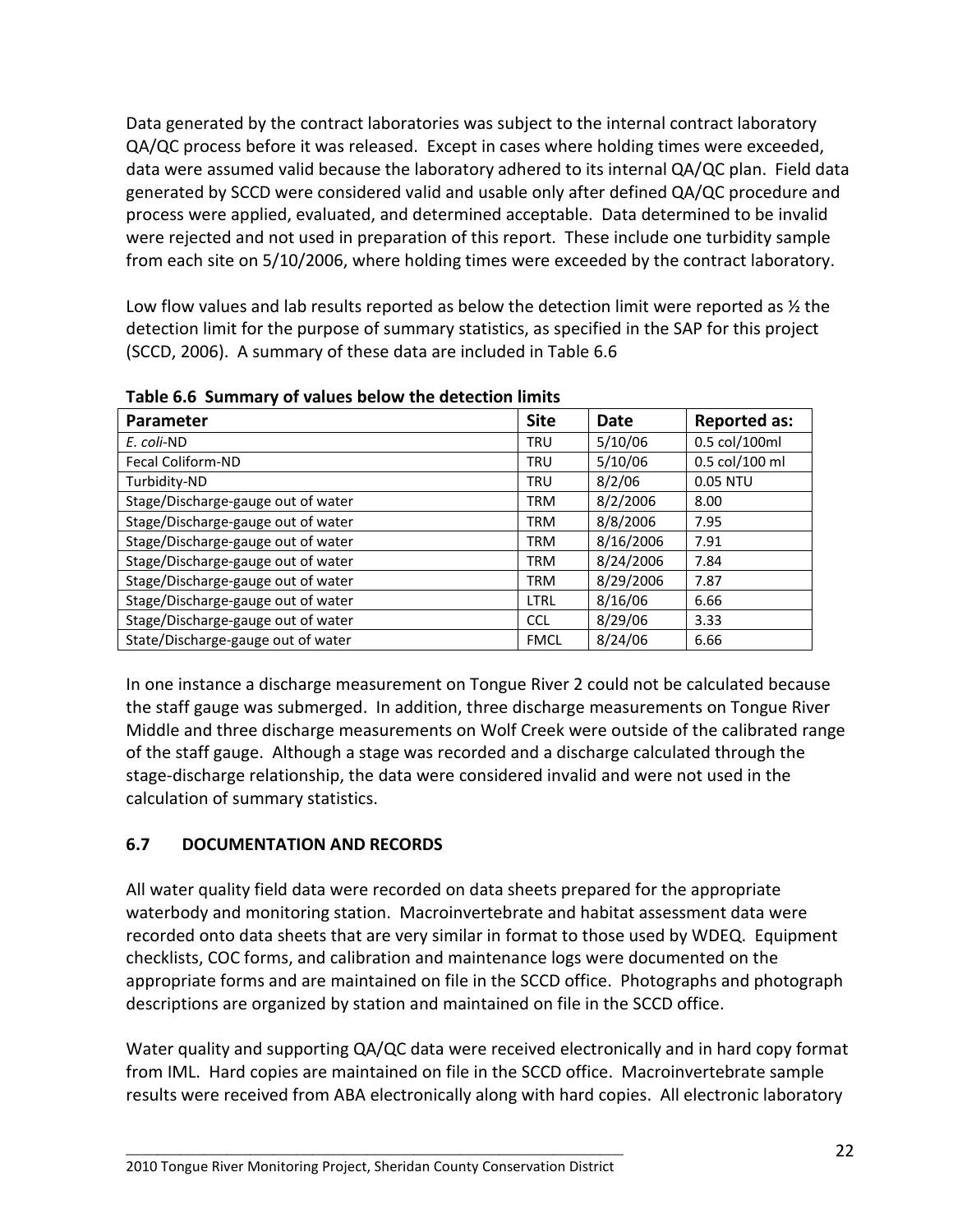data are maintained in SCCD database(s) on the USDA Service Center server in Sheridan, Wyoming.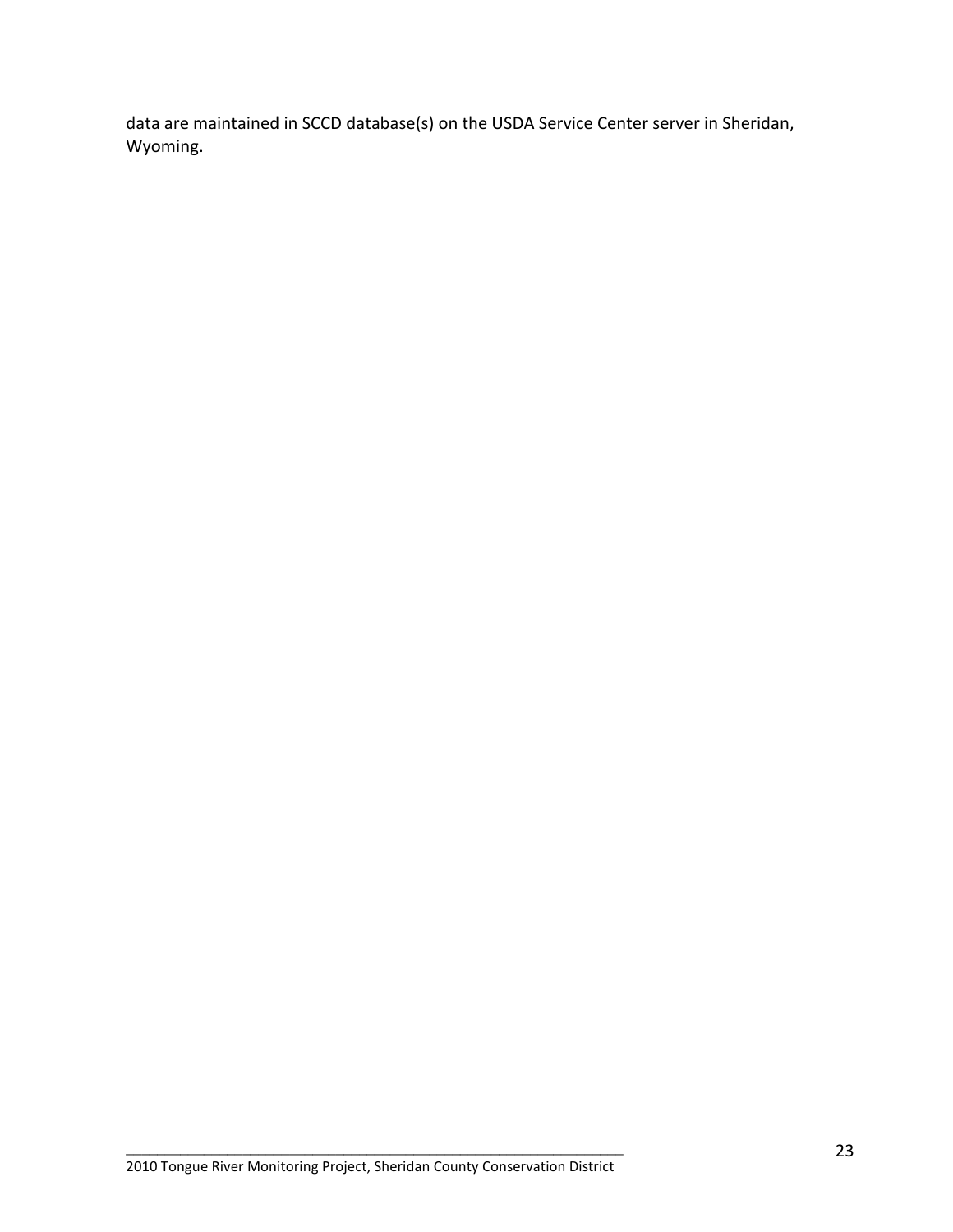# **6.8 DATABASE AND DATA REDUCTION**

#### **6.8.1 DATABASE CONSTRUCTION**

The project database consists of a series of electronic computer files. Each database file was constructed with reportable data (accepted after QC checks) by entering into Microsoft Excel® spreadsheets. Electronic files for water quality, discharge, continuous water temperature, macroinvertebrate, and habitat data were constructed. All computer data entries were checked for possible mistakes made during data entry. If a mistake was suspected, the original field or laboratory data sheet was re-examined and the data entry corrected.

### **6.8.2 DATA REDUCTION**

After data validation and database construction, data were statistically summarized for the following calculations which are provided in Appendix B:

- Number of samples;
- Maximum;
- Minimum;
- Median;
- Mean;
- Geometric mean; and
- Coefficient of variation.

These statistics and analyses provided insight for temporal and spatial water quality changes within the watershed. Microsoft Excel<sup>®</sup> was used to generate the statistical tables and graphics for this report. Laboratory data and stage/discharge measurements reported below the detection limit were included in the summary statistics at  $\frac{1}{2}$  the detection limit (SCCD, 2006), based on Gilbert (1987). Discharge measurements outside the calibrated range of the staff gauge or instances where the staff gauge was submerged were not used in the calculation of summary statistics.

# **6.9 DATA RECONCILIATION**

Data collected by SCCD were evaluated before being accepted and entered into the database. Obvious outliers were flagged after consideration of "expected" values based upon evaluation of historical and current data. Field data sheets were re-checked and if no calibration or field note anomalies or excursions were identified, the data were accepted as presented. Otherwise, data were rejected and not included in the database.

#### **6.10 DATA REPORTING**

Data collected by SCCD for this project are presented in tabular, narrative, and graphical formats throughout this report. This report will be submitted to WDEQ, EPA, and other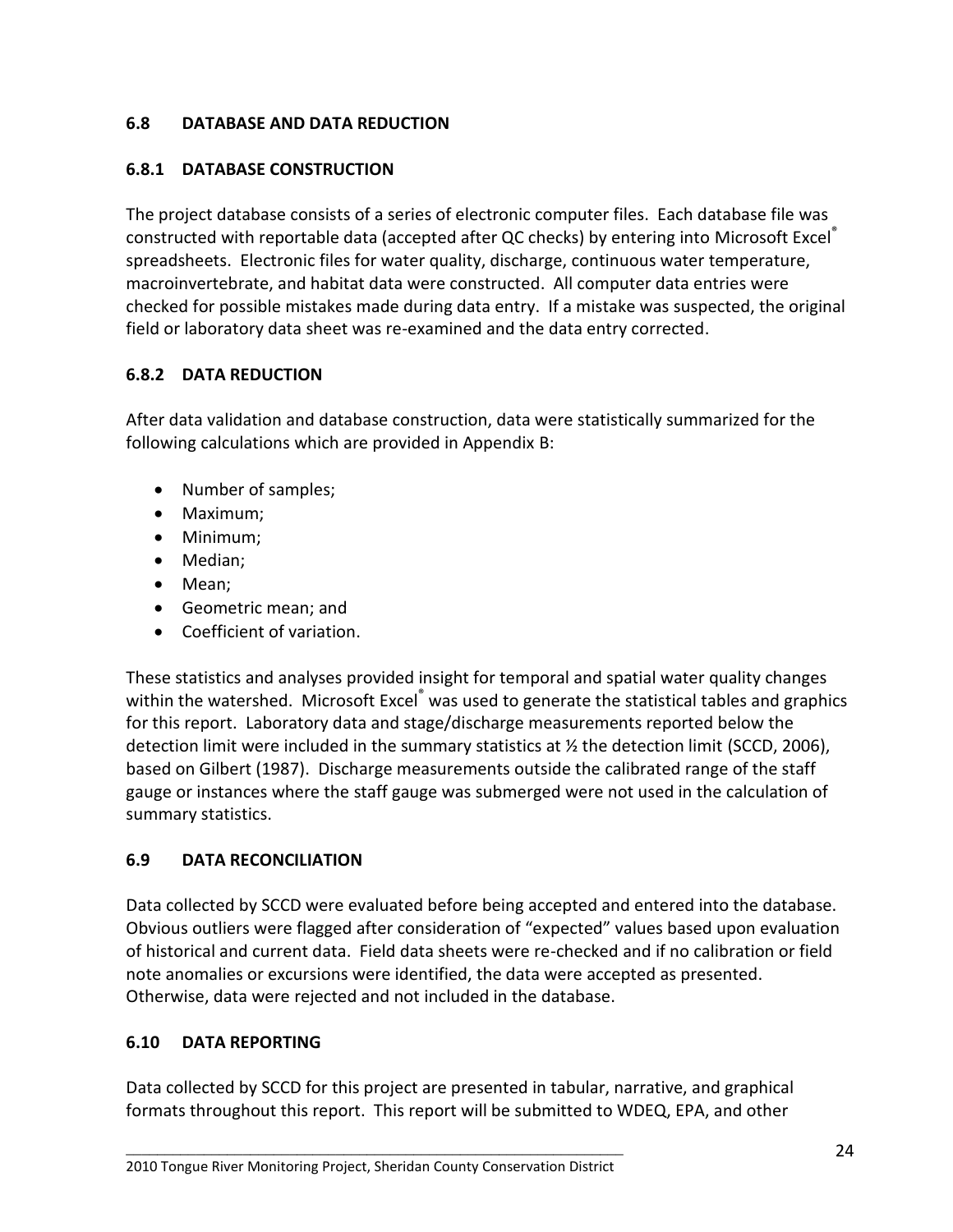interested parties as necessary. Copies of this report will be available through the SCCD office. Compact disks containing the Microsoft Excel<sup>®</sup>, Microsoft Word<sup>®</sup>, and Arc Map 8.2<sup>®</sup> files used to construct this document will also be available.

# **7. DISCUSSION OF RESULTS**

Water quality data collected during the 2006 monitoring project have been summarized in Appendix Tables B-3 through B-12. Appendix Tables B-1 and B-2 explain the codes, units, and abbreviations used in the data tables. Appendix Table B-13 provides statistical summaries for each monitoring parameter at all sites.

# **7.1 2006 WATER QUALITY DATA AND CURRENT USGS DATA**

Water quality data were collected in May and August at all ten sites. Specific conductivity, pH, and dissolved oxygen were within expected ranges during the project. Turbidity values were considered normal for the watershed with occasional high values occurring during late-spring, early-summer precipitation and run-off events.

| 2000 and 2000 tarsiary and alsonarge geometric in<br><b>Site</b> | Month | 2003               | 2003                      | 2006 Turbidity | 2006                      |
|------------------------------------------------------------------|-------|--------------------|---------------------------|----------------|---------------------------|
|                                                                  |       | Turbidity<br>(ntu) | <b>Discharge</b><br>(cfs) | (ntu)          | <b>Discharge</b><br>(cfs) |
| <b>Tongue River</b>                                              | May   | $N/A^*$            | N/A                       | 38.01          | 346.14                    |
| 1                                                                | Aug   | N/A                | N/A                       | 10.39          | 22.66                     |
| <b>Tongue River</b>                                              | May   | N/A                | N/A                       | 33.14          | 242.58                    |
| $\mathbf{2}$                                                     | Aug   | N/A                | N/A                       | 8.23           | 16.68                     |
| <b>Tongue River</b>                                              | May   | 16.75              | 832.19                    | 14.77          | 206.61                    |
| Lower                                                            | Aug   | 3.90               | 45.44                     | 4.29           | 32.90                     |
| <b>Tongue River Middle</b>                                       | May   | 8.44               | 786.36                    | 9.39           | 188.54                    |
|                                                                  | Aug   | 3.10               | 80.93                     | 2.40           | 87.89                     |
| <b>Tongue River</b>                                              | May   | 4.74               | 217.34                    | 8.05           | 247.71                    |
| Upper                                                            | Aug   | 1.25               | 68.17                     | 0.37           | 44.03                     |
| <b>Little Tongue River</b>                                       | May   | 10.53              | 23.91                     | 4.32           | 0.64                      |
| Lower                                                            | Aug   | 1.15               | 0.92                      | 0.68           | 0.36                      |
| <b>Smith Creek</b>                                               | May   | 16.42              | 2.05                      | 8.89           | 0.15                      |
| Lower                                                            | Aug   | 9.46               | 0.17                      | 1.50           | 0.06                      |
| <b>Columbus Creek</b>                                            | May   | 30.80              | 2.78                      | 16.59          | 3.55                      |
| Lower                                                            | Aug   | 55.10              | 2.75                      | 18.25          | 0.87                      |
| <b>Wolf Creek</b>                                                | May   | 28.44              | 51.40                     | 15.15          | 23.29                     |
| Lower                                                            | Aug   | 5.58               | 0.45                      | 2.64           | 0.73                      |
| <b>Five Mile Creek</b>                                           | May   | 292.22             | 1.91                      | 24.54          | 0.32                      |
| Lower                                                            | Aug   | 35.55              | 0.45                      | 24.14          | 0.71                      |

**Table 7-1. 2003 and 2006 turbidity and discharge geometric means.**

\*N/A = station was not established in 2003, thus no data are reported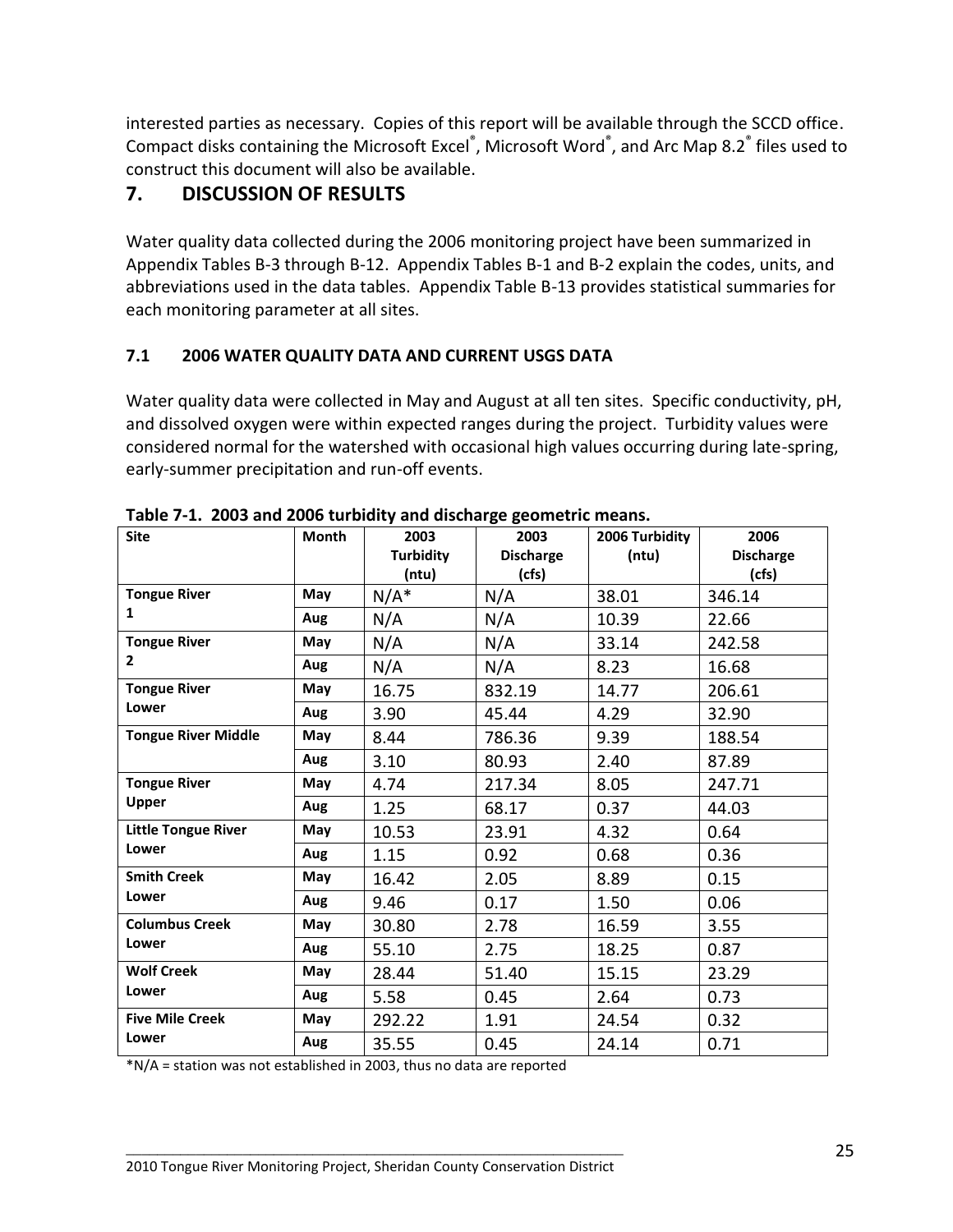Instantaneous temperature measurements were recorded above the maximum 20°C instream temperature standard at Tongue River 1 (8/8 and 8/16) and TR 2 (8/8). Instantaneous temperature measurements approached the maximum 20°C instream temperature standard at TR1 (8/24), TR 2 (8/16 & 8/24), Tongue River Lower (8/8), Columbus Creek (8/8) , Smith Creek Lower (8/8), Wolf Creek (8/8, 8/16, 8/24) and Five Mile Creek Lower (8/8). Instantaneous temperature measurements were generally collected during late-morning, and did not necessarily represent daily minimum, maximum, or average water temperatures. Water year 2006 data is available on the USGS website, but they did not collect bacteria data at Tongue River stations 06299980 @ Monarch, or the USGS Canyon station 06298000. These stations were used to collect discharge information for those locations.

### **7.2 FECAL COLIFORM AND** *E. COLI*

Ten fecal coliform and *E. coli* samples were obtained from each of the ten monitoring stations in May and August 2006. Results are summarized in Appendix Tables B-3 through B-12. The geometric means of these data have been summarized in Table 7-2 below and compared to data from 2003. It should be noted that the fecal coliform data collected during the 1996-1999 Assessment could not be directly compared to the bacteria collected in 2003 or 2006 because samples were collected monthly and no geometric means were calculated.

|                       |        | 2003    |                 | 2006    |          |
|-----------------------|--------|---------|-----------------|---------|----------|
|                       |        |         | Fecal           |         | Fecal    |
| <b>Site</b>           | Month  | E. Coli | <b>Coliform</b> | E. Coli | Coliform |
|                       | May    | $N/A^*$ | N/A             | 299     | 311      |
| Tongue River 1        | August | N/A     | N/A             | 86      | 100      |
|                       | May    | N/A     | N/A             | 323     | 350      |
| Tongue River 2        | August | N/A     | N/A             | 101     | 109      |
| <b>Tongue River</b>   | May    | 189     | 197             | 176     | 182      |
| Lower                 | August | 104     | 110             | 112     | 129      |
| <b>Tongue River</b>   | May    | 113     | 117             | 68      | 72       |
| Middle                | August | 124     | 129             | 67      | 73       |
| <b>Tongue River</b>   | May    | 13      | 13              | 11      | 11       |
| Upper                 | August | 45      | 47              | 14      | 14       |
| Little Tongue         | May    | 74      | 75              | 72      | 77       |
| <b>River Lower</b>    | August | 1191    | 1262            | 308     | 424      |
| <b>Smith Creek</b>    | May    | 768     | 809             | 163     | 166      |
| Lower                 | August | 598     | 625             | 298     | 358      |
| <b>Columbus Creek</b> | May    | 89      | 99              | 176     | 192      |
| Lower                 | August | 377     | 397             | 128     | 151      |
| <b>Wolf Creek</b>     | May    | 339     | 383             | 145     | 163      |

#### **Table 7-2. Summary of Fecal Coliform and** *E. coli* **Geometric Means for May and August 2003 and 2006 (Units are colonies per 100mL)**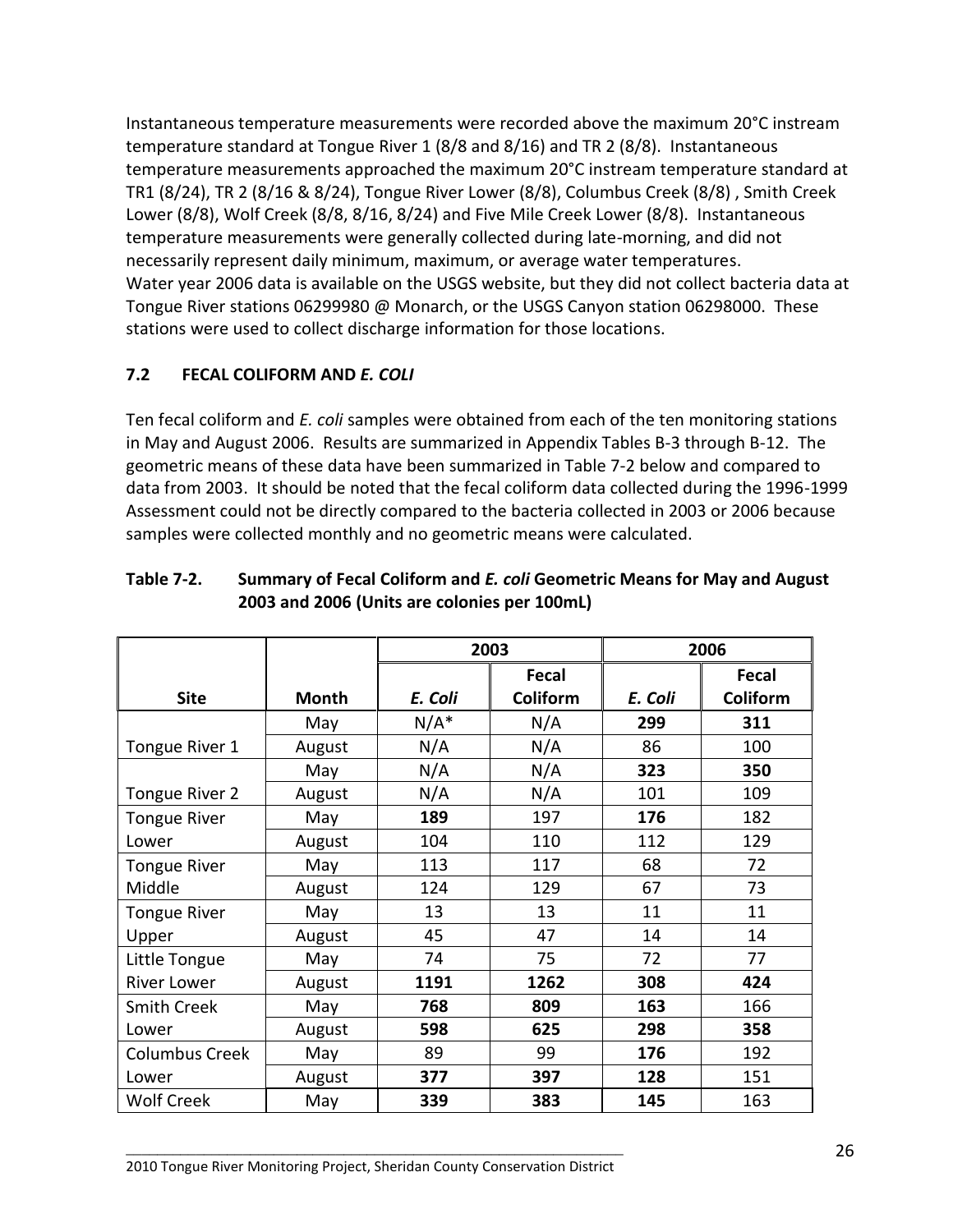| Lower           | August | 253  | 263  | 145 | 161 |
|-----------------|--------|------|------|-----|-----|
| Five Mile Creek | May    | 2713 | 2881 | 640 | 799 |
| Lower           | August | 689  | 715  | 250 | 283 |
| Applicable      |        |      |      |     |     |
| Standard        |        | 126  | 200  | 126 | 200 |

\*N/A = station was not established in 2003, thus no data are reported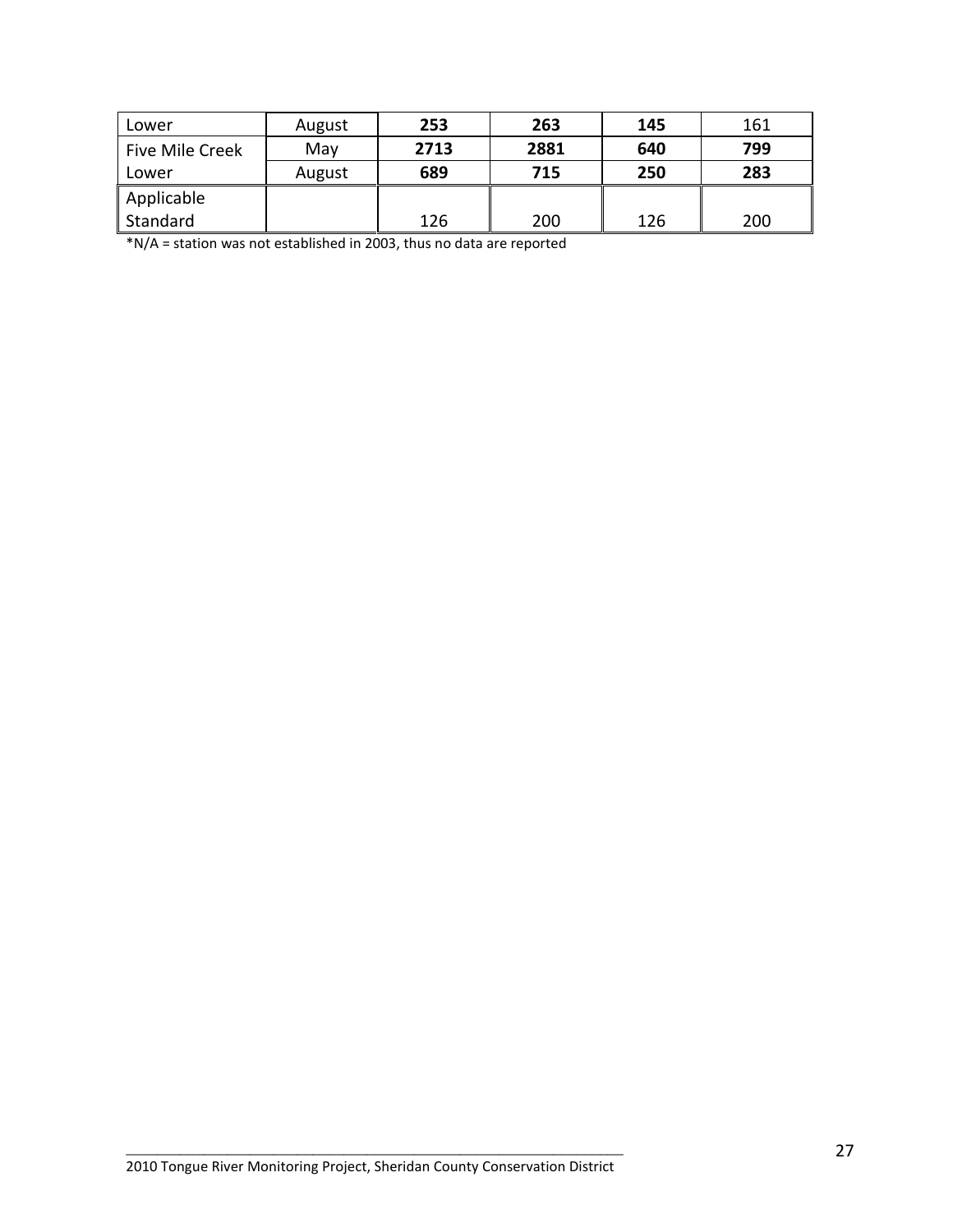Bacteria concentrations at the Tongue River sites were typically lower than the tributary sites. The fecal coliform standard was not exceeded at the three upper Tongue River sites, however; samples collected at TR 1 and TR 2 exceeded WDEQ's proposed *E. coli* and fecal coliform standards during May 2006, but not in August 2006.

Although each of the lower tributary sites continued to exceed the *E. coli* standard during August 2006; a decrease was observed on most sites from 2003 to 2006. Increases were observed in August 2006 on Tongue River Lower and in May 2006 on Columbus Creek Lower. Virtually no change (< two colonies per 100 ml) was observed in May 2006 on Tongue River Upper and Little Tongue River Lower. The most apparent decreases (> 50 colonies per 100 ml) were observed on the tributaries. The decreases observed on the three Tongue River stations were less than within 57 colonies per 100 ml.

Most sites had a 25% or more decrease in bacteria concentrations from 2003 to 2006 in comparable sampling periods, with decreases being greater in tributary stations. Exceptions include Tongue River Upper, which had a 69% decrease in numbers from August 2003 to August 2006; though all geometric means were well below the standard. There were only two means that experienced increases in numbers. Bacteria counts at Tongue River Lower increased by 8% (eight colonies per 100 ml) from August 2003-August 2006, though not exceeding the standard in either period. Bacteria levels in Columbus Creek nearly doubled from May 2003-May 2006, exceeding the standard in 2006.

The Upper and Middle Tongue River stations had little to no change from May to August in 2003 and in 2006, with bacteria concentrations being slightly higher in August of 2003 than in May of 2003. The lower Tongue River stations (TR1, TR2 and Tongue River Lower) had higher (64-222 colonies per 100 ml) bacteria concentrations in May of both years. Monthly differences within years were less consistent in the tributary stations.

In August of both years (2003 and 2006), tributary sites had higher bacteria concentrations than any of the Tongue River sites, exceeding or approaching the standards for both *E. coli* and fecal coliform. However, in May 2006, the two lowest Tongue River stations had higher bacteria numbers than all stations with the exception of Five Mile Creek. Tongue River Lower had higher concentrations than some tributaries in May of 2003 and 2006. This is perhaps the result of increased flow through low elevation snow-melt run-off in early spring.

Appendix Table B-14 shows fecal coliform concentrations by month for 1996, 1997, 1998, 1999, 2003, and 2006 at each of the eight monitoring sites and the two additional sites added in 2006. The geometric mean was calculated for those months in 2003 and 2006 in which five samples were collected in a 30-day period. As previously indicated, a single monthly sample was generally collected during the period from 1996 – 1999 preventing the calculation of geometric means. Consequently, direct statistical comparisons were not developed between data collected during the period from 1996 – 1999 and data collected during 2003 and 2006 because sampling frequency differed between the two periods. Nonetheless, a cursory review of the data table suggests that significant changes in bacteria concentrations did not occur from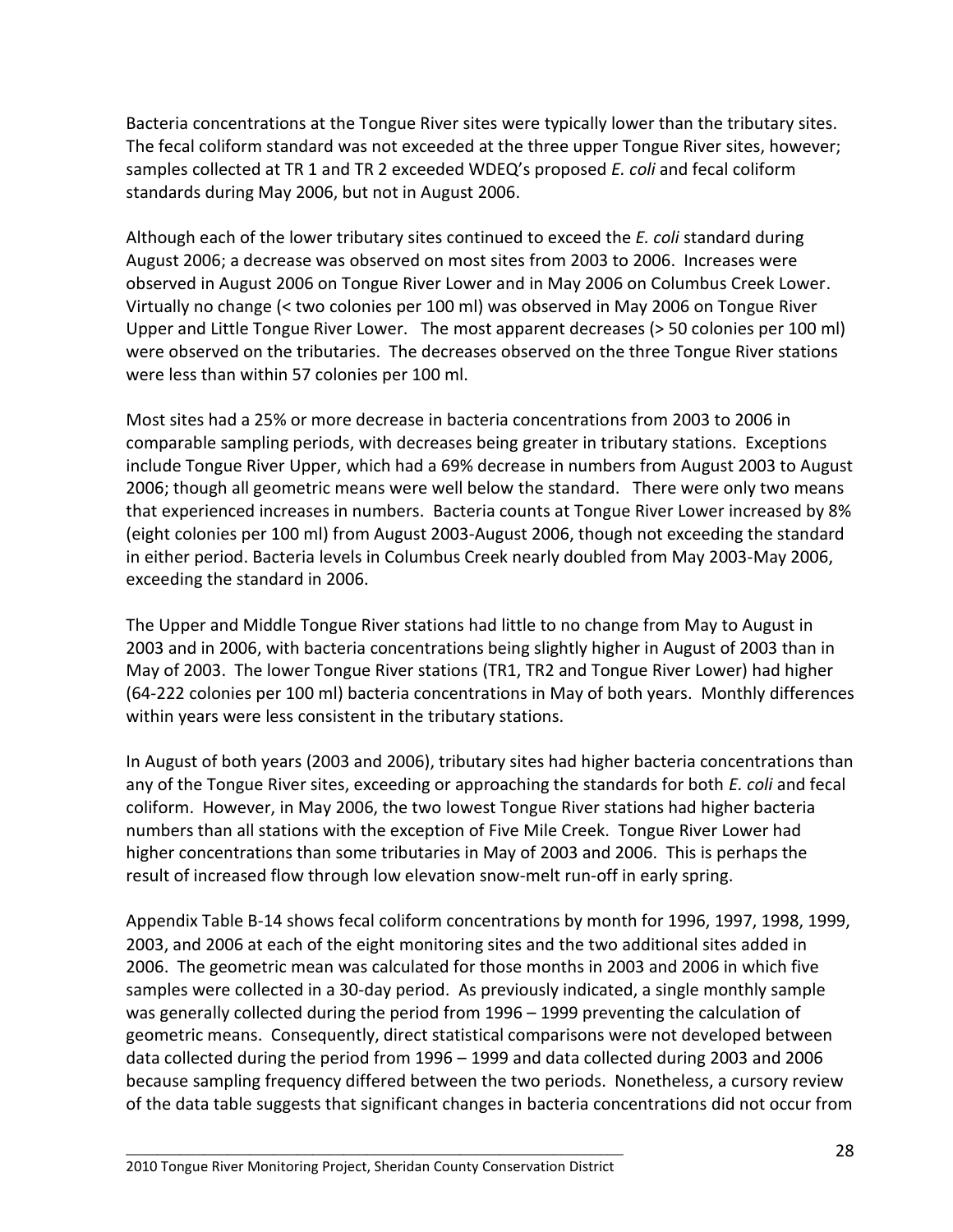1996 to 2003; but decreased somewhat from 2003 to 2006 in most cases. Continued monitoring over the long term is necessary to determine whether these are actual downward trends in bacteria levels or merely reflective of something occurring during 2006.

Even with a decrease in concentration, data collected during the 2006 sampling season continued to show elevated fecal coliform and/or *E. coli* concentrations (>200 colonies per 100 ml and 126 colonies per 100 ml, respectively) in May 2006 in the lower Tongue River stations and all tributary stations and in August 2006 in the tributary stations.

Although several local improvement projects have been completed to benefit water quality, many factors can affect fecal coliform bacteria concentrations, which make trend comparisons difficult. Changes in water temperature, water quantity, and suspended sediment loads can have a considerable impact on fecal coliform concentrations. Rangeland studies in Idaho have shown that *E. coli* concentrations can be 2 to 760 times greater in bottom sediment than in the water column (Stephenson and Rychert, 1982). A similar study on the Goose Creek watershed showed up to 3-fold increases of fecal coliform bacteria when disturbing the bed sediment (SCCD, 2003b). The approximate duration for which sediment dwelling bacteria populations can remain viable is unknown for these climates.





<sup>2010</sup> Tongue River Monitoring Project, Sheridan County Conservation District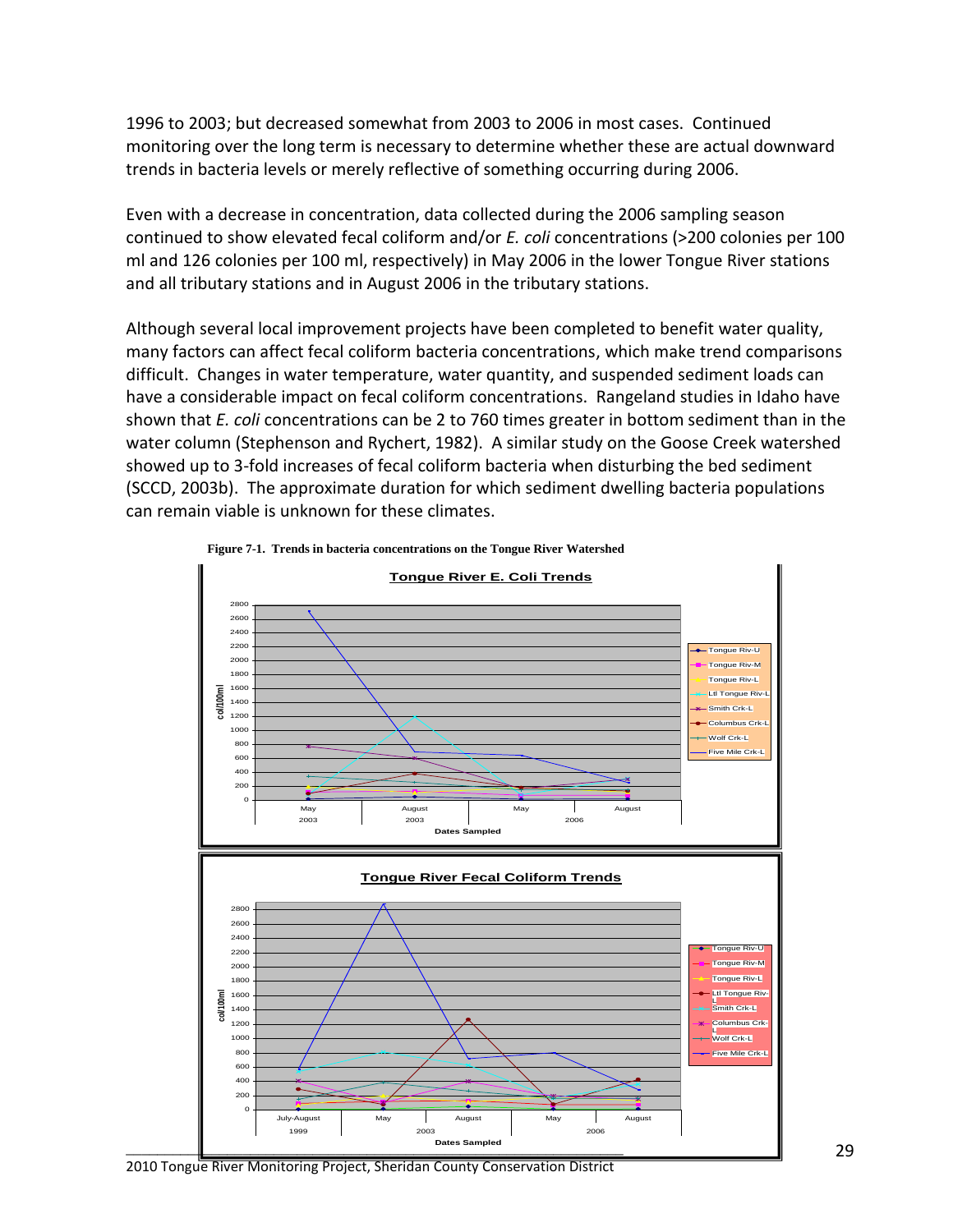

**Figure 7-2. Bacteria concentrations on the Tongue River Watershed**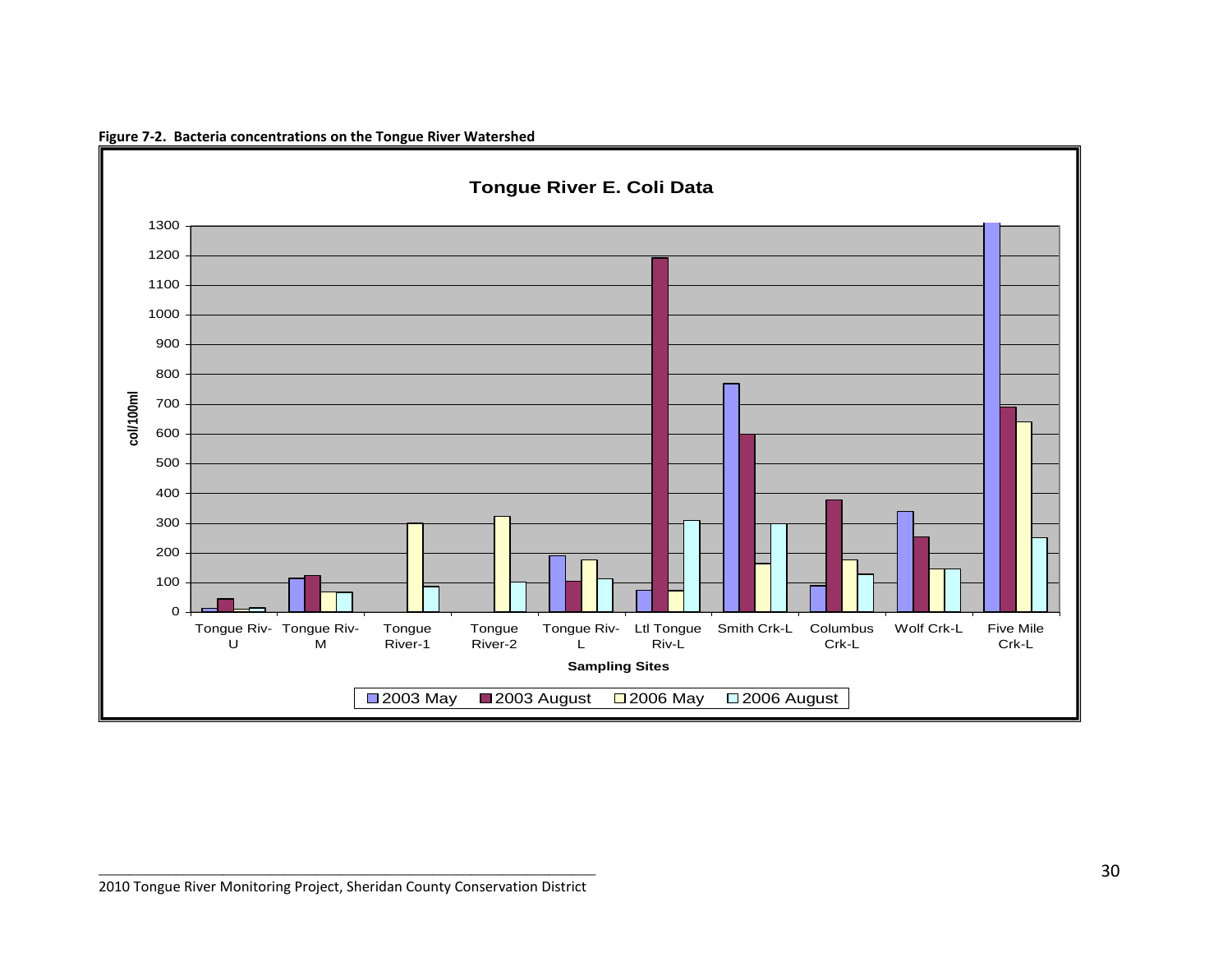

![](_page_33_Figure_1.jpeg)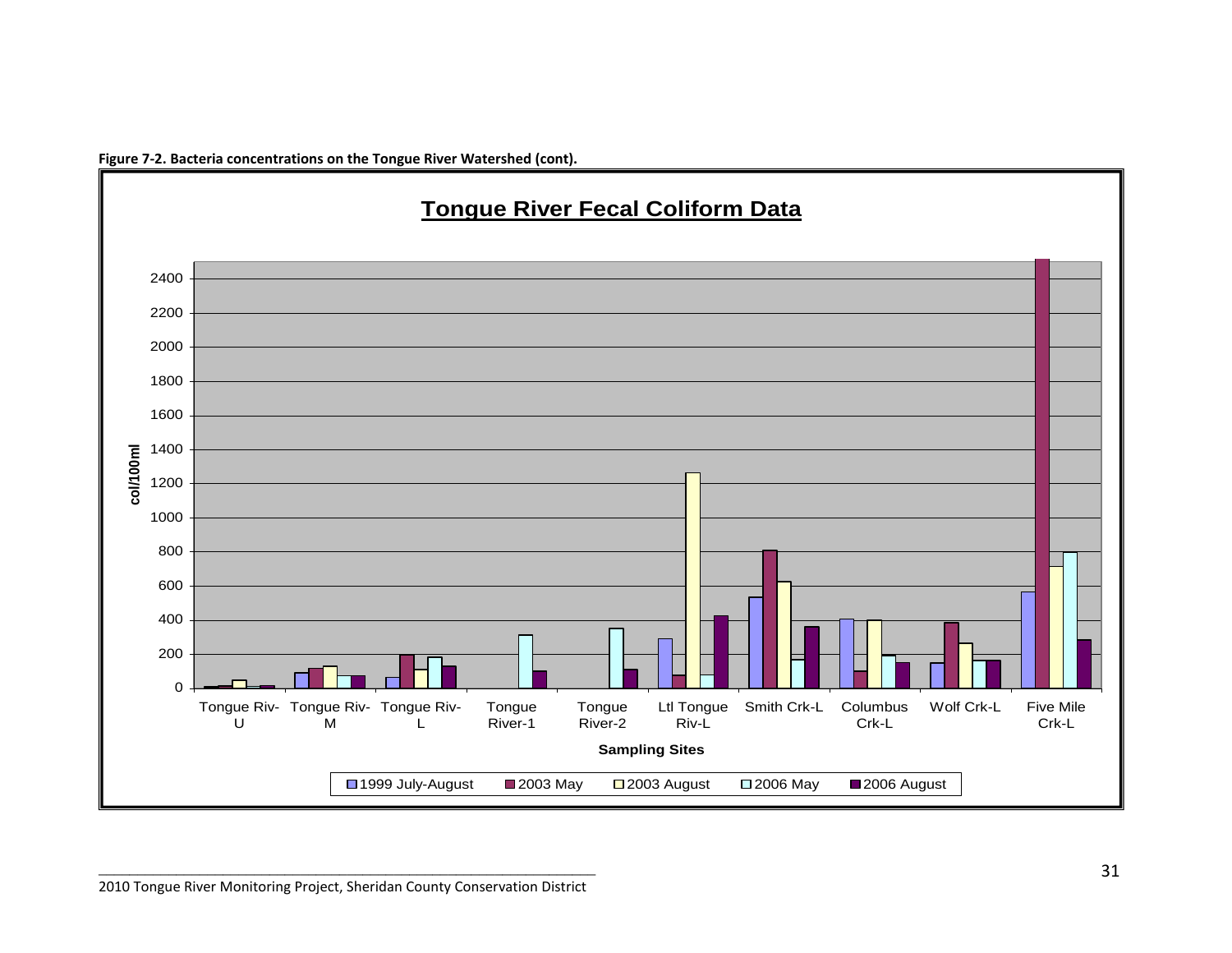#### **7.3 CONTINUOUS WATER TEMPERATURE DATA**

Monitoring stations Tongue River Lower, Tongue River Middle, Tongue River Upper, Tongue River 1, and Tongue River 2 were selected to continuously monitor water temperature from March 27, 2006 through November 1, 2006. Data loggers were positioned in relatively deep river waters and programmed to measure water temperature at 15 minute intervals. Continuous water temperature data observed by these data loggers are provided in Appendix Figures B-1 through B-5.

Maximum daily water temperatures greater than 20°C were observed at the Tongue River 1 station on 79 days throughout most of June, July and August with the highest temperature of 28.87°C being recorded on July 16, 2006. This coincides with the air temperatures at the Sheridan County Airport reaching 105°F (40.6°C) and 99°F (37.2°C) on July 15 and July 16, 2006, respectively. In addition, there was an extended period from the end of June through late August where the daily minimum water temperatures were also above the 20°C maximum instream temperature standard on all but seven days within the period.

Continuous temperature data at the Tongue River 2 station show that the maximum daily water temperature exceeded 20°C on 92 days between June 6, 2006 and September 13, 2006. This is the only station where temperatures above 20°C were observed in September. The maximum temperature at this station was recorded on July 18, 2006 at 30.5°C. Air temperatures at the Sheridan Airport reached 102°F (38.9°C) on that day. There was also an extended period from June 29-August 16, 2006 where minimum water temperatures were above 20°C on all but 10 days. The average water temperature observed at Tongue River 2 was similar to the average recorded for Tongue River 1.

Maximum daily water temperatures greater than 20°C were observed at the Tongue River Lower station on June 13, 2006 and on 58 days from June 28 through August 30. The highest temperature of 26.69°C was recorded on July 18, 2006. This coincides with the air temperatures at the Sheridan County Airport reaching 102°F (38.9°C). In addition, there was an extended period from the end of June through July where the daily minimum water temperatures were also above the 20°C maximum instream temperature standard on all but 13 days within the period. The average water temperature at Tongue River Lower was approximately 2.0°C cooler than the Tongue River 1 and Tongue River 2 stations. At the Tongue River Lower station the number of days in which temperatures exceeded 20°C was similar in 2003 and 2006 (56 and 58, respectively). However, in 2003 minimum water temperatures never exceeded 20°C.

Continuous temperature data at the Tongue River Middle station show that the maximum daily water temperature exceeded 20°C on June 13, 2006 and on 12 days from the end of June through July 10, 2006. There are no data for this station after July 10, 2006. The logger was stolen or vandalized sometime after that day. It is likely that the water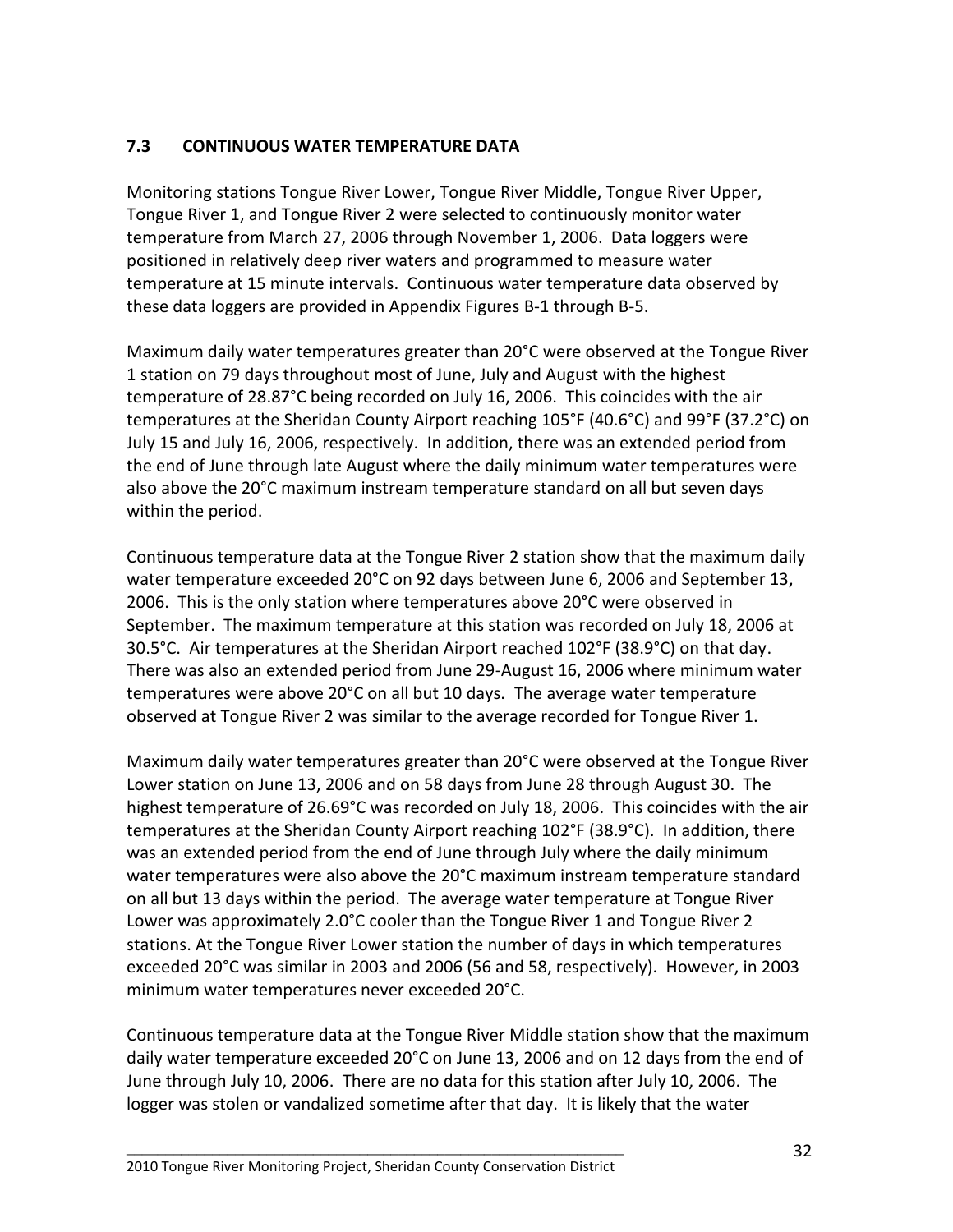temperature would have continued to rise throughout July and August. Daily minimum water temperatures did not exceed 20°C at the Tongue River Middle station in this period. In 2003, maximum daily water temperatures for this same period did not exceed 20°C.

Daily maximum water temperatures exceeded 20°C on three days at the Tongue River Upper station during 2006 but never did so in 2003. The highest water temperature recorded was 20.56°C on July 28, 2006 with temperatures of 20.08°C and 20.24°C being recorded on July 16, and July 18, respectively. Average water temperature at Tongue River Upper was 3.4°C cooler than Tongue River Lower and 5.1°C cooler than Tongue River 1 and Tongue River 2. These cooler water temperatures found at the Tongue River Upper station are likely due in large part to the stream shading provided by steep topography in Tongue River Canyon, the cooler air temperatures observed in the Big Horn Mountains, and reduced stream flows after Tongue River leaves the canyon. Upon leaving the Big Horn Mountains and Tongue River Canyon, water temperatures in Tongue River increase considerably.

Overall, daily maximum water temperatures were higher in 2006 than in 2003 at the Tongue River Lower, Middle, and Upper Stations. Water temperature was first measured in 2006 at stations Tongue River 1 and Tongue River 2, so comparisons among years cannot be made. During 2003-2004, the WDEQ monitored water temperatures in Tongue River at several locations starting near Ranchester downstream to the Montana state line. SCCD's continuous water temperature data from the Tongue River stations were provided to WDEQ to complete their study, which should be available in report form in the near future.

# **7.4 HYDROLOGICAL AND METEREOROLOGICAL DATA**

Below average stream discharge, below average precipitation, and elevated summer air temperatures indicated the local area remained in a drought during 2006. Appendix Figure B-6 and B-7 provides mean daily stream discharge data collected by the USGS at Stations No. 06298000 (Tongue River Near Dayton) and No. 06299980 (Tongue River Near Monarch). During the April 1, 2006 through October 31, 2006 monitoring period, average 2006 discharge at Station No. 06298000 was 129.4 cfs as compared to 195.3 cfs in 2003. Average discharge for this same period has averaged 258.1 cfs over the previous 75 years indicating that discharge for 2006 was 50 percent below normal. Average 2006 discharge at Station No. 06299980 was 135.5 cfs. This is 28% lower than the average for the same period since 2004, which is 188.3 cfs.

Appendix Figure B-8 shows cumulative precipitation data collected by the National Weather Service at the Sheridan County Airport. Precipitation for the April 1, 2006 through October 31, 2006 monitoring period was 7.23 inches. Normal precipitation for this same period averages 10.9 inches. National Weather Service data at the Sheridan County Airport also show warmer than normal air temperatures for the April 1, 2006 through October 31, 2006 period (Appendix Figure B-9). Normal air temperatures for this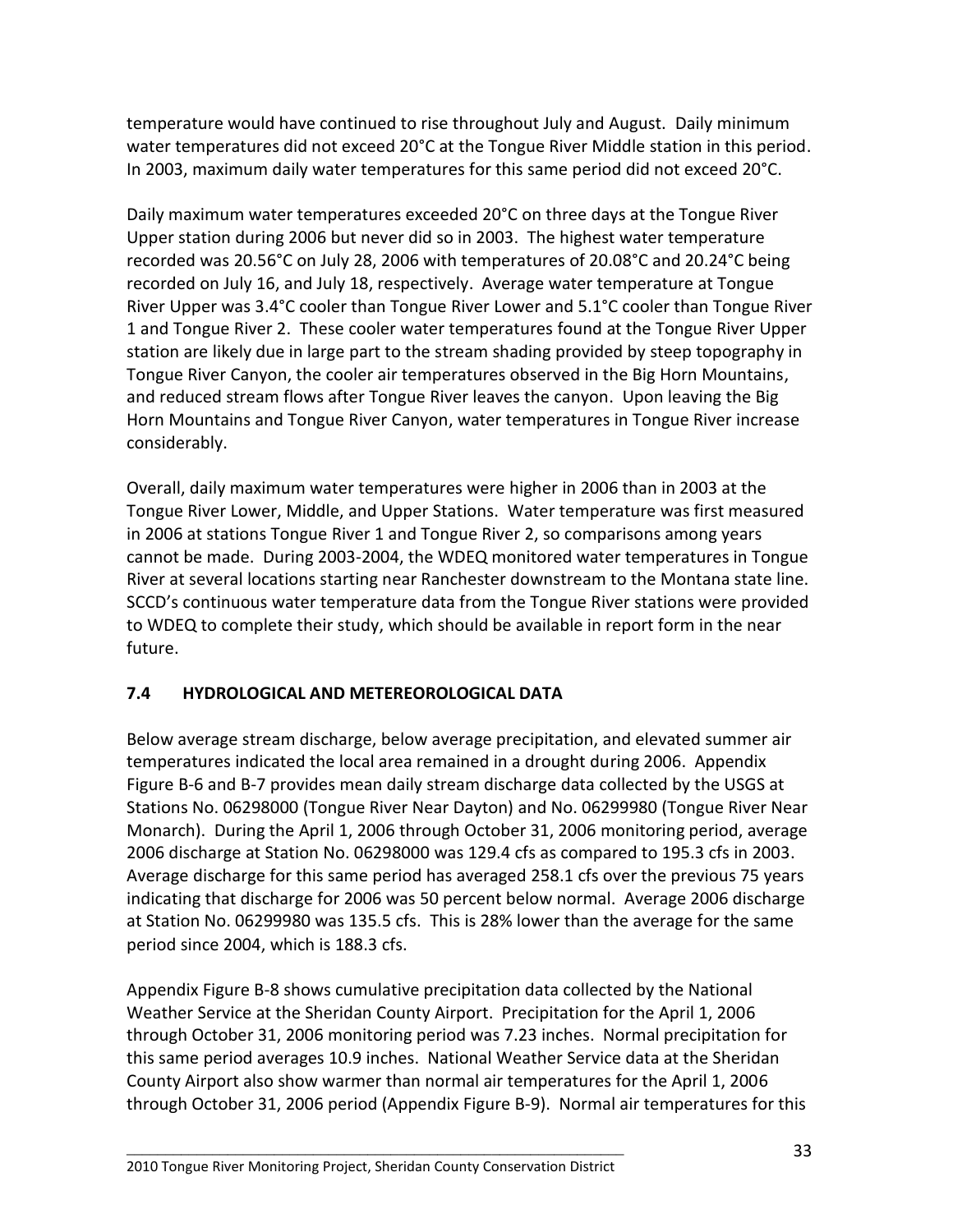period average 56.8°F while 2006 temperatures observed for this same period averaged 59.7°F. Average summer air temperatures for the months of July and August, 2006 were 7.2°F and 2.1°F warmer than normal, respectively.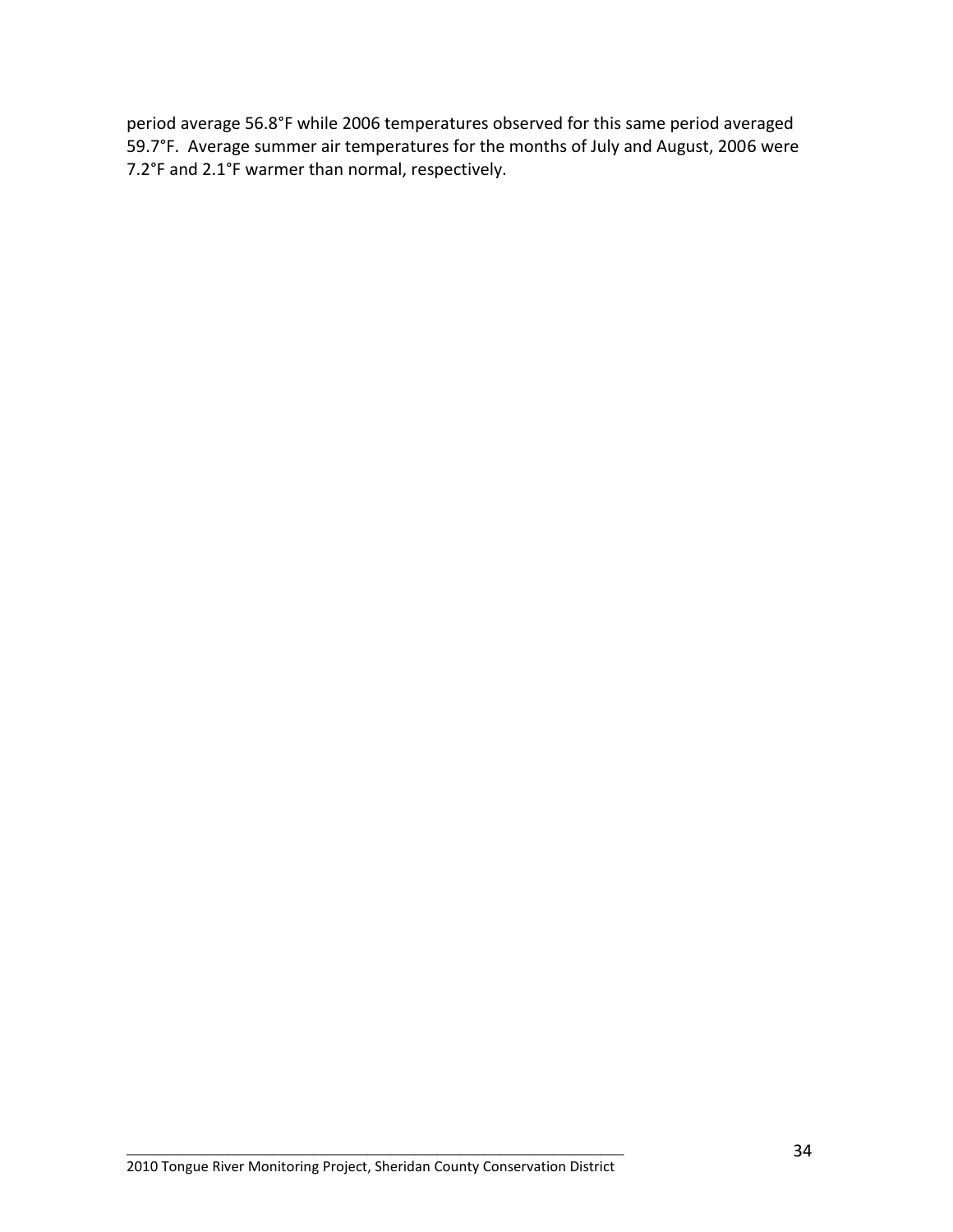#### **7.5 BENTHIC MACROINVERTEBRATES**

A total of three benthic macroinvertebrate samples were collected during September 2006 from two mainstem Tongue River monitoring stations. One sample was collected from Tongue River Lower (TRL) and two samples were collected from Tongue River 1 (TR1). One of the two samples collected at Tongue River 1 was a duplicate sample. The duplicate sample was used for QA/QC purposes, construction of taxa lists and for general discussion of macroinvertebrate results. The duplicate sample was not used for the determination of biological condition. Benthic macroinvertebrate sampling scheduled for Tongue River Middle and Tongue River 2 stations could not be conducted due to high flows. No benthic macroinvertebrate samples were collected from tributaries to the Tongue River.

Additional benthic macroinvertebrate data collected by WDEQ in 2004 at a station located about 300 yards downstream of the Tongue River Lower station was included in this report. WDEQ also conducted benthic macroinvertebrate sampling in 1995, 1998 and 2004 at a station identified as Tongue River @ Kleenburn located just downstream of the SCCD Tongue River 1 station. The WDEQ data was incorporated into this report to provide additional information for biological condition at Tongue River Lower and Tongue River 1 stations. The WDEQ data was included in this report since the data was collected using the same benthic macroinvertebrate sampling and analytical methods as those used by SCCD (i.e. 8 random composite Surber samples with 500 micron net, 500-600 organisms identified in the laboratory; similar Standard Taxonomic Effort).

Taxa lists for the benthic macroinvertebrate samples collected by SCCD during 2006 are presented in Appendix Tables C-1 through C-3. The taxa list for the benthic macroinvertebrate sample collected by WDEQ during 2004 near the Tongue River Lower station is presented in Appendix Table C-4. The taxa lists for the benthic macroinvertebrate samples collected by WDEQ during 1995, 1998 and 2004 near the Tongue River 1 station are presented in Appendix Tables C-5 through C-7. Taxa lists for historic macroinvertebrate samples and for macroinvertebrate samples collected during the previous 1996 – 1999 and 2003 SCCD Tongue River assessments may be found in SCCD (2000a, 2004b). The corresponding list of metrics for each sample collected by SCCD during 2006 and by WDEQ is presented in Appendix Table C-8 and Appendix Table C-9. The list of metrics for historic macroinvertebrate samples and for samples collected during the 1996 – 1999, and 2003 SCCD Tongue River assessments may be found in SCCD (2000a, 2004b).

Biological condition was determined for each station sampled in 2006 and compared to biological condition determined during previous Tongue River assessments. Biological condition scores were derived using the Wyoming Stream Integrity Index (WSII) initially developed by Jessup and Stribling (2002) and revised by Hargett and ZumBerge (2006). The WSII is based on the analysis of benthic macroinvertebrate monitoring data collected by WDEQ from 1993 through 2001 from multiple reference and non-reference quality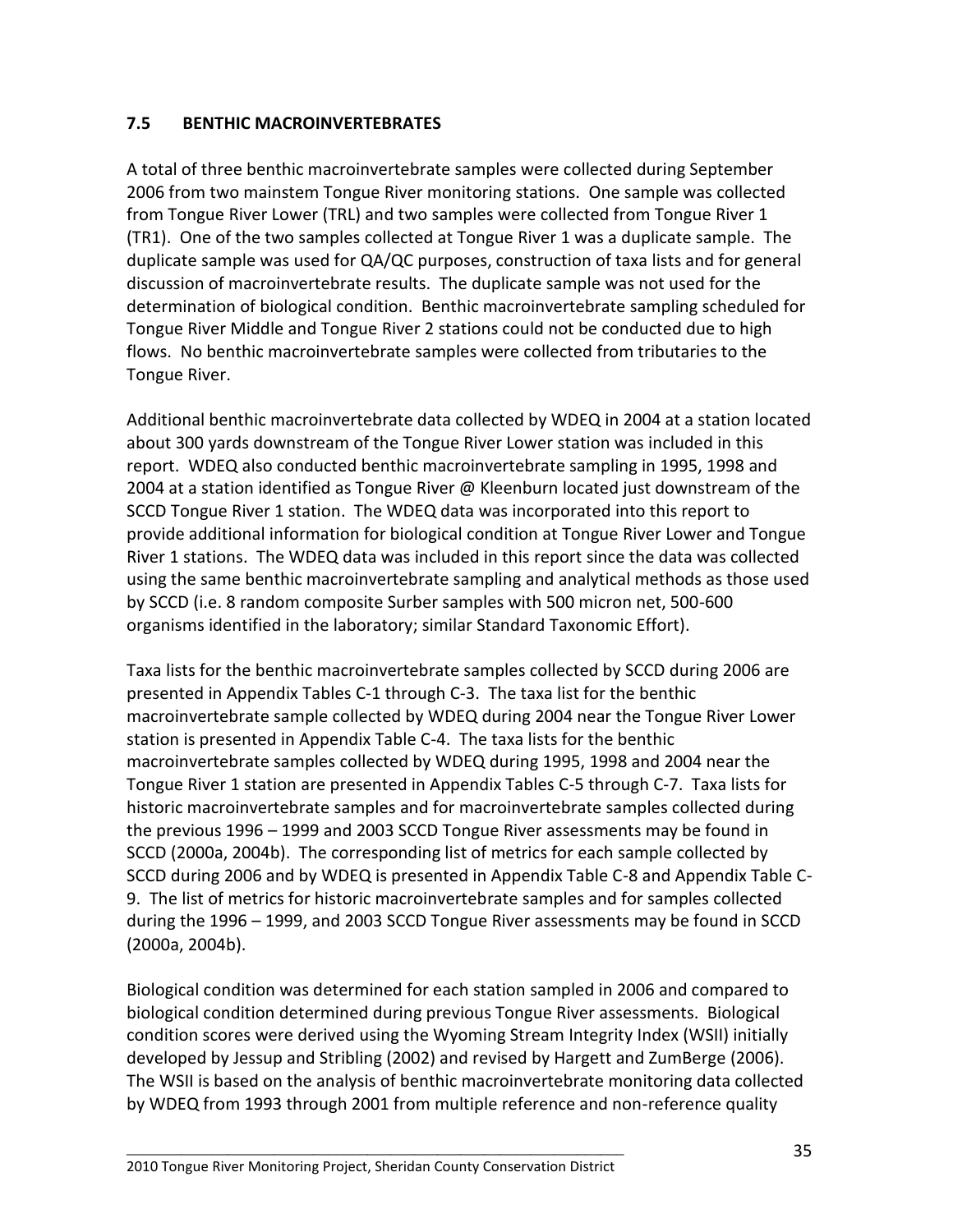streams statewide. The WSII identified seven bioregions for Wyoming. Each bioregion used different scoring criteria because the biological communities naturally differ between bioregions. Biological condition scoring criteria developed for the Bighorn and Wind River Foothills bioregion were used to evaluate biological condition for the Tongue River Lower (TRL) and Tongue River 1 (TR1) stations since each monitoring station is located within the bioregion. Table 7-2 lists the WSII metrics and metric formulae used to determine biological condition for benthic macroinvertebrate communities in the Bighorn and Wind River Foothills bioregion. The calculated biological condition rating was then used to rate the biological community as Full-support, Indeterminate, or Partial/Nonsupport (Table 7-3). A biological condition rating of Full-support indicates full support for narrative aquatic life use. The Indeterminate biological classification is not an attainment category in itself, but is a designation indicating the need for additional information or data to determine the proper narrative aquatic life use designation such as Full-support or Partial/Non-support (Hargett and ZumBerge, 2006). The Partial/Non-support classification indicates the aquatic community is stressed and water quality or habitat improvements are required to restore the stream to full support for narrative aquatic life use. Biological condition for each station is presented in Table 7-4 and illustrated in Figure 7-1.

Biological condition at the **Tongue River Lower (TRL)** station was generally stable during the period from 1996 through 1999 (Table 7-4; Figure 7-1). Biological condition then declined from 1999 to 2003 with further declines from 2003 to 2004, and from 2004 to 2006. The decline in biological condition from the 1996-1999 period to 2006 was concerning because a continued decrease may result in Partial/Non-support of narrative aquatic life use. The decline in biological condition was due to an increase in pollution tolerant organisms and a decrease in organisms sensitive to pollution.

The total number of Non-Insect Taxa (generally more tolerant of pollution than Insect Taxa) and the HBI value (general community measure of pollution tolerant organisms) increased from 1996-1999 to 2006 (Appendix Table C-8). Of note was the disappearance of Plecoptera (stoneflies) at Tongue River Lower after 1999. Plecoptera are considered to be the most pollution sensitive group of aquatic organisms. From 3 to 5 Plecoptera taxa were collected each year from 1996 through 1999, but were absent from collections in 2003, 2004 and 2006. Some Ephemeroptera (mayfly) taxa including the genera *Drunella* and *Ephemerella* (both indicative of good water quality and cooler water temperature) have also disappeared from Tongue River Lower station since 1999.

The highest number of worm and leech taxa ( $N = 8$  taxa) occurred at Tongue River Lower during 2006. Increase in the density of worms may be associated with organic pollution (Klemm, 1985), pollution from feedlots (Prophet and Edwards, 1973), and pollutants contained in urban storm water runoff (Lenat et al., 1979; Lenat and Eagleson, 1981). The number of worm taxa and percent contribution of worms in 2006 (2.28% of the total benthic community) did not indicate a severe pollution problem, but rather a moderate amount of pollution indicative of animal waste from agricultural, wildlife or urban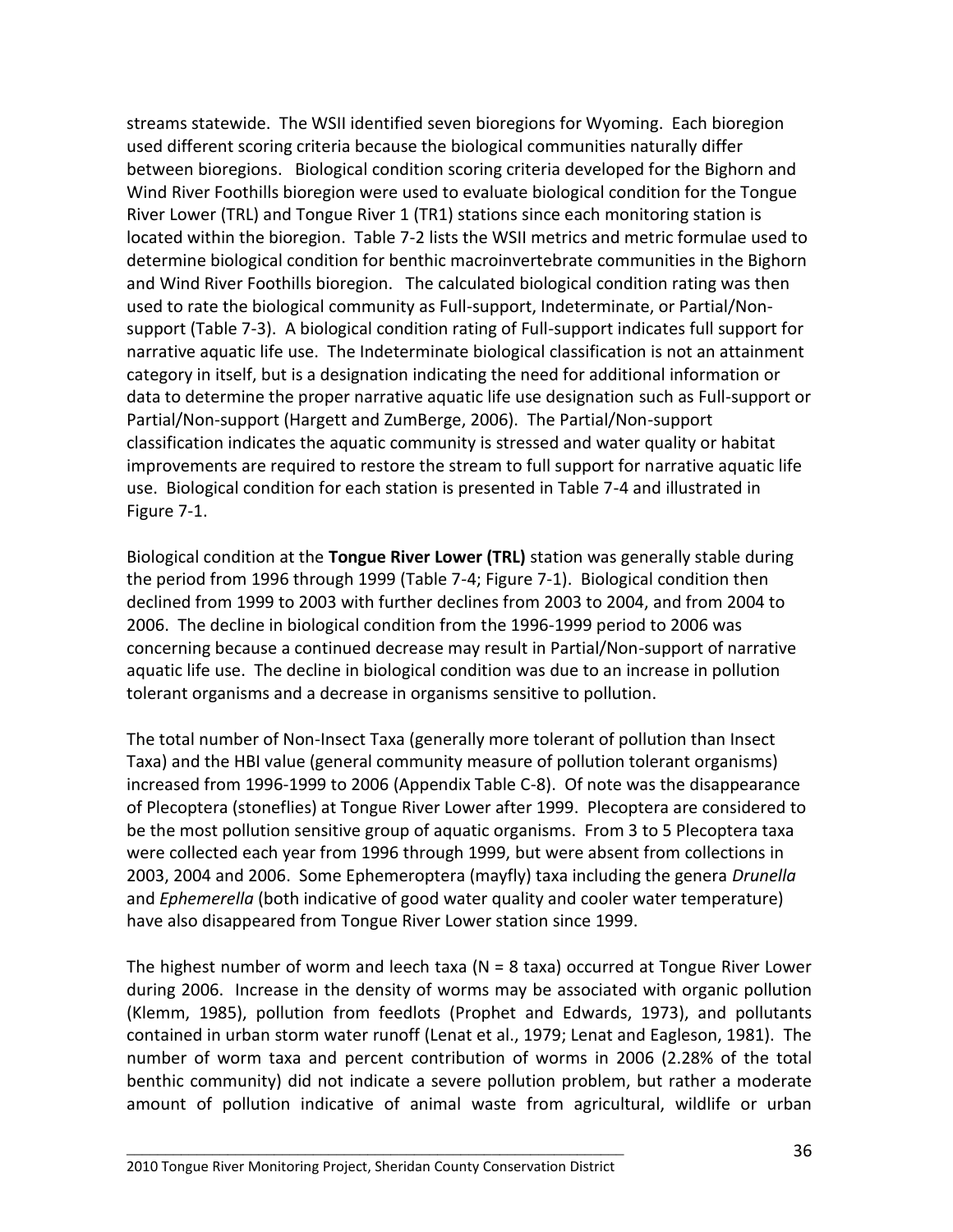sources. The worm genus *Tubifex* did not occur at this station prior to 2006. *Tubifex tubifex* (a species of worm) has not been collected at the Tongue River Lower station since monitoring began in 1996 indicating a low probability for the occurrence of whirling disease. Whirling disease is caused by a destructive parasite that may decimate trout populations. *T. tubifex* is significantly involved in the whirling disease life cycle caused by a parasite (*Myxobolus cerebralis*) that penetrates the head and spinal cartilage of fingerling trout. Whirling disease may eventually cause death in trout. The presence of the genus *Tubifex* in 2006 suggests the future potential occurrence of *T. tubifex* at the Tongue River Lower station.

The reasons for the reduction in biological condition and the loss of cool water macroinvertebrate taxa at Tongue River Lower since 1999 are unknown. An increase in the amount of sand in the stream substrate and relatively high embeddedness (amount of silt covering cobble and gravel) noted in Section 7.6 in this report produce adverse effects on the river benthic macroinvertebrate community and other aquatic organisms including fish. The ongoing drought in northeast Wyoming since 2000 undoubtedly produced a negative effect on the aquatic communities in the Tongue River by reducing stream flow and increasing water temperature. SDDC (2004b) reported lower than normal stream flows and warmer than normal summer air temperatures may have contributed to water temperatures exceeding the 20°C maximum instream temperature standard during 2003 at the Tongue River Lower station.

Biological condition at **Tongue River 1** station has been relatively stable since WDEQ began benthic macroinvertebrate sampling in 1995 (Table 7-4; Figure 7-1). The biological condition rating is Indeterminate and there is no upward or downward trend in biological condition at this time. It should be noted that biological condition at Tongue River 1 was higher than biological condition at Tongue River Lower during comparative sampling in 2004 and 2006 (Figure 7-1). Biological condition at Tongue River 1 remained stable while biological condition at Tongue River Lower declined. As was observed at the Tongue River Lower station, Plecoptera (stoneflies) disappeared at Tongue River 1 between 1998 and 2004. Two Plecoptera taxa were collected each year in 1995 and 1998, but were absent from collections in 2004 and 2006.

# **7.6 HABITAT**

Qualitative habitat assessments were conducted in conjunction with benthic macroinvertebrate sampling at two mainstem Tongue River monitoring stations including Tongue River Lower and Tongue River 1. Scheduled habitat assessments at mainstem Tongue River Middle and Tongue River 2 stations could not be conducted due to high flows. No habitat assessments were conducted at Tongue River tributaries.

Additional data from a habitat assessment conducted by WDEQ in 2004 at a station located about 300 yards downstream of the SCCD Tongue River Lower station was included in this report. WDEQ also conducted habitat assessments in 1995, 1998 and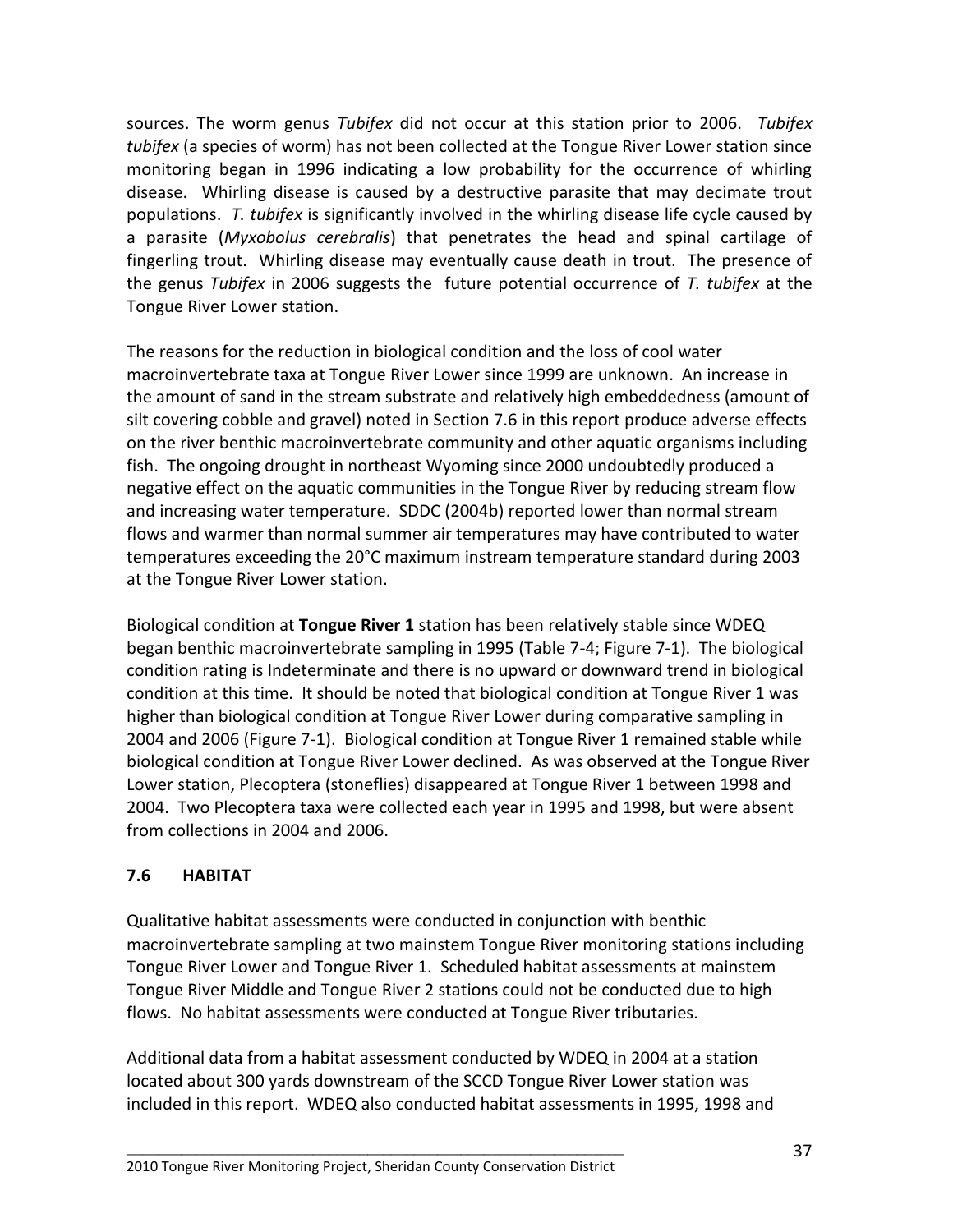2004 at a station identified as Tongue River @ Kleenburn located just downstream of the SCCD Tongue River 1 station. The WDEQ habitat data was incorporated into this report to provide additional information. The WDEQ habitat assessment data could be included in this report because WDEQ and SCCD habitat assessment methods were the same.

Habitat assessment data, stream substrate data, and embeddedness (silt cover) data are presented in Appendix Table D-1 and Appendix Table D-2. Because habitat assessments were subjective, SCCD used caution by providing a conservative interpretation of data.

The average habitat score at the Tongue River Lower station from 1993 through 1999, 2003, 2004 and 2006 was 135 (Appendix Table D-1). The range in annual habitat scores at the Lower station was from 127 in 1996 to 160 in 2004. Although assessments were generally conducted on sampling dates within + two (2) weeks of one another each year, differences in annual discharge affected scoring for some habitat parameters because they were flow dependent. Scores for instream cover, velocity / depth, channel flow status and width depth ratio will normally score higher when discharge is increased, but will score lower when discharge is decreased.

The average habitat score at the Tongue River 1 station for sampling years 1995, 1998, 2004 and 2006 was 136.5 (Appendix Table D-1). Scores at the Tongue River 1 station ranged from 147 in 1998 to 127 and 128 in 2004 and 2006, respectively. Although the Tongue River 1 station and Tongue River Lower station are several miles apart, the habitat quality was similar for both stations.

The semi-quantitative stream substrate particle size distribution varied little between the Tongue River Lower station and the Tongue River 1 station. Cobble dominated at the Lower station (54% of substrate) and at the Tongue River 1 station (52% of substrate) (Appendix Table D-2). Coarse gravel and fine gravel comprised about 39% of stream substrate at the Tongue River Lower station and about 40% of stream substrate at the Tongue River 1 station. Silt deposition was minimal at both stations. The Tongue River Lower station averaged less than 1% silt in the stream substrate and the Tongue River 1 station averaged about 3% silt in the stream substrate. Sand comprised 12 percent and 5 percent at the Tongue River Lower and Tongue River 1 stations, respectively. Of note was the apparent increase in sand at the Tongue River Lower station in 2003 (4% of total substrate), 2004 (8% of total substrate) and 2006 (34% of total substrate). A similar increase in sand was not observed at the Tongue River 1 station where sand comprised from 2% (in 1995) to 7% (in 2004) of the stream substrate. The increase in sand at the Tongue River Lower station occurring between 1999 and 2003 may be responsible, in part, for the reduction in biological condition observed beginning in 2003 (see Section 7.5). The increase in sand since 1999 suggested upstream disruption occurred in the watershed resulting in the increased contribution of sand to the stream channel. The presence of sand in the stream channel is inversely related to benthic macroinvertebrate community production because sand is unstable and its movement produces grating and destructive action on macroinvertebrates (Chutter, 1969). The amount of sand in the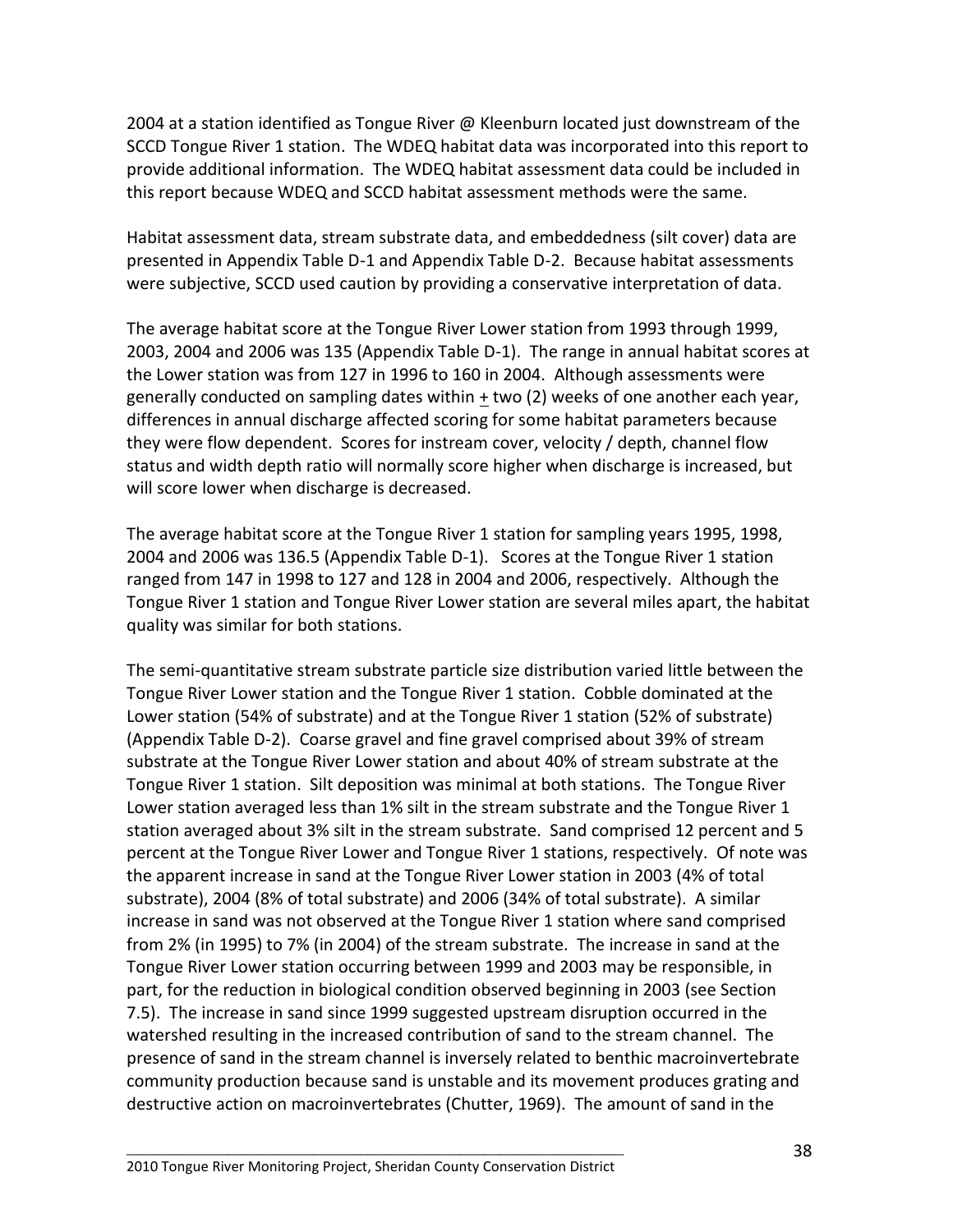stream substrate at the Tongue River Lower station should continue to be tracked to determine if the apparent trend for increased sand deposition continues.

Embeddedness (the amount of silt covering cobble and gravel) was higher at the Tongue River Lower station (mean value = 43.2) than at the Tongue River 1 station (mean value = 52.2). It should be noted that the lower embeddedness value indicates a higher degree of silt covering cobble and gravel. The decrease in silt cover on substrate at the Tongue River 1 station when compared to silt cover on stream substrate at the Tongue River Lower station appeared to enhance biological condition noted at the Tongue River 1 station (see Section 7.5 in this report). Reduction in silt cover on stream substrate appears to promote certain benthic macroinvertebrate groups, especially organisms in the scraper functional feeding group, that scrape and ingest food from the surface of cobble and gravel. The deposition of silt covers the surface of cobble and gravel resulting in reduced food for the scrapers. Scrapers accounted for about 16% of the benthic macroinvertebrate community at Tongue River Lower (Appendix Table C-8) and about 33% of the benthic macroinvertebrate community at Tongue River 1 (Appendix Table C-9). The reduction in embeddedness from the Tongue River Lower station to the Tongue River 1 station was in contrast to that observed during previous Tongue River watershed monitoring where deposition of silt increased from upstream stations to downstream stations (SCCD, 2000a). The increase in embeddedness and sand at the Tongue River Lower station when compared to the amount of sand and embeddedness at the Tongue River 1 station further indicated the presence of unknown disturbances in the watershed upstream of the Lower station.

The average current velocity measured at the Lower station was 2.2 feet per second (fps) and 1.9 fps at the Tongue River 1 station.

|                                    |                                         | 5 <sup>th</sup> or 95 <sup>th</sup> %ile |
|------------------------------------|-----------------------------------------|------------------------------------------|
| <b>Macroinvertebrate Metric</b>    | <b>Metric Scoring Formulae</b>          | (as per formula)                         |
| No. Ephemeroptera Taxa             | 100*X / 95 <sup>th</sup> %ile           | 9                                        |
| No. Trichoptera Taxa               | 100*X / 95 <sup>th</sup> %ile           | 11                                       |
| No. Plecoptera Taxa                | 100*X / 95 <sup>th</sup> %ile           | 7                                        |
| % Non-insect                       | $100*(74-X) / (74-5^{\text{th}}\%$ ile) | 0.3                                      |
| % Plecoptera                       | 100*X / 95 <sup>th</sup> %ile           | 19                                       |
| % Trichoptera (w/o Hydropsychidae) | 100*X / 95 <sup>th</sup> %ile           | 100                                      |
| (% within the Trichoptera)         |                                         |                                          |
| % Collector-gatherer               | $100*(91.4-X) / (91.4-5th%ile)$         | 16.5                                     |
| % Scraper                          | $100*X / 95^{th}$ %ile                  | 50.3                                     |
| HBI                                | $100^*(8-X) / (8-5^{\text{th}}\%$ ile)  | 1.8                                      |
| No. Semivoltine Taxa               | 100*X / 95 <sup>th</sup> %ile           | 5                                        |

### **Table 7-3. Wyoming Stream Integrity Index (WSII) metrics and scoring criteria for benthic macroinvertebrate communities in the Bighorn and Wind River Foothills bioregion (from Hargett and ZumBerg, 2006)**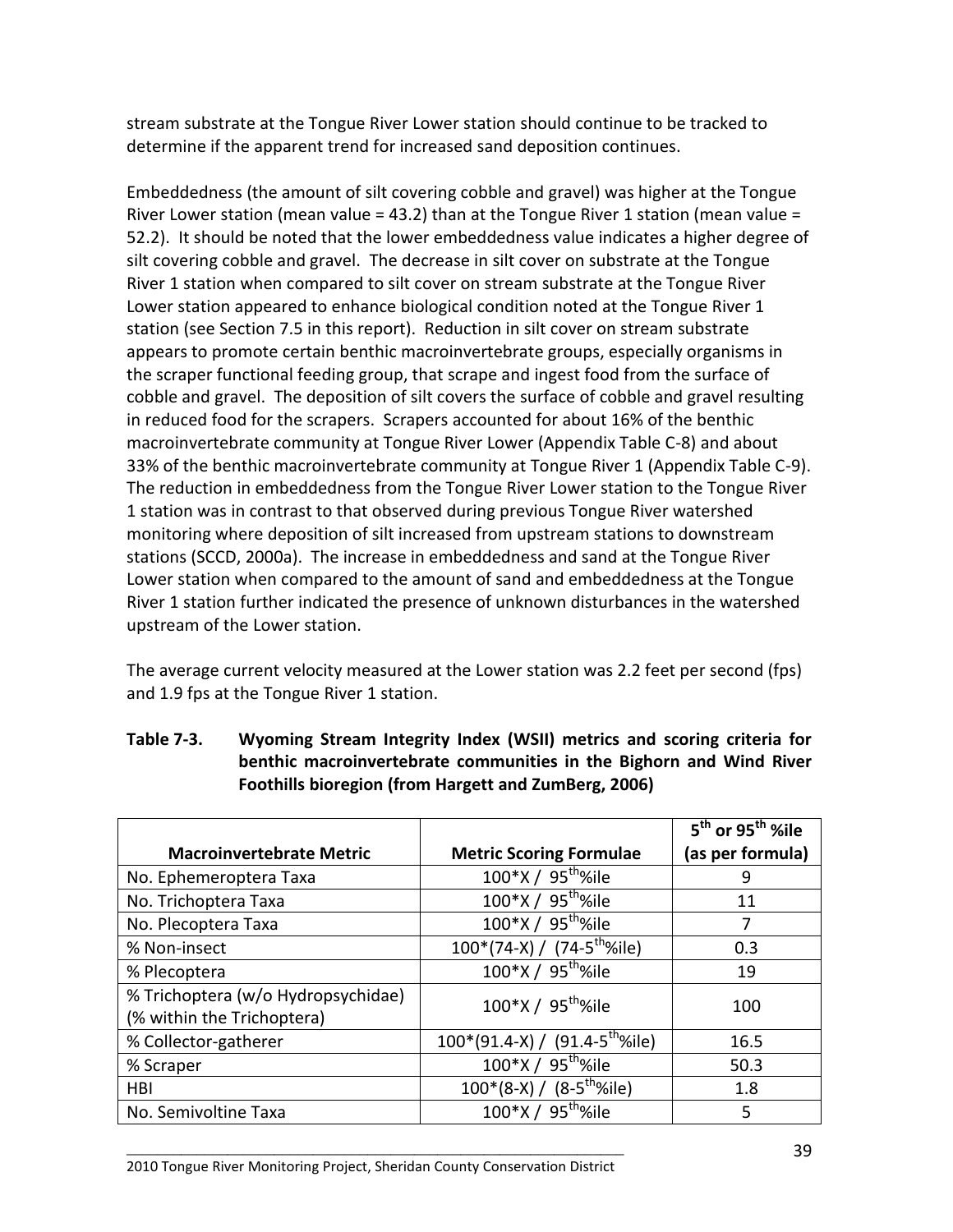| (less semivoltine Coleoptera) |  |
|-------------------------------|--|
|                               |  |

**Table 7-4. Assessment rating criteria for benthic macroinvertebrate communities based on the Wyoming Stream Integrity Index (WSII; from Hargett and ZumBerg, 2006) in the Bighorn and Wind River Foothills bioregion of Wyoming.**

| <b>Rating of Biological Condition</b><br>(Aquatic Life Use Support) | <b>Bighorn and Wind River</b><br><b>Foothills bioregion</b> |  |  |
|---------------------------------------------------------------------|-------------------------------------------------------------|--|--|
| <b>Full Support</b>                                                 | >62.1                                                       |  |  |
| Indeterminate Support                                               | $41.4 - 62.1$                                               |  |  |
| Partial/ (Non - Support)                                            | $0 - 41.3$                                                  |  |  |

**TABLE 7-5. Biological condition score and rating for benthic macroinvertebrate samples collected from Tongue River Lower and Tongue River 1 stations based on the Wyoming Stream Integrity Index (WSII; from Hargett and ZumBerge, 2006).**

|                                              | <b>Bighorn and Wind River Foothills Bioregion</b> |               |  |
|----------------------------------------------|---------------------------------------------------|---------------|--|
| <b>Sampling Station and Year</b>             | <b>Score</b>                                      | Rating        |  |
| Tongue River Lower (TRL) (1996)              | 54.6                                              | Indeterminate |  |
| Tongue River Lower (TRL) (1997)              | 55.9                                              | Indeterminate |  |
| Tongue River Lower (TRL) (1998)              | 55.0                                              | Indeterminate |  |
| Tongue River Lower (TRL) (1999)              | 54.1                                              | Indeterminate |  |
| Tongue River Lower (TRL) (2003)              | 45.4                                              | Indeterminate |  |
| Tongue River Lower (TRL) (2004) <sup>A</sup> | 44.1                                              | Indeterminate |  |
| Tongue River Lower (TRL) (2006)              | 41.6                                              | Indeterminate |  |
| Tongue River 1 (TR1) $(1995)^{A}$            | 51.2                                              | Indeterminate |  |
| Tongue River 1 (TR1) $(1998)^{A}$            | 54.3                                              | Indeterminate |  |
| Tongue River 1 (TR1) $(2004)^A$              | 54.6                                              | Indeterminate |  |
| Tongue River 1 (TR1) (2006)                  | 50.9                                              | Indeterminate |  |

 $A$  = Sample collected by WDEQ.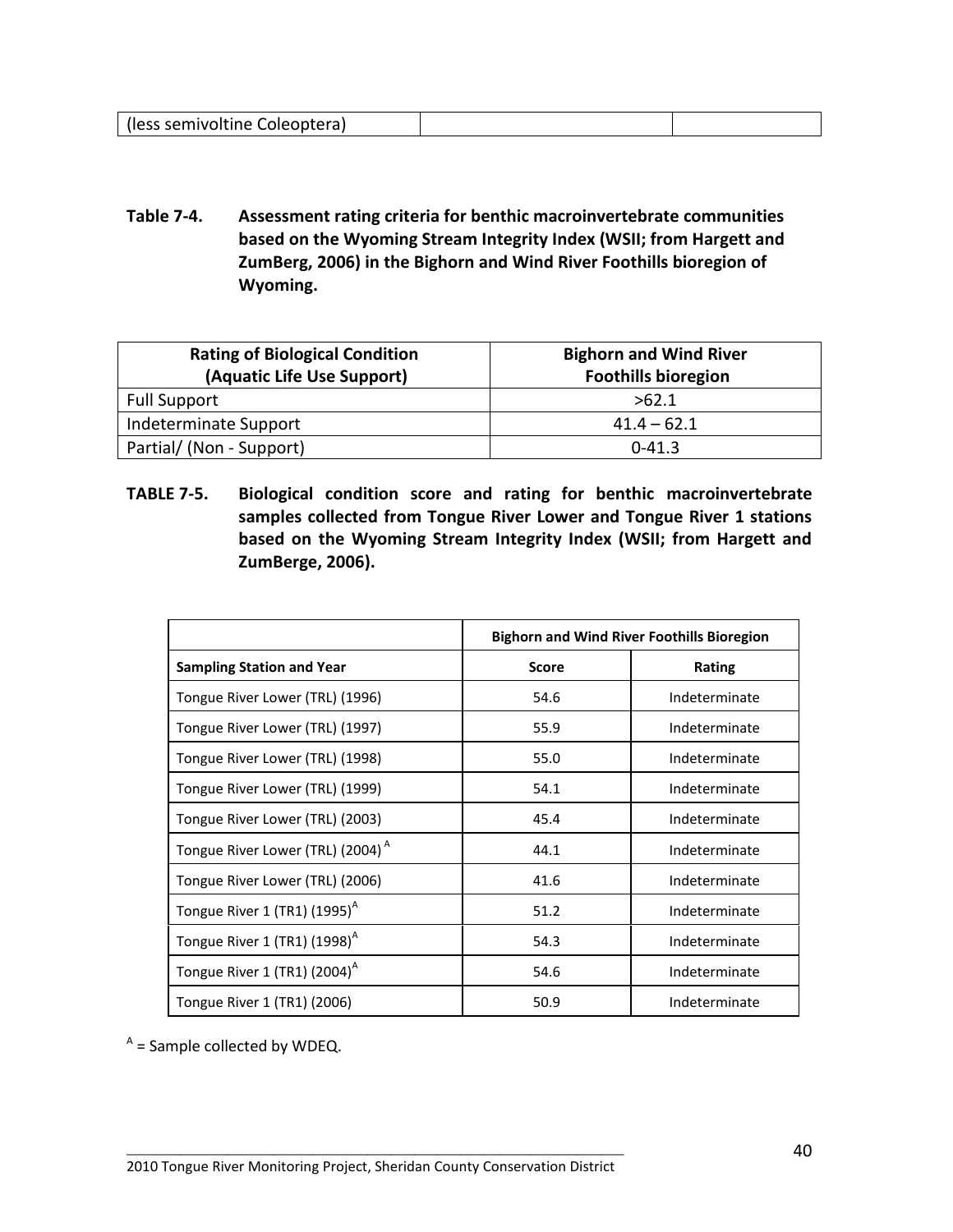**Figure 7-3. Biological condition at Tongue River Lower and Tongue River 1 stations.**

![](_page_43_Figure_1.jpeg)

#### **Biological Condition**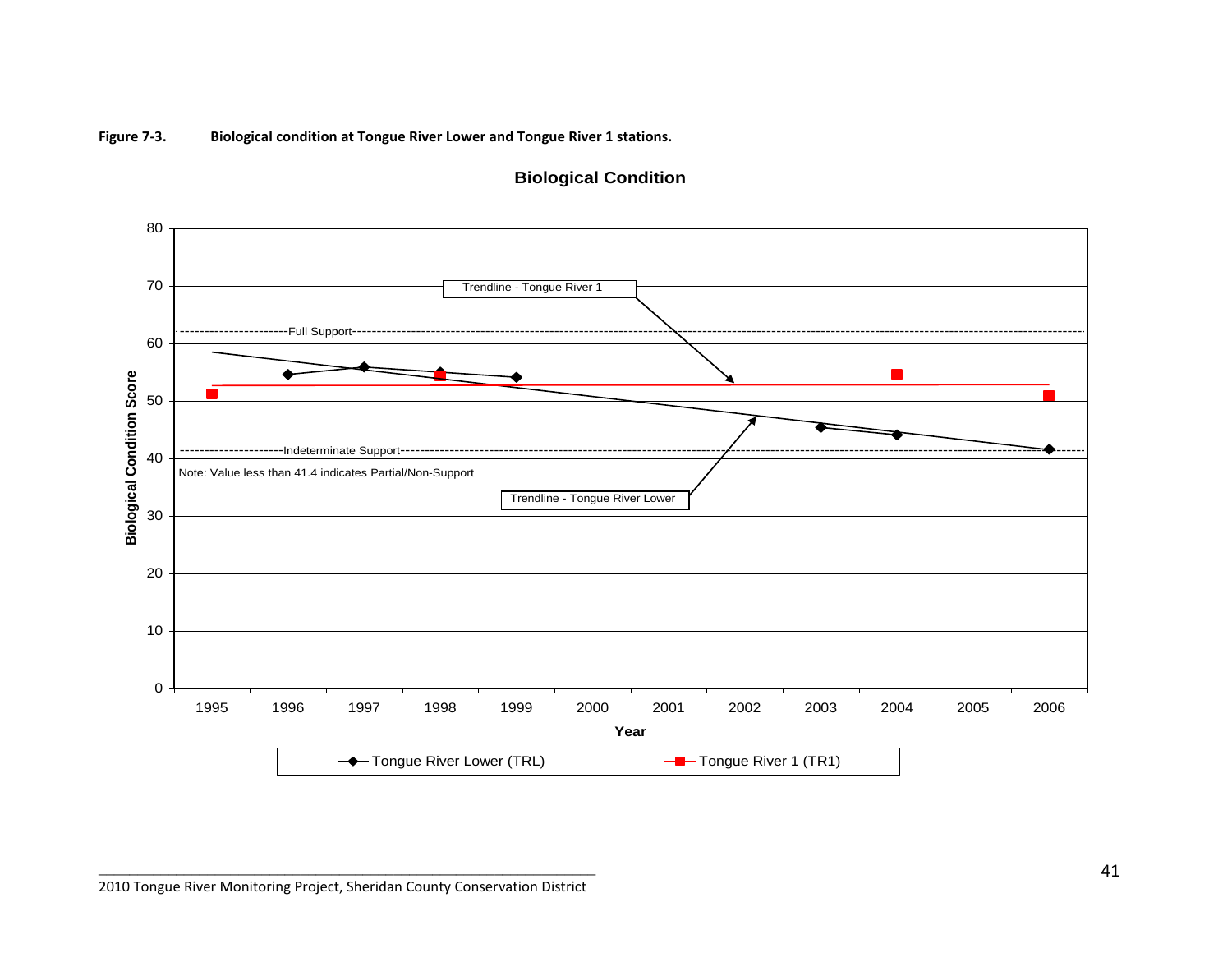# **8. CONCLUSIONS AND RECOMMENDATIONS**

Attempts to determine if improvements in overall water quality have been achieved are often difficult, especially when comparing water quality data that has been collected during seasons varying significantly in hydrological and meteorological conditions. Water quality data collected by SCCD on the Tongue River watershed were obtained during near normal flow conditions during 1996, above normal flow conditions during 1997 and 1999, and below normal flow conditions in 1998, 2003, and 2006. Although normal flow conditions cannot be anticipated nor expected during monitoring, these varying conditions do make water quality comparisons more difficult.

As described previously, bacteria concentrations are known to vary due to a number of different water quality and water quantity factors. Increased stream discharge can disturb bed sediment containing high concentrations of fecal coliform. From 2000 through 2006, the local area has been in a prolonged drought and below average stream discharge conditions have been experienced. Years 2001 and 2002 lacked adequate peak flows during May and June which normally "flush" stream channel sediment accumulated during the previous year. During 2003, the Tongue River experienced peak flows higher than normal which may have had the ability to "flush" streambed sediment that had accumulated during the several previous drought years. Additionally, a wet spring and 5.5 inch precipitation event in May of 2005 led to higher than normal streamflows in the Goose Creek watershed in 2005 and may have affected sediment accumulation on the Tongue River watershed. Although not higher than normal, short duration peak flows were also observed on the Tongue River watershed in 2006.

The lower than normal stream flows and warmer than normal summer air temperatures may have contributed to water temperatures exceeding the 20°C maximum instream temperature standard during 2006 at the Tongue River Lower, Tongue River Middle, and Tongue River Upper stations. Overall, daily water temperatures in 2006 were higher at these stations than in the same period in 2003. The temperatures at Tongue River 1 and Tongue River 2 had longer periods of higher temperatures and had temperatures approaching 30°C. The entire length of the Tongue River to the Montana state line is currently classified as a Class 2 cold water, water body (WDEQ, 2001a). In the Assessment Report, SCCD proposed a reclassification of the Tongue River below Interstate 90 to a warm water fishery. Comparisons cannot be made between temperature data collected in 2006 and previous years at Tongue River 1 and Tongue River 2 because the 2006 were the first data of this scale to be collected by SCCD. SCCD recommends additional collection of continuous temperature data to determine water temperature conditions during normal and high flow years and during normal summer air temperatures. Management decisions should not be made based upon a single year of temperature data, especially when the data were collected during conditions that would likely elevate instream temperatures.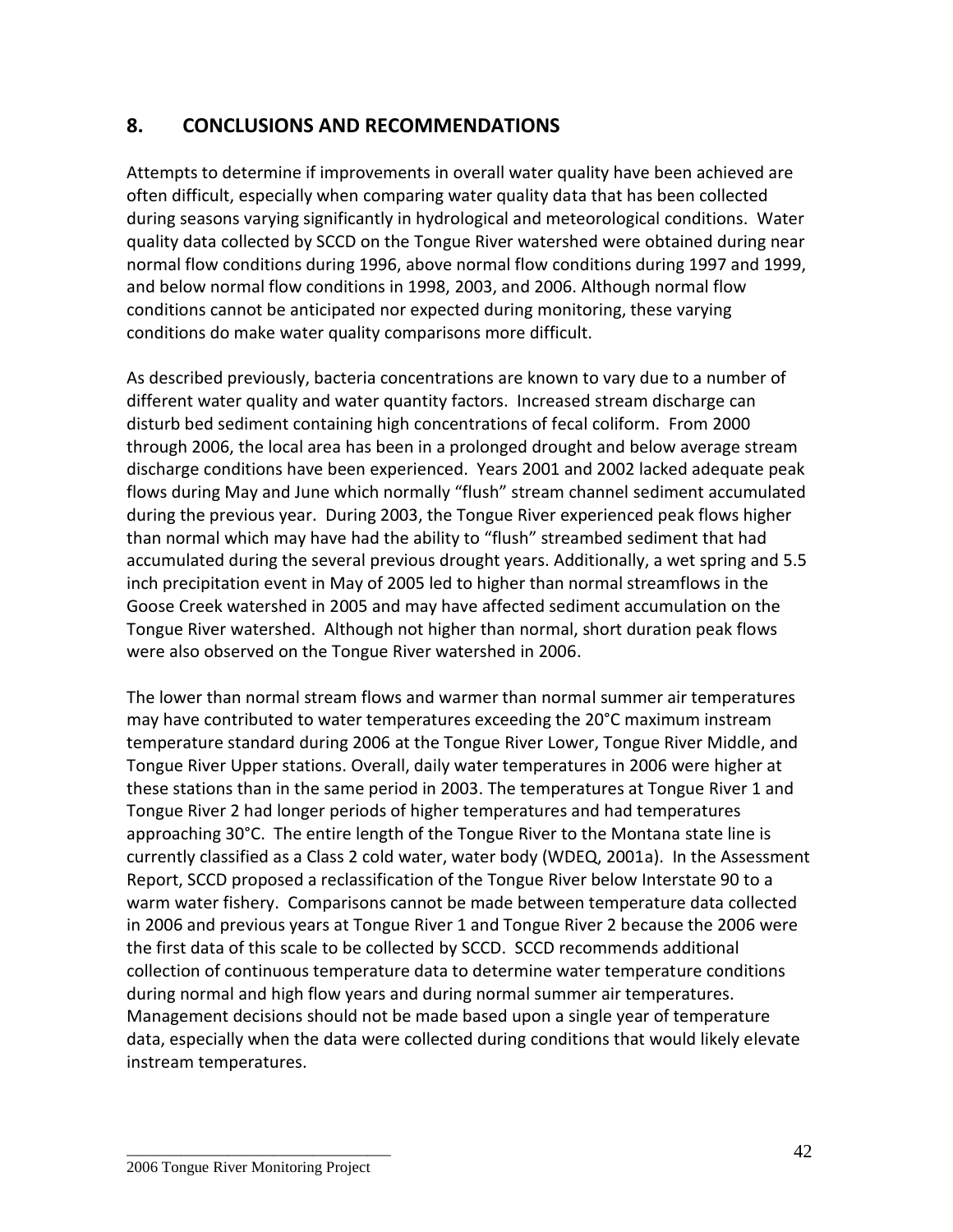The positive effects that improvement projects have on water quality may not be immediately determined due to factors such as the bacteria storage capacity of bed sediment which is normally suspended during bankfull flows. This bacteria "storage" in bed sediments and their annual release during high flows may cause a delay in observing quantifiable changes in bacteria currently entering the system. The data provided by the 1996 – 1999 watershed assessment and the 2003 and 2006 interim monitoring indicate the need for additional improvement projects as well as additional future monitoring to create and measure positive water quality changes. The SCCD and TRWSC anticipate that voluntary, incentive based watershed planning and implementation will be successful; however, it may require several years to actually measure these achievements. Nonetheless, each improvement project that has been implemented or is currently being implemented on the watershed certainly induces positive water quality changes, whether they are immediately apparent or not.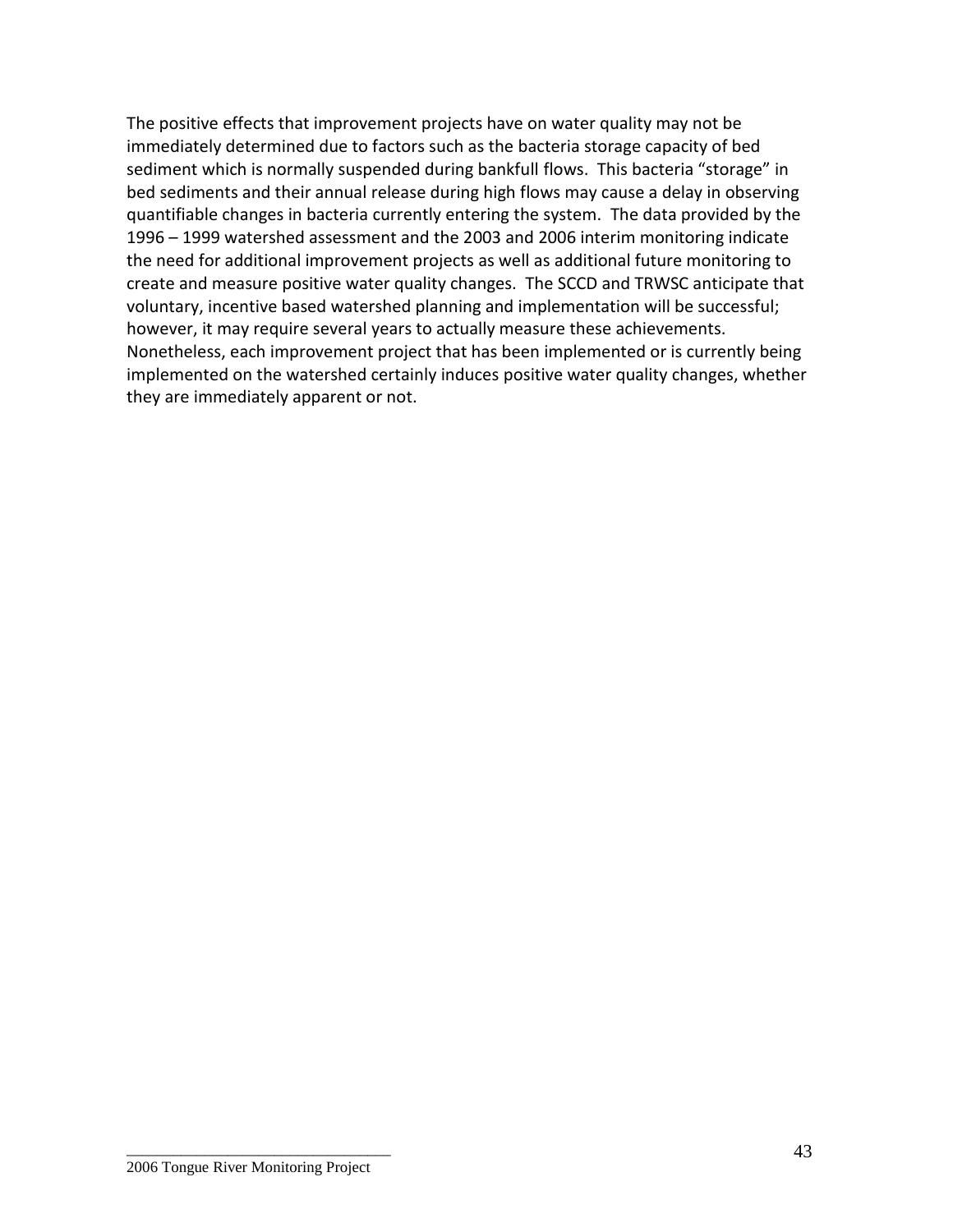# **9. REFERENCES**

Chutter, F.M. 1969. The effects of sand and silt on the invertebrate fauna of streams and rivers. Hydrobiologia 34: 57-76.

Eaton, A., L. Clesceri, A. Greenberg. 1995. Standard Methods for the examination of water and wastewater. Washington, D.C.

Friedman, L.C. and D.E. Erdmann. 1982. Quality assurance practices for the chemical and biological analyses of water and fluvial sediments. Techniques of water-resources investigations of the United States Geological Survey. Book 5, Laboratory analysis; Chapter A6. Washington, D.C.

Gilbert, R.O. 1987. Statistical methods for environmental pollution monitoring. Van Nostrand Reinhold Press. New York, NY.

Hargett, E.G. and J.R. ZumBerge. 2006. Redevelopment of the Wyoming Stream Integrity Index (WSII) for assessing the biological condition of wadeable streams in Wyoming. Wyoming Department of Environmental Quality Water Quality Division. Cheyenne, WY. 70pp.

Jessup, B.K. and J.B. Stribling. 2002. Further evaluation of the Wyoming Stream Integrity Index, considering quantitative and qualitative reference site criteria. Report to U.S. EPA Region 8, Denver, CO. by Tetra Tech, Inc. Owings Mills, MD.

King, K.W. 1993. A bioassessment method for use in Wyoming stream and river water quality monitoring. Wyoming Department of Environmental Quality Water Quality Division. Cheyenne, WY. 85pp.

Klemm, D.J. (Editor). 1985. A guide to the freshwater Annelida (Polychaeta, Naidid and Tubificid Oligochaeta, and Hirudinea) of North America. Kendall/Hunt Publishing Company, Dubuque, IA.

Lenat, D.R., D.L. Penrose and K.W. Eagleson. 1979. Biological evaluation of non-point source pollutants in North Carolina streams and rivers. Biological Series #102. North Carolina Department of Natural Resources Division of Environmental Management. 167pp.

Lenat, D.R. and K.W. Eagleson. 1981. Biological effects of urban runoff on North Carolina streams. Biological series #102. North Carolina Department of Natural Resources and Community Development, Division of Environmental Management, Water Quality Section, Biological Monitoring Group. Raleigh, NC.

Prophet, W.W. and N.L. Edwards. 1973. Benthic macroinvertebrate community structure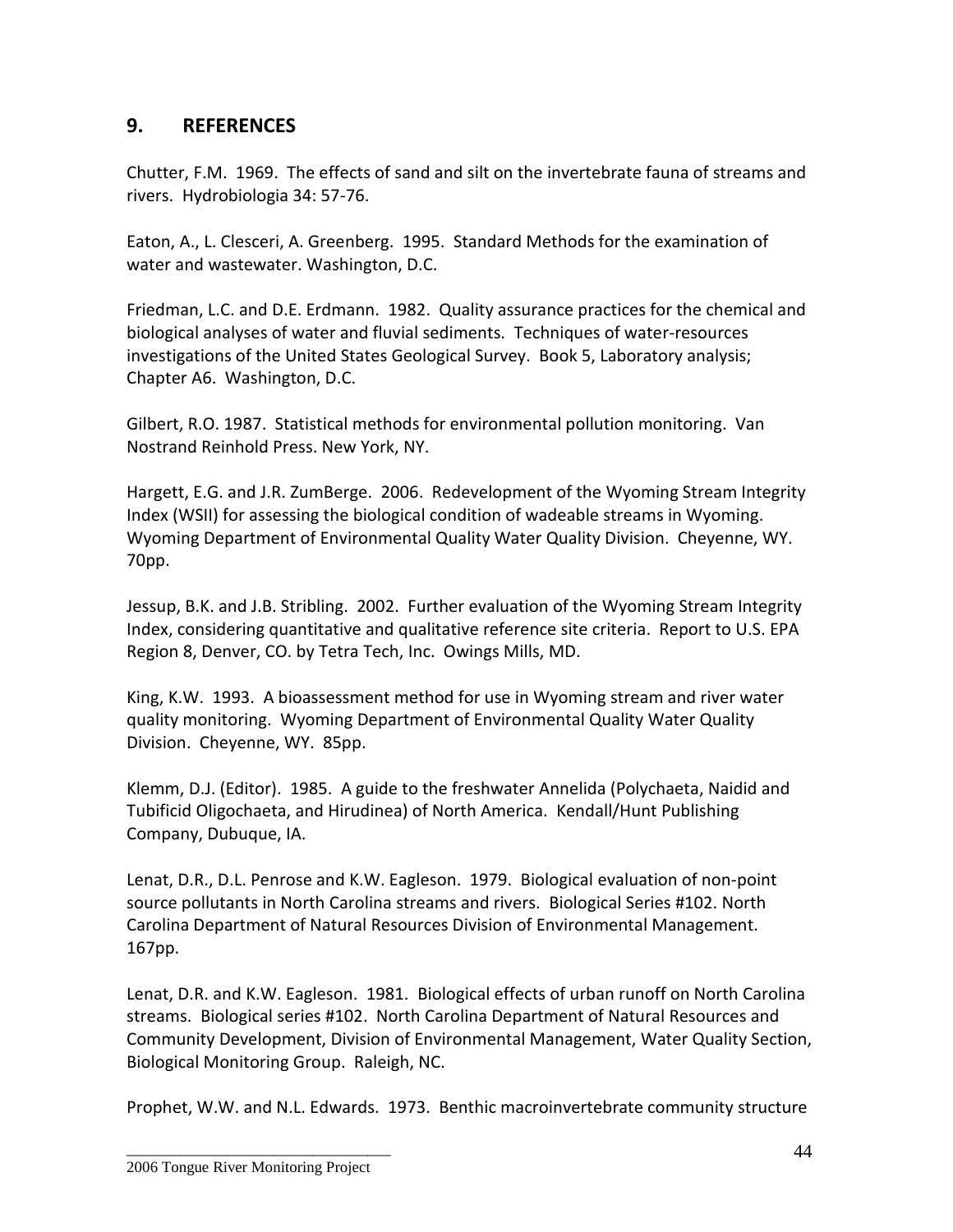in a Great Plains stream receiving feedlot runoff. Water Resources Bulletin 9:583-589.

Sheridan County Conservation District. 2000a. Tongue River Watershed Assessment 1996-1999 Final Report. September 2000. Sheridan, WY. 325 p.

Sheridan County Conservation District. 2000b. Tongue River Watershed Management Plan. September 2000. Sheridan, WY.

Sheridan County Conservation District. 2003a. Water Quality Monitoring Program, Quality Assurance Project Plan. Revision No. 1. April 2003.Sheridan, WY.

Sheridan County Conservation District. 2003b. 2001-2002 Goose Creek Watershed Assessment, Final Report. July 2003. Sheridan, WY.

Sheridan County Conservation District. 2004a. 2003 Tongue River Monitoring Project Report. June 2004. Sheridan, WY.

Sheridan County Conservation District. 2004b. Goose Creek Watershed Management Plan. December 2004. Sheridan, WY.

Sheridan County Conservation District. 2006. 2006 Tongue River Monitoring Project, Sampling and Analysis Plan, March 2006. Sheridan, WY.

Sheridan County Conservation District. 2007. Tongue River Watershed Management Plan; Revision No. 1. May 2007. Sheridan, WY.

Stephenson, G.R. and R.C. Rhychert. 1982. Bottom Sediment: A Reservoir of *Escherichia coli* in Rangeland Streams. Journal of Range Management. 35:119-123.

U. S. Environmental Protection Agency. 1980. Interim guidelines and specifications for preparing quality assurance project plans. QAMS-005/80. Office of Monitoring Systems and Quality Assurance, Office of Research and Development. Washington, D.C.

U. S. Environmental Protection Agency. 1983. Methods for chemical analyses of water and wastes. 600/4-79-020. Environmental Monitoring and Support Lab. Cincinnati, OH

U.S. Environmental Protection Agency. 1995. Generic quality assurance project plan guidance for programs using community-level biological assessment in streams and wadeable rivers. EPA 841-B-95-004. Office of Water, Washington, D.C.

Wyoming Department of Environmental Quality. 2001a. Wyoming Surface Water Classification List. Water Quality Division, Surface Water Standards. Cheyenne, WY.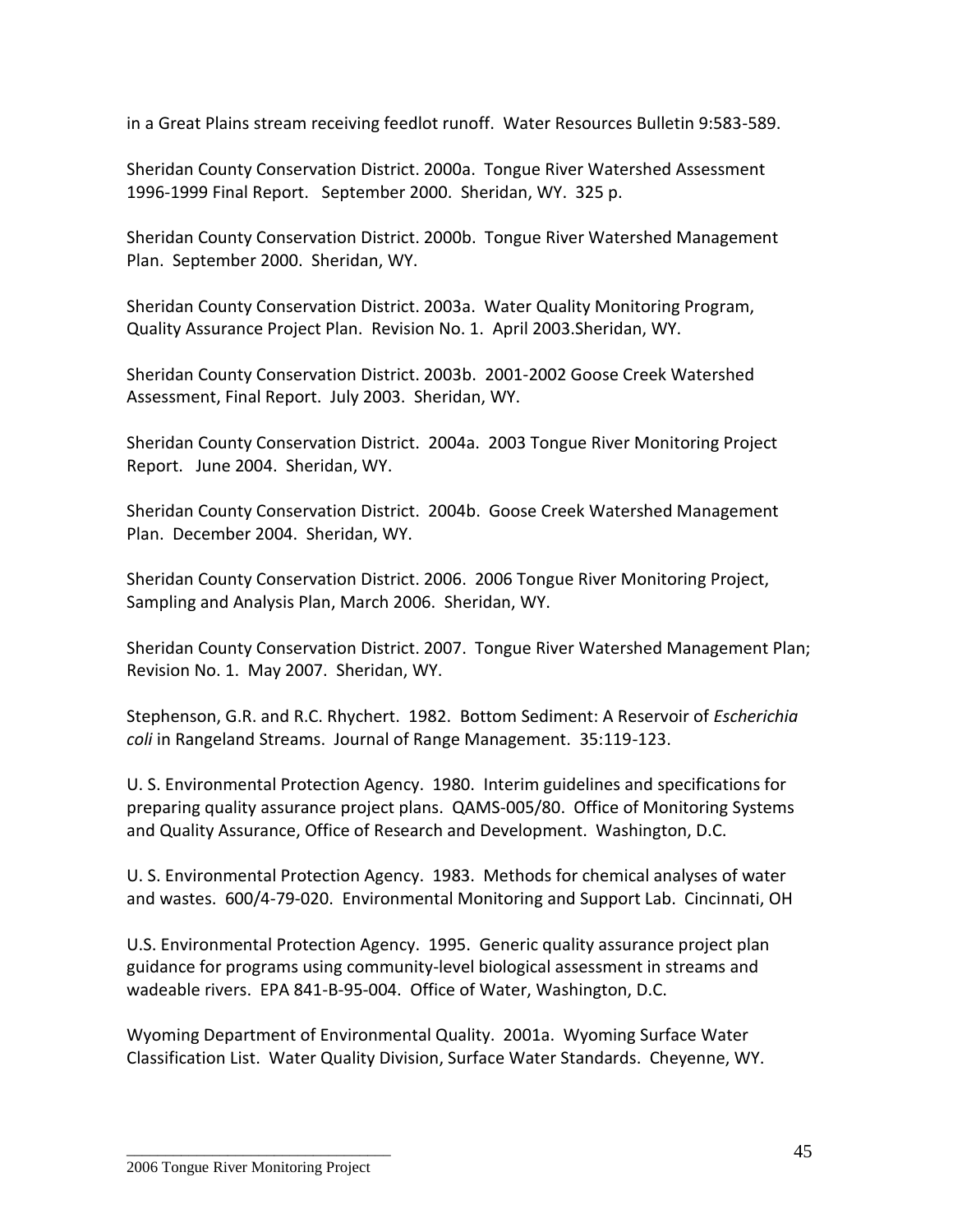Wyoming Department of Environmental Quality. 2001b. Water Quality Rules and Regulations Chapter 1, Quality standards for Wyoming surface waters. Cheyenne, WY.

Wyoming Department of Environmental Quality. 2002. Wyoming's 2002 305(b) State Water Quality Assessment Report and 2002 303(d) List of Waters Requiring TMDL's. Cheyenne, WY.

Wyoming Department of Environmental Quality. 2004a. Water Quality Rules and Regulations Chapter 1, Quality standards for Wyoming surface waters. Proposed Rules. Cheyenne, WY.

Wyoming Department of Environmental Quality. 2004b. Wyoming's 2004 305(b) State Water Quality Assessment Report and 2004 303(d) List of Waters Requiring TMDL's. Cheyenne, WY.

Wyoming Department of Environmental Quality. 2006. Wyoming's 2006 305(b) State Water Quality Assessment Report and 2006 303(d) List of Waters Requiring TMDL's. Cheyenne, WY.

Wyoming Department of Environmental Quality. 2007a. Water Quality Rules and Regulations Chapter 1, Quality standards for Wyoming surface waters. Cheyenne, WY.

Wyoming Department of Environmental Quality. 2007b. Request for Proposals for 2008 Nonpoint Source Pollution Control. Cheyenne, WY.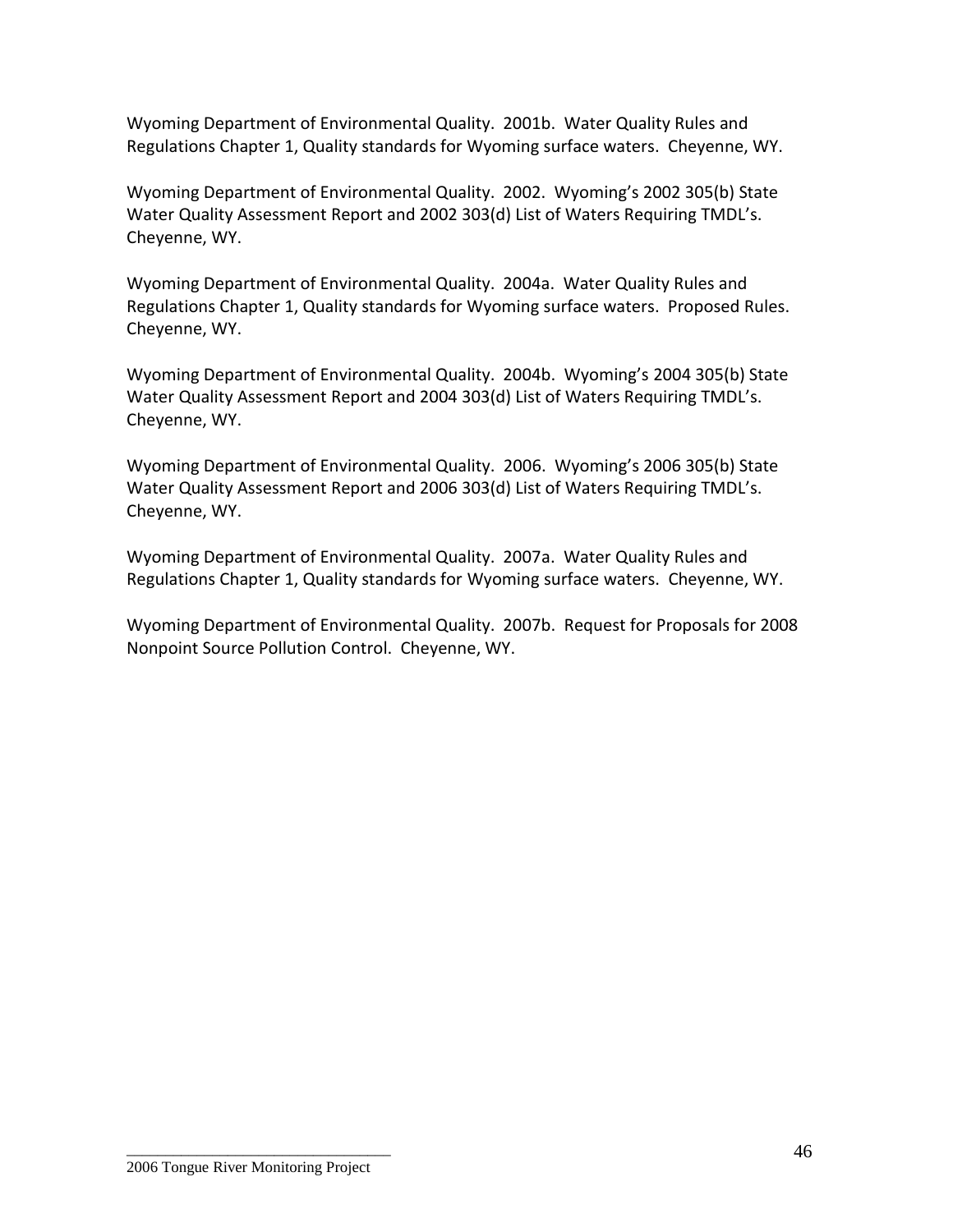# **APPENDICES**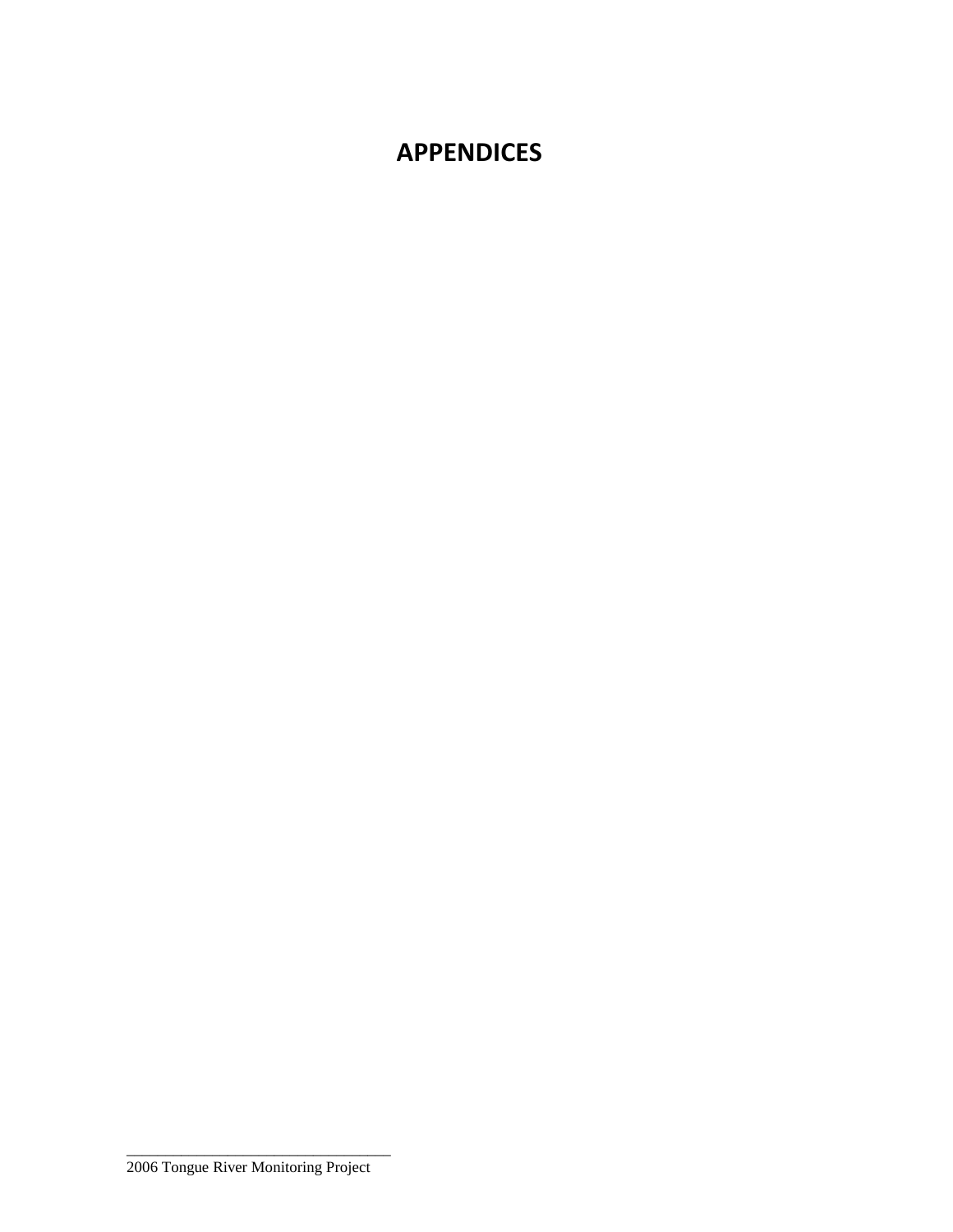## **APPENDIX A**

### **MAP OF THE PROJECT AREA**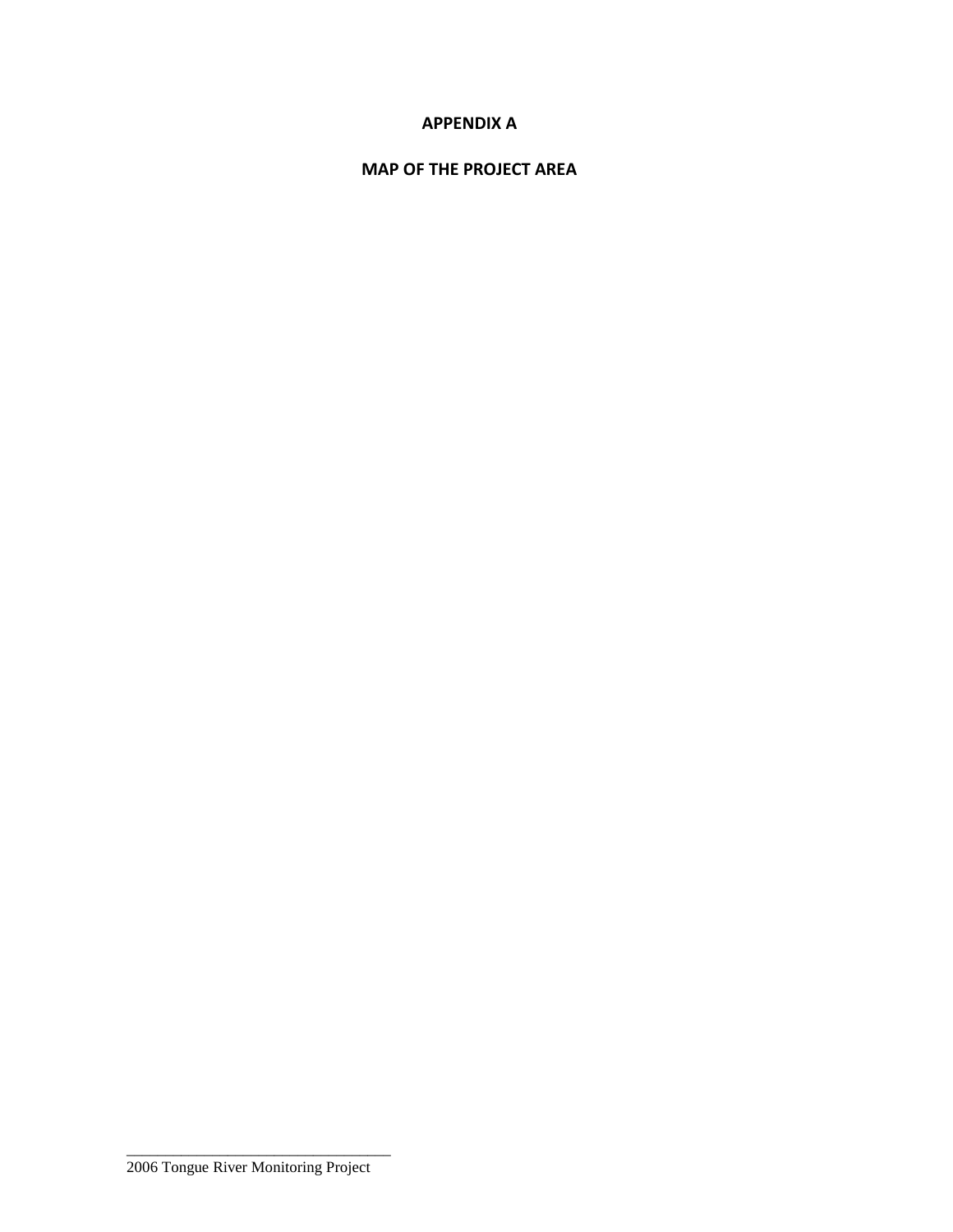# **APPENDIX B**

# **2006 WATER QUALITY DATA**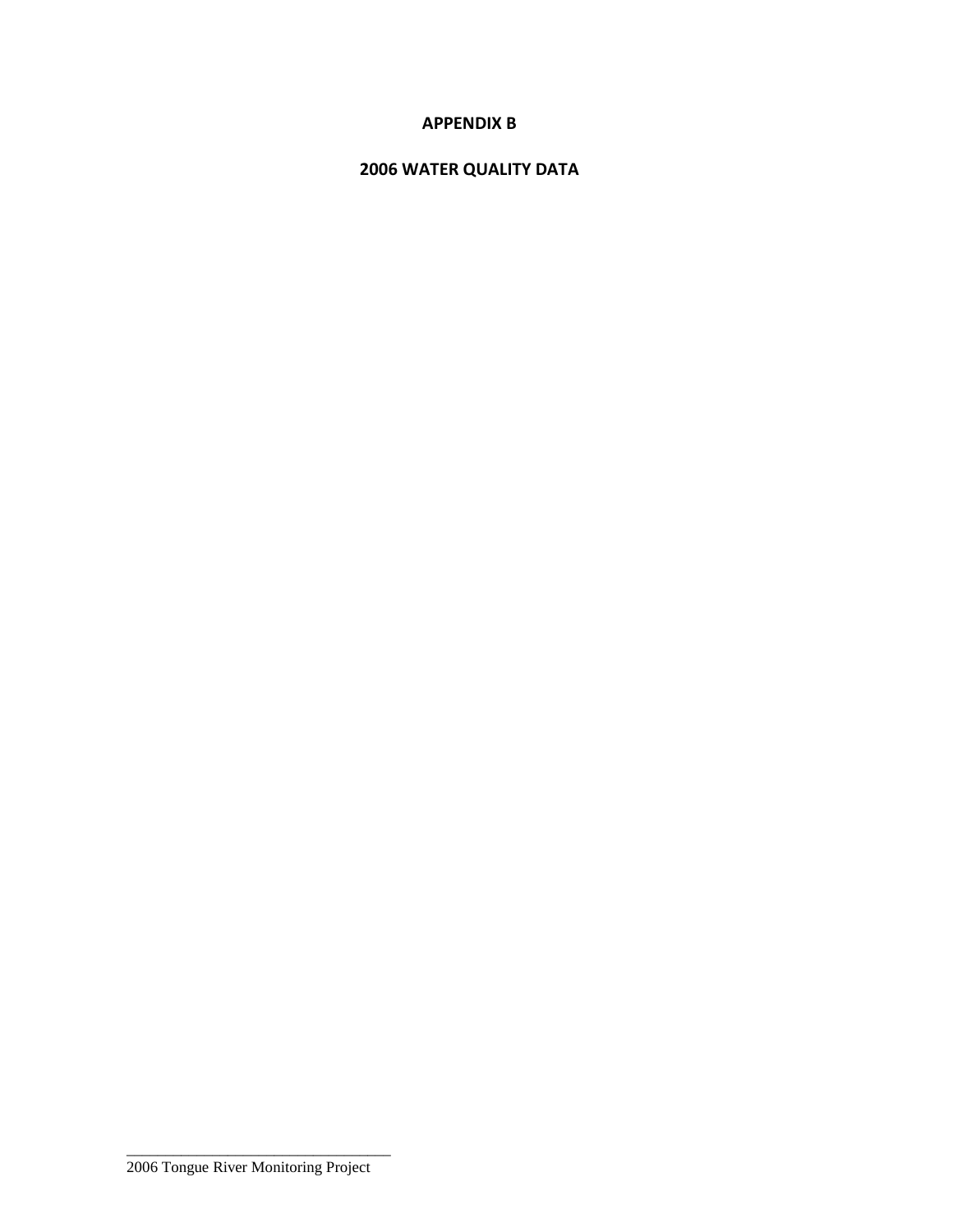# **APPENDIX C**

# **BENTHIC MACROINVERTEBRATE DATA**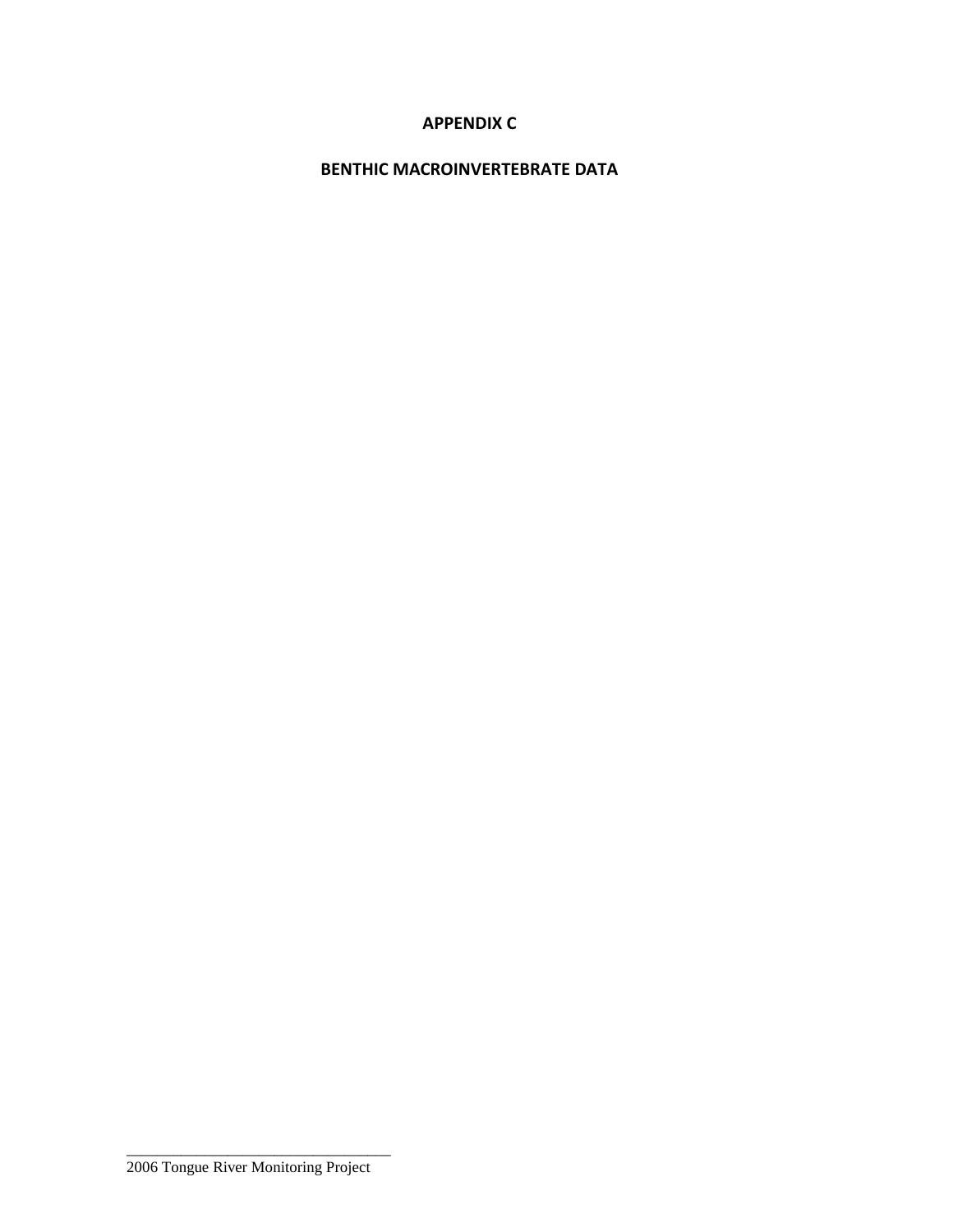**APPENDIX D**

### **HABITAT DATA**